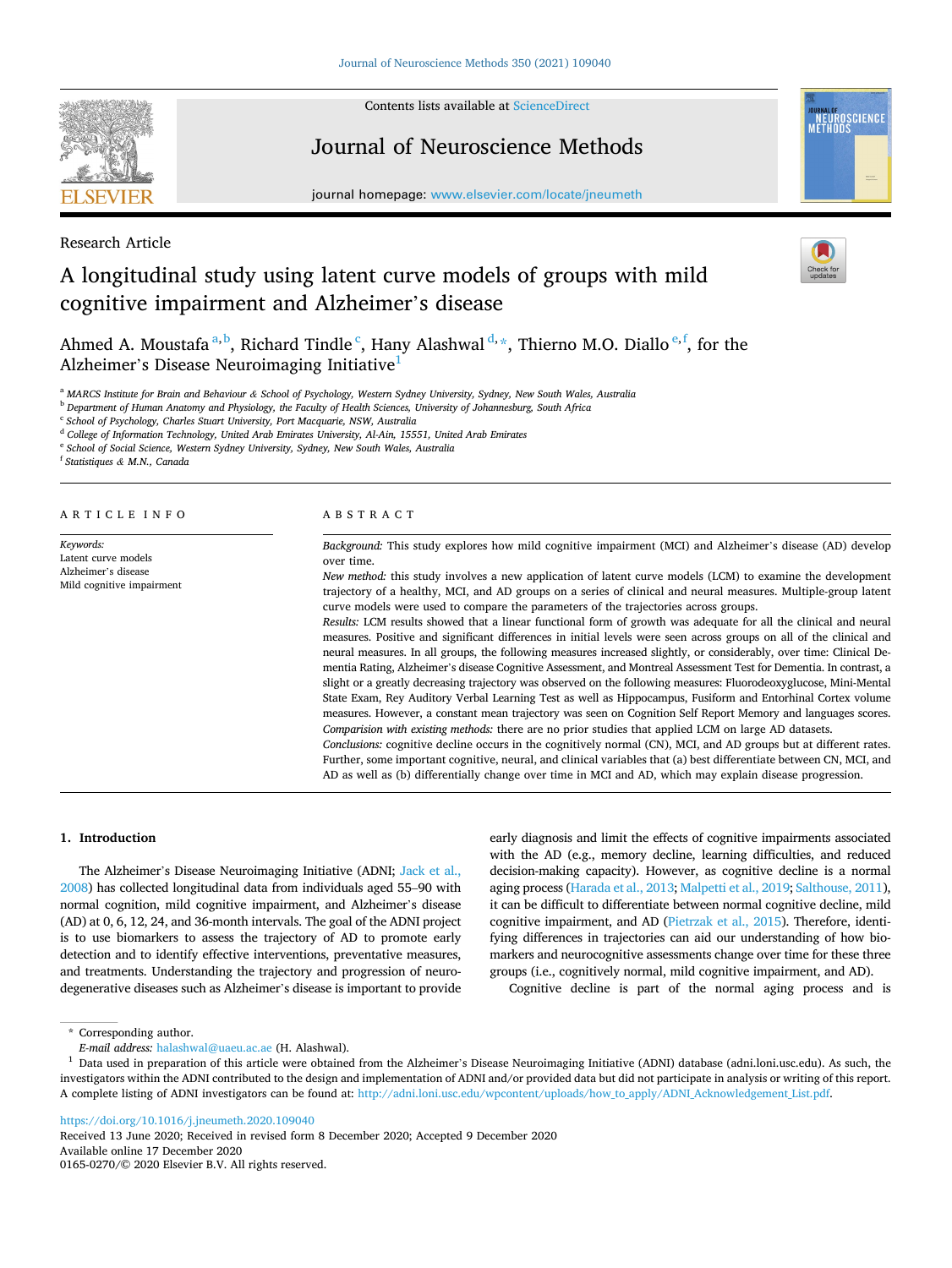characterized by a significant deterioration in cognitive tasks such as reasoning, spatial orientation, memory, and processing speed ([Salthouse,](#page-22-0)  [2009](#page-22-0), [2010\)](#page-22-0). Findings suggest cognitive decline can begin in healthy people aged 20–30 ([Salthouse, 2009\)](#page-22-0). However, others have shown that cognitive decline before the age of 65 is often small ([Cornelis et al., 2019\)](#page-21-0). Further, age-related cognitive decline seems to be task-specific. For example, compared to younger controls, older people tend to show significantly poorer performance for visual memory (Cornelis et al., [2019](#page-21-0)), episodic memory [\(Lundervold et al., 2014\)](#page-21-0), decision making ([Boyle et al., 2012](#page-21-0)) and processing speed tasks [\(Cornelis et al., 2019](#page-21-0)); but not for reasoning or prospective memory tasks ([Cornelis et al., 2019\)](#page-21-0). Mild-cognitive impairment is characterized as cognitive decline greater than what can be expected due to age and educational level but does not cause impairments is normal daily functioning [\(Gauthier et al., 2006;](#page-21-0) R. C. [Petersen et al., 1999\)](#page-22-0). However, some research has shown that mild-cognitive impairment does produce some dysfunction in the performance of daily activities, such as cleaning, shopping, driving, and finances (e.g., [Marshall et al., 2011\)](#page-21-0). Alzheimer's disease is defined as a neurodegenerative disease which progressively deteriorates cognitive functions (e.g., memory, learning, language, judgment, decision making, processing speed, and emotion regulation; [Alzheimer Association, 2019\)](#page-21-0) which produces marked impairments in daily functioning.

Declines in cognitive performance can occur due to the normal aging process, mild cognitive impairment, or AD. As all three groups demonstrate a significant decline in cognitive abilities when compared to controls, it can be difficult to differentiate between the prognoses of people presenting with different types of cognitive impairment, especially during the early stages (Gross, Inouye, et al., 2012; [McArdle et al., 2005](#page-22-0); [Pietrzak et al., 2015\)](#page-22-0). Indeed, as AD develops slowly over time, symptoms may occur well-before a diagnosis is reached (Haaksma, Calderón-Larrañaga, Olde Rikkert, Melis, & Leoutsakos, 2018; [Ji et al., 2003](#page-21-0); [Royall and Palmer, 2012](#page-22-0)). During the early stages of AD, cognitive decline might be subtle and indistinguishable from normal cognitive decline or mild cognitive impairment [\(Buckley et al.,](#page-21-0) [2015;](#page-21-0) [Jacobs et al., 2012;](#page-21-0) [MacAulay et al., 2018](#page-21-0); [Perrin et al., 2009\)](#page-22-0). However, it is not necessarily the decline in cognitive impairment but the difference between the steepness (i.e., severity) and the longitudinal trajectory of the decline associated with normal aging, mild cognitive impairment, and Alzheimer's Disease which might help differentiate these groups [\(Johnson et al., 2012;](#page-21-0) [Mungas et al., 2010](#page-22-0)).

Latent class modeling can be used to identify groups with different Alzheimer's disease progression; for example, those with slow, moderate, and rapid progression ([Haaksma et al., 2018](#page-21-0)). Then latent growth curve models can be applied to determine the trajectories of Alzheimer's Disease for the different classes ([Anstey et al., 2003](#page-21-0); Garre-Olmo, López-Pousa, Vilalta-Franch, De Gracia Blanco, & Vilarrasa, 2010; [Haaksma et al., 2018;](#page-21-0) [Johnson et al., 2012;](#page-21-0) [MacAulay et al., 2018](#page-21-0); [McArdle et al., 2005\)](#page-22-0). For example, in a group already diagnosed with Alzheimer's disease, baseline measures of neuropsychological assessments (e.g., the mini-mental state exam and the clinical dementia rating) can successfully predict the rate and progression of cognitive decline at multiple follow-ups (e.g., 12, 24, and 36 months; [Haaksma et al., 2018](#page-21-0)). While a majority of people with Alzheimer's disease are likely to experience slow progression, a subset of those with poor neuropsychological assessment at baseline are more likely to experience a rapid progression ([Haaksma et al., 2018\)](#page-21-0). These studies reliably distinguish between different classes of Alzheimer's disease. However, as their main focus is Alzheimer's disease, the research does not aid our understanding or ability to distinguish between groups with age-related cognitive decline, mild cognitive impairment, and AD. As such, the predictive power to identify groups at risk of developing AD during the early stages of cognitive decline is inadequate.

[Johnson et al. \(2012\)](#page-21-0) utilized latent growth modeling to estimate the difference in the trajectories of cognitive changes in a group with mild cognitive impairment and healthy controls. Longitudinal neuropsychological assessment data from the ADNI project was included in their analysis (i.e., at baseline, 6-, 12-, 18-, and 36-months). Their results

showed that cognitive decline was noticeable for both healthy controls and a group with mild cognitive impairment. However, cognitive decline was more rapid for those with mild cognitive impairment. Specifically, there was a steeper decline for measures of memory, processing speed, language, attention, and visuospatial tasks — healthy controls did not show a decline in any of these domains. The authors indicate that processing speed showed the largest effect and can better differentiate between healthy people and a group with mild cognitive impairment.

The [Johnson et al. \(2012\)](#page-21-0) results show that latent curve modeling can be used to identify the trajectories of cognitive decline between a group with mild cognitive decline and healthy controls. While outside of the scope of their study, the trajectory of cognitive decline associated with AD was not assessed. For that reason, it is difficult to generalize these findings to AD. As there is a high-risk of people with mild cognitive impairment progressing to AD [\(Gauthier et al., 2006](#page-21-0); [Hansson et al.,](#page-21-0)  [2006;](#page-21-0) [Michaud et al., 2017;](#page-22-0) [Mitchell and Shiri-Feshki, 2009;](#page-22-0) [Petersen,](#page-22-0)  [2009; Roberts et al., 2005\)](#page-22-0), it is important to distinguish the trajectories for cognitively normal, mild cognitive impairment, and AD patients. Another drawback of these studies is their reliance on neuropsychological assessments (e.g., Alzheimer's Disease assessment scale, mini-mental state examination, and the clinical dementia rating) to predict the trajectory of Alzheimer's.

In addition to neuropsychological assessments, biomarkers such as Amyloid-β, total tau (t-tau), phosphorylated tau (p-tau), hippocampal volume, ventricular volume, fluorodeoxyglucose positron emission tomography (PET), and genetic carriers (i.e., Apolipoprotein E4 gene or APOE) have improved our understanding of the progression of cognitive decline due to the normal aging process, mild-cognitive impairment, and AD [\(Deary et al., 2009; Dowling et al., 2015; Gross et al., 2012a, 2012b](#page-21-0); [Han et al., 2012;](#page-21-0) [Pietrzak et al., 2015; Rabin et al., 2017](#page-22-0); [Thibeau et al.,](#page-22-0)  [2017; Vemuri et al., 2019\)](#page-22-0). Latent growth curve models have identified that high levels of Amyloid-β, the APOE gene, and tau are predictive of rapid memory decline in AD ([Dowling et al., 2015](#page-21-0); [Pietrzak et al., 2015](#page-22-0)). Other findings have implicated lower levels of Amyloid-β, tau, and a loss of Hippocampal volume as predictors of cognitive decline during early-stages of an AD diagnosis ([Dowling et al., 2015](#page-21-0); [Perrin et al., 2009](#page-22-0); [Shaw et al., 2009](#page-22-0)). Indeed, low levels of Amyloid-β are predictive of the progression from normal cognitive functioning to mild cognitive impairment; and from mild cognitive impairment to AD [\(Fagan et al.,](#page-21-0)  [2007; Hansson et al., 2006](#page-21-0); [Li, 2007](#page-21-0); [Perrin et al., 2009](#page-22-0)).

[Malpetti et al. \(2019\)](#page-21-0) assessed the longitudinal progression of cognitive decline in a group with mild cognitive impairment  $(N = 14)$ , probable AD ( $N = 12$ ), and cognitively normal individuals ( $N = 26$ ). The study aimed to identify if neuroimaging biomarkers (i.e., using PET and structural Magnetic resonance imaging, MRI) such as tau pathology, neuroinflammation, and brain atrophy are predictive of cognitive decline in AD. Further, they aimed to determine if PET or MRI imaging is a more robust assessment of cognitive decline. Latent growth curve modeling determined that the AD group had a more rapid decline in cognitive performance over the three year period compared to mild-cognitive impairment, and cognitively normal controls. Their results also confirmed that lower baseline scores were predictive of a more rapid decline in cognitive performance ([Haaksma et al., 2018](#page-21-0)). In terms of neurological biomarkers, tau, neuro-inflammation, and atrophy all predicted longitudinal cognitive decline. Further, structural MRI (i.e., atrophy) was more predictive of longitudinal cognitive decline compared to PET imaging (i.e., tau and neuroinflammation). The results also suggest that the trajectory (i.e., slope) of cognitive decline differed significantly between healthy controls, mild cognitive impairment, and AD. However, the authors do caution that their result should be replicated in a larger sample to confirm the effects of multiple predictors of cognitive decline.

The literature has established that there is a decline in cognitive performance in AD patients and this might be predicted by baseline neuropsychological assessment and neurological biomarkers [\(Haaksma](#page-21-0)  [et al., 2018](#page-21-0); [Johnson et al., 2012\)](#page-21-0). With latent growth curve modeling showing some differences in the trajectory of cognitive decline in groups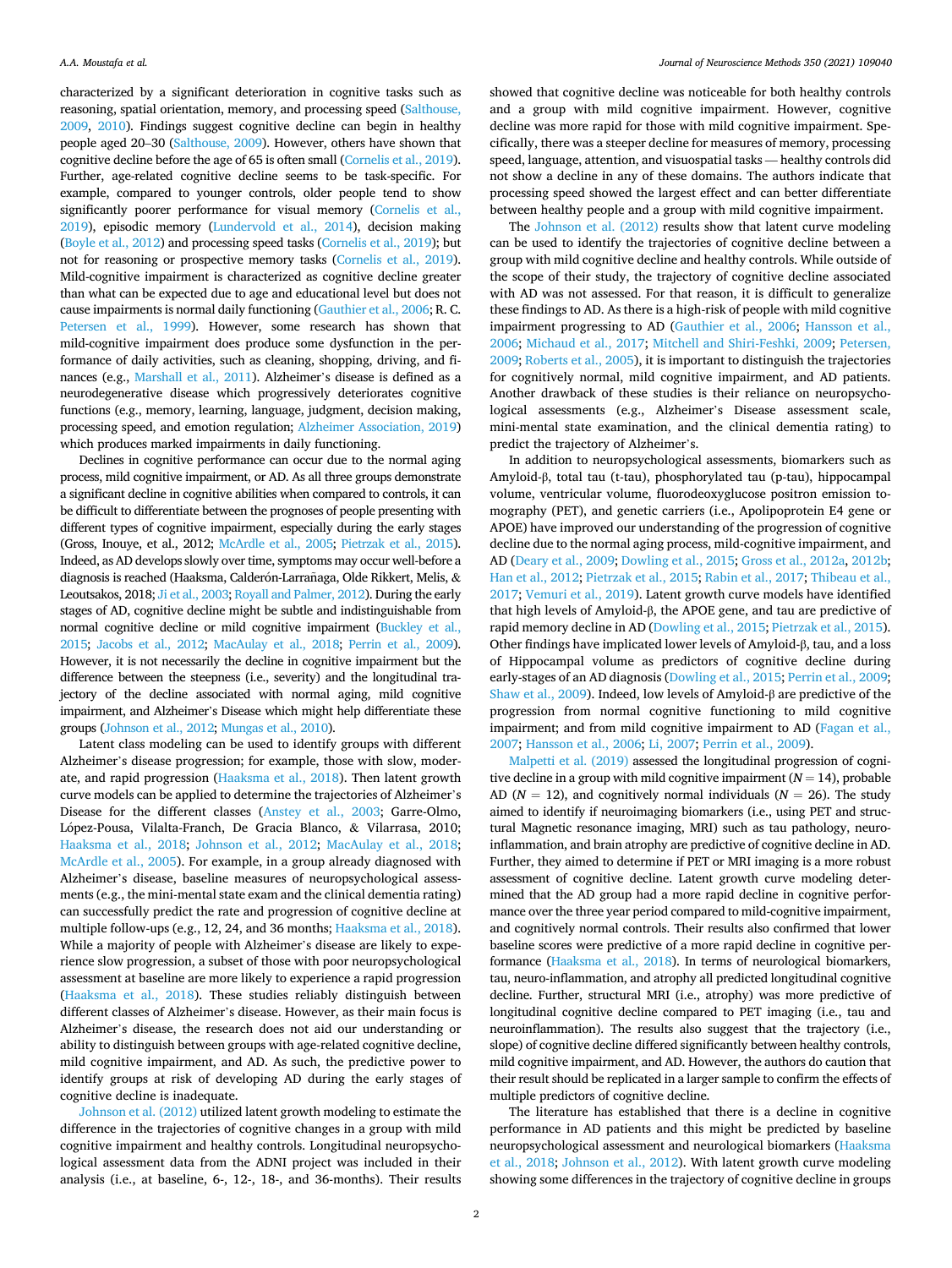with slow, moderate, or rapid AD [\(Haaksma et al., 2018](#page-21-0); [Malpetti et al.,](#page-21-0)  [2019\)](#page-21-0). However, latent growth curve modeling has not been applied to assess the longitudinal changes within neurological biomarkers of AD for cognitively normal, mild cognitive impairment, or AD groups. Understanding the trajectories associated with neuropsychological assessments and neurological biomarkers of AD could assist in the development of assessments for early detection, identify effective interventions, preventative measures, and treatments[\(Jack et al., 2008](#page-21-0)). Measuring changes using more objective neurological biomarkers of cognitive decline (i.e., Amyloid-β, tau, and Hippocampal volume) could also contribute to the earlier detection of AD; or to identify if the trajectory of people during the earlier stages of cognitive decline will predict if they are experiencing age-related cognitive decline, mild cognitive impairment, or the early-stages AD. The goals of the present study are to identify the development trajectories<sup>1</sup> of three groups (i.e., cognitively normal, mild cognitive impairment, and AD) on the clinical and neural measures. Second, our goal is to also identify whether these three cognitively normal, mild cognitive impairment and AD groups differ significantly in their trajectories.

# **2. Method**

# *2.1. ADNI dataset*

Data used in the preparation of this article were obtained from the Alzheimer's Disease Neuroimaging Initiative (ADNI) database (adni. loni.usc.edu). The ADNI was launched in 2003 as a public-private partnership, led by Principal Investigator Michael W. Weiner, MD. The primary goal of ADNI has been to test whether serial magnetic resonance imaging (MRI), positron emission tomography (PET), other biological markers, and clinical and neuropsychological assessment can be combined to measure the progression of mild cognitive impairment (MCI) and early Alzheimer's disease (AD).

The ADNI dataset includes 2132 participants: 512 controls, and 353 with early-MCI (EMCI), 621 with late-MCI (LMCI), and 279 with subjective memory complaints (SMC), and 367 CE patients. Data were collected over a 3-year persion, at 0, 6, 12, 24, and 36 months. The ADNI dataset includes the following measures for all participants: APOE4 = Apolipoprotein E4 gene (it is either 0 or 1, which refers to having the gene polymorphism or not); FDG = Fluorodeoxyglucose (refers to Average FDG-PET of angular, temporal, and posterior cingulate); CDRSB = Clinical Dementia Rating Sum of Boxes (takes a value from 0 to 6, which higher values mean more dementia symptoms); ADAS11 = Alzheimer's Disease Assessment Scale (11 item version,which measure degree of cognitive decline); MMSE = Mini-Mental State Examination (30 questions to measure cognitive impairment);  $RAV$ im $D = Rey$ Auditory Verbal Learning Test (Immediate word recall score, which measuers short term memory and rate of learning using list of words); MOCA = The Montreal Cognitive Assessment (30 items to test cognitive impairment); EcPtMm = Everyday Cognition-Participant Self Report (8 memory items, which measures functional and cognitive factors related to daily living activities by the participant themselves);  $E$ CPtLg = Everyday Cognition-Participant Self Report (9 language items, which measures language processes in everyday livig by the participant themselves); EcSPM = Everyday Cognition- Participant Study Partner Report (8 Memory items, which measures functional and cognitive factors related to daily living activities by the partner of the participant); EcSPLg = Everyday Cognition- Participant Study Partner Report (9 Language items, which measures language processes in everyday livig by the partner of the participant);  $\textrm{Hipc} = \textrm{Hippocampus}$ volume (measure of hippocampus volume as indicated by imaging studies); Entor = entorhinal cortex volume (measure of entorhinal cortex volume as indicated by imaging studies) ; Fusif  $=$  fusiform gyrus volume (measure of fusiform gyrus volume as indicated by imaging studies).

## *2.2. Statistical analysis*

Latent curve model in the structural equation modeling framework

also referred to as growth curve model, latent trajectory model, or random-effects modeling was used to estimate the development trajectories of the three groups of patients on the clinical and neural measures. Latent curve model analysis changes in a construct over time by explicitly modeling growth and group differences in growth over time.

#### *2.2.1. Latent curve models (LCM) specification*

LCM are used to analyze multiwave longitudinal data when population homogeneity is assumed for the estimated population parameters and global shape of the growth trajectories. Assuming a linear model for the repeated measures, for an individual *i* at time  $t$  ( $t = 1, 2, ..., T$ ), the within-person longitudinal LGM with Time-varying Covariate (TVC) is represented as:

 $y_{it} = \alpha_i + \beta_i$ ,  $\lambda_t + \varepsilon_{it}$ 

where  $y_{it}$  is the repeated measure outcome variable,  $\lambda_t$  is the time score,  $\alpha_i$  is the intercept growth factor,  $\beta_i$  is the linear slope growth factor, and  $\varepsilon_{it} \sim N(0, \theta_t)$  is the normally distributed residual for  $y_{it}$ . Growth is represented by imposing constraints on the time scores  $(\lambda_t)$ reflecting the passage of time. LCM generally assumes that the growth factors and the time specific residuals are mutually independent and multivariate normal.The between person LCM model is specified as:

$$
\alpha_i = \mu_\alpha + \zeta_{\alpha i}
$$

$$
\beta_i = \mu_\beta + \zeta_{\beta i}
$$

where  $\mu_{\alpha}, \mu_{\beta}$  are the means of the growth factors; and  $\zeta_{\alpha i}$  and  $\zeta_{\beta i}$  are the multivariate normal residuals of growth factors with a zero mean vector,  $Var(\alpha) = Var(\zeta_{\alpha i}) = \psi_{\alpha_y} \alpha_y$ ,  $Var(\beta) = Var(\zeta_{\beta i}) = \psi_{\beta_y} \beta_y$ , and  $Cov(\alpha, \beta)$ *β*) =  $Cov(\zeta_{\alpha i}, \zeta_{\beta i}) = \psi_{\alpha} \beta_{y}$ .

Further development on latent trajectory analysis is presented in elsewhere (e.g., [Diallo and Morin, 2015; Diallo et al., 2014](#page-21-0); [Diallo and](#page-21-0)  [Lu, 2016](#page-21-0); [Duncan and Duncan, 1994](#page-21-0); [McArdle, 1988;](#page-22-0) [McArdle and](#page-22-0)  [Epstein, 1987;](#page-22-0) [Meredith and Tisak, 1984](#page-22-0), [1990;](#page-22-0) Muthén and Curran, [1997; Willett and Sayer, 1994\)](#page-22-0).

#### *2.2.2. LCM estimation*

The Maximum Likelihood Estimation (ML) method, the most used method to estimate parameters in Structural equation modeling (SEM), is also used for estimating LCM parameters as it provides many desirable statistical proprieties under multivariate normality assumption. The starting point of the ML estimation is the likelihood function (or the density function) of the data, viewed as a function of the unknown parameters. Maximizing the likelihood function determines the parameters that are most likely to produce the observed data. ML estimator minimizes the fitting function

$$
F_{ML} = tr(S\widehat{\boldsymbol{\Sigma}}^{-1}) + \ln|\widehat{\boldsymbol{\Sigma}}| - \ln|S| - (p+q)
$$

Where S is the to the (actual) covariance matrix based on the empirical data, *Σ*̂the implied covariance matrix produced by the specified model, *q* is the number of *independent* variables in the model and *p* is the number of *dependent* variables in the model.

Assuming large sample sizes, the ML estimates are asymptotically normally distributed with the asymptotic covariance matrix equal to the inverse of the Fisher information matrix, computed as the negative Hessian of the log-likelihood. The asymptotic standard errors of the ML estimates are then obtained as the square root of the diagonal element of the asymptotic covariance matrix.

Furthermore, the null hypothesis (H0) that the population total covariance matrix is equal to the model implied covariance matrix can be evaluated using the likelihood ratio statistic,  $T_{ML}$ :

$$
T_{ML} = F_{ML}(\widehat{\theta}) - F_{ML}(\widehat{\theta}_S)
$$

where  $F_{ML}(\widehat{\theta})$  denotes the fitting function for the hypothesized model and  $F_{ML}(\hat{\theta}_S)$  denotes the fitting function for the saturated model. Assuming that the null hypothesis holds, the likelihood ratio statistic T<sub>ML</sub> asymptotically follows a central chi-square distribution with degree of freedom (*df*) equals to the difference in the number of parameters between the saturated model and the hypothesized model. It's important to note that the test statistic  $T_{ML}$  follows a central chi-square distribution under various conditions including proper model specification,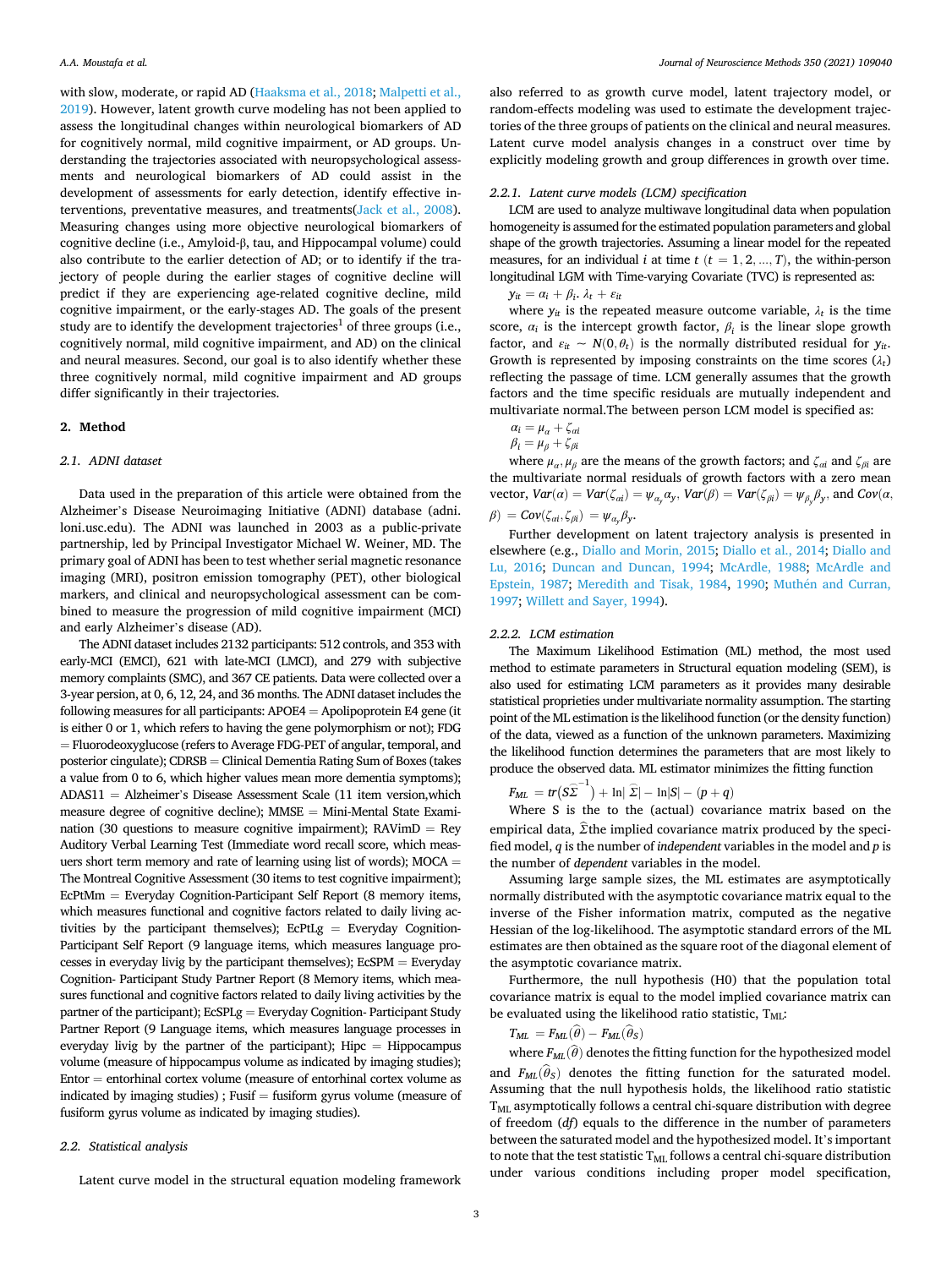#### <span id="page-3-0"></span>**Table 1**

|  | Goodness-of-fit indices for the Latent Growth Curve Analysis. Our results show that a linear functional form of growth provided the best fit to the data. |  |  |
|--|-----------------------------------------------------------------------------------------------------------------------------------------------------------|--|--|
|--|-----------------------------------------------------------------------------------------------------------------------------------------------------------|--|--|

| Groups                                          | $\chi^2$ | df | p-value | <b>CFI</b> | TLI  | <b>RMSEA</b> | (90 % CI)       |
|-------------------------------------------------|----------|----|---------|------------|------|--------------|-----------------|
| Fluorodeoxyglucose                              |          |    |         |            |      |              |                 |
| AD                                              | 13.59    | 9  | 0.14    | 0.99       | 0.99 | 0.05         | $(0.00 - 0.09)$ |
| CN                                              | 14.65    | 10 | 0.15    | 0.99       | 0.99 | 0.04         | $(0.00 - 0.07)$ |
| MCI                                             | 7.14     | 10 | 0.71    | 1.00       | 1.00 | 0.00         | $(0.00 - 0.03)$ |
| Clinical Dementia Rating Scale- Sum of Boxes    |          |    |         |            |      |              |                 |
| AD                                              | 21.93    | 10 | 0.02    | 0.96       | 0.96 | 0.05         | $(0.02 - 0.09)$ |
| ${\rm CN}$                                      | 47.79    | 10 | 0.00    | 0.93       | 0.93 | 0.06         | $(0.05 - 0.09)$ |
| MCI                                             | 26.56    | 10 | 0.00    | 0.99       | 0.99 | 0.04         | $(0.02 - 0.06)$ |
| Alzheimer'sDiseaseAssessmentScale               |          |    |         |            |      |              |                 |
| AD                                              | 34.10    | 10 | 0.00    | 0.95       | 0.95 | 0.08         | $(0.05 - 0.11)$ |
| ${\rm CN}$                                      | 38.54    | 10 | 0.00    | 0.95       | 0.95 | 0.06         | $(0.04 - 0.08)$ |
| MCI                                             | 24.63    | 10 | 0.01    | 0.99       | 0.99 | 0.04         | $(0.02 - 0.06)$ |
| <b>Mini Mental State Exam</b>                   |          |    |         |            |      |              |                 |
| AD                                              | 24.68    | 10 | 0.01    | 0.95       | 0.95 | 0.06         | $(0.03 - 0.10)$ |
| CN                                              | 24.06    | 10 | 0.01    | 0.94       | 0.94 | 0.04         | $(0.02 - 0.06)$ |
| MCI                                             | 39.83    | 10 | 0.00    | 0.98       | 0.98 | 0.05         | $(0.04 - 0.07)$ |
| Rey Auditory Verbal Learning Test               |          |    |         |            |      |              |                 |
| AD                                              | 28.42    | 10 | 0.00    | 0.96       | 0.96 | 0.07         | $(0.04 - 0.10)$ |
| CN                                              | 18.87    | 10 | 0.04    | 0.99       | 0.99 | 0.03         | $(0.01 - 0.07)$ |
| MCI                                             | 17.99    | 10 | 0.06    | 1.00       | 1.00 | 0.03         | $(0.00 - 0.05)$ |
| Montreal Cognitive Assessment Test for Dementia |          |    |         |            |      |              |                 |
| AD                                              | 25.07    | 10 | 0.01    | 0.92       | 0.92 | 0.09         | $(0.09 - 0.14)$ |
| CN                                              | 16.23    | 12 | 0.18    | 0.99       | 0.99 | 0.03         | $(0.00 - 0.05)$ |
| MCI                                             | 20.89    | 10 | 0.02    | 0.99       | 0.99 | 0.04         | $(0.01 - 0.07)$ |
| <b>Cognition Self Report (Memory)</b>           |          |    |         |            |      |              |                 |
| AD                                              | 5.62     | 11 | 0.90    | 1.00       | 1.00 | 0.00         | $(0.00 - 0.04)$ |
| CN                                              | 4.81     | 9  | 0.85    | 1.00       | 1.00 | 0.00         | $(0.00 - 0.03)$ |
| MCI                                             | 9.82     | 9  | 0.37    | 1.00       | 1.00 | 0.01         | $(0.00 - 0.05)$ |
| <b>Cognition Self Report (Language)</b>         |          |    |         |            |      |              |                 |
| AD                                              | 5.76     | 11 | 0.89    | 1.00       | 1.04 | 0.00         | $(0.00 - 0.04)$ |
| CN                                              | 7.92     | 10 | 0.64    | 1.00       | 1.00 | 0.00         | $(0.00 - 0.04)$ |
| MCI                                             | 8.16     | 10 | 0.61    | 1.00       | 1.00 | 0.00         | $(0.00 - 0.04)$ |
| <b>Cognition Partner Report (Memory)</b>        |          |    |         |            |      |              |                 |
| AD                                              | 9.56     | 11 | 0.57    | 1.00       | 1.00 | 0.00         | $(0.00 - 0.07)$ |
| CN                                              | 12.33    | 10 | 0.26    | 1.00       | 1.00 | 0.02         | $(0.00 - 0.05)$ |
| MCI                                             | 25.07    | 10 | 0.01    | 1.00       | 1.00 | 0.05         | $(0.03 - 0.08)$ |
| Cognition Partner Report (Language)             |          |    |         |            |      |              |                 |
| AD                                              | 9.50     | 10 | 0.49    | 1.00       | 1.00 | 0.00         | $(0.00 - 0.08)$ |
| CN                                              | 17.24    | 10 | 0.07    | 0.98       | 0.98 | 0.04         | $(0.00 - 0.06)$ |
| MCI                                             | 25.45    | 10 | 0.00    | 0.99       | 0.99 | 0.05         | $(0.03 - 0.08)$ |
| Hippocampus                                     |          |    |         |            |      |              |                 |
| AD                                              | 39.00    | 9  | 0.00    | 0.98       | 0.98 | 0.09         | $(0.07 - 0.13)$ |
| CN                                              | 38.87    | 10 | 0.00    | 0.99       | 0.99 | 0.07         | $(0.05 - 0.10)$ |
| MCI                                             | 25.17    | 10 | 0.01    | 1.00       | 1.00 | 0.01         | $(0.02 - 0.06)$ |
| <b>Entorhinal cortex</b>                        |          |    |         |            |      |              |                 |
| AD                                              | 12.47    | 10 | 0.26    | 1.00       | 1.00 | 0.03         | $(0.00 - 0.07)$ |
| CN                                              | 20.70    | 10 | 0.02    | 0.99       | 0.99 | 0.05         | $(0.02 - 0.08)$ |
| MCI                                             | 9.75     | 10 | 0.46    | 1.00       | 1.00 | 0.00         | $(0.00 - 0.04)$ |
| <b>Fusiform</b>                                 |          |    |         |            |      |              |                 |
| AD                                              | 25.63    | 10 | 0.00    | 0.99       | 0.99 | 0.07         | $(0.04 - 0.11)$ |
| CN                                              | 8.71     | 10 | 0.56    | 1.00       | 1.00 | 0.00         | $(0.00 - 0.04)$ |
| MCI                                             | 30.79    | 10 | 0.00    | 1.00       | 1.00 | 0.05         | $(0.03 - 0.07)$ |

multivariate normality at both levels, and sufficiently large sample sizes. Iterative numerical methods are often used to get the ML estimates.

The ML function to be minimized is distributed as follows:

 $(N-1)^*$   $F_{ML} \sim \chi^2$   $[(p+q)(p+q+1)-t]$ , where *t* is the number of free parameters and N is the sample size. For a technical detail on this estimation process, we refer the reader to ([Bollen and Curran, 2006\)](#page-21-0).

## *2.2.3. Multiple group analysis*

Multiple-group latent curve model [\(Bollen and Curran, 2006](#page-21-0)) also known as a multiple-sample latent curve model, was then employed to test whether the three groups of patients with AD, cognitively normal (CN) and MCI differ significantly in their trajectories. This analytical technique imposes a series of nested equality constraints on the parameters of the growth trajectories across the different groups. The multiple-group latent curve model was conducted in three steps. First, a latent curve model that best described the data was estimated in each group separately. Second, a joint analysis of all groups with the parameters of the trajectories

estimated freely was carried out. Third, a joint analysis of all groups and tests of invariance was conducted through equality restrictions.

## *2.2.4. Analytical steps*

A series of latent curve models were estimated to specify the optimal functional form of growth of the clinical and neural measures across groups. Different forms of growth including linear, quadratic and freeloading models were estimated and the fit of these models was compared. A linear function was found to be optimal for all the measures considered in this paper. Residuals were freely estimated across time and were allowed to correlate. Because we did not have hypotheses about the order in which parameters of the latent curve models should be tested, we followed the hierarchy suggested in Bollenand Curran (2006). We first tested whether the means of growth trajectories parameters (i.e., intercept and linear slope) were equal (invariant) across groups. Then, growth trajectories variances (i.e, random intercepts and random linear slopes variances) invariance across groups was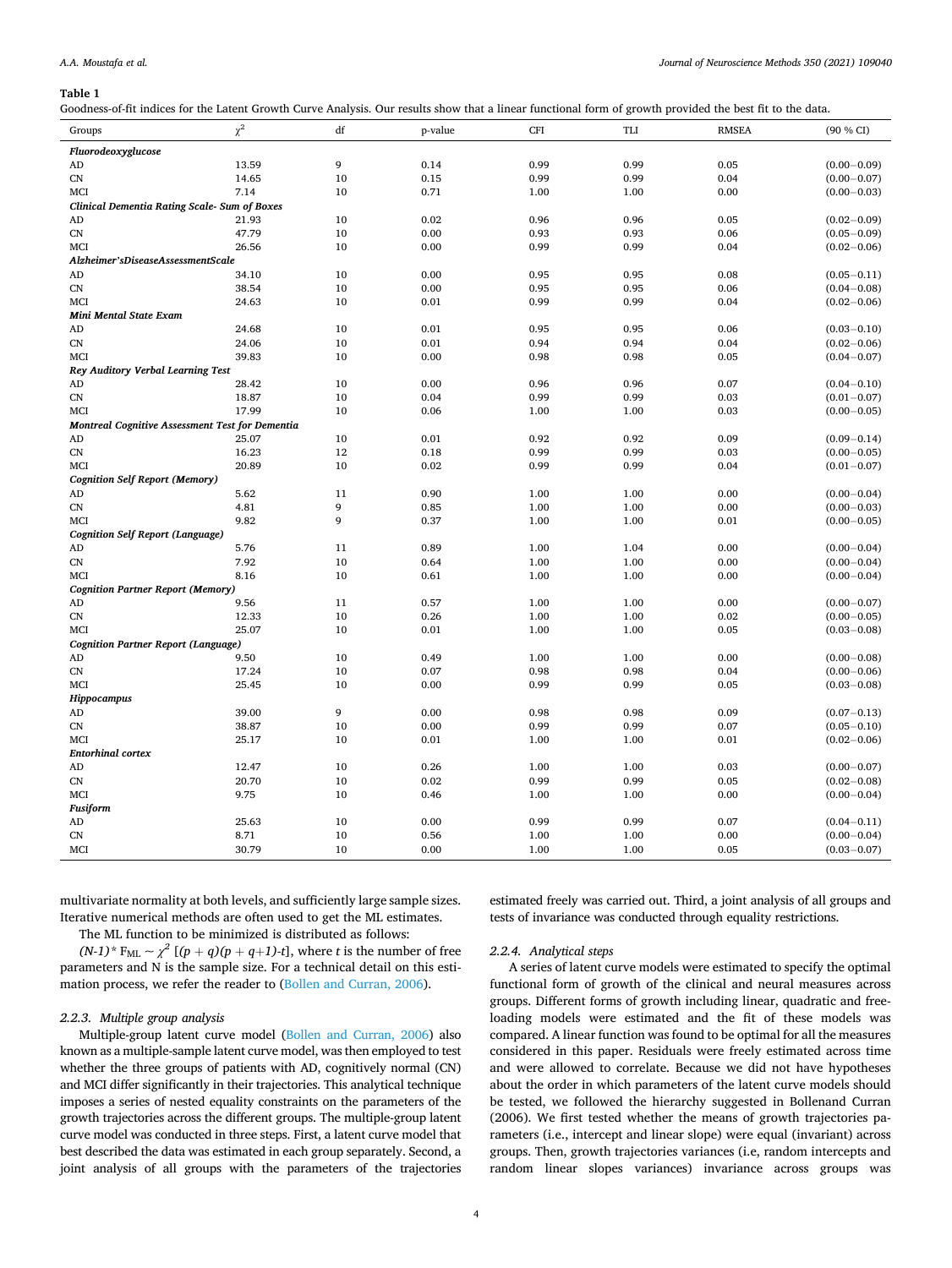# <span id="page-4-0"></span>**Table 2**

Multi-group Analysis Results. The results showed that among several models, the linear functional form of growth was optimal for the three groups and for all clinical and neural measures.  $\mathbb{R}^2$ 

|                                                                           | $\chi^2$          | df       | p-value      | <b>CFI</b>   | TLI          | <b>RMSEA</b> | (90 % CI, RMSEA)                   | $\Delta\chi^2$    | df                    | P difference         |
|---------------------------------------------------------------------------|-------------------|----------|--------------|--------------|--------------|--------------|------------------------------------|-------------------|-----------------------|----------------------|
| Fluorodeoxyglucose                                                        |                   |          |              |              |              |              |                                    |                   |                       |                      |
| Baseline Model: No Invariance                                             | 35.38             | 29       | 0.19         | 1.00         | 1.00         | 0.03         | $(0.00 - 0.05)$                    |                   |                       |                      |
| Intercept and Slope Mean Invariance                                       | 360.23            | 33       | 0.00         | 0.84         | 0.86         | 0.16         | $(0.14 - 0.17)$                    | 324.85            | 4                     | < 0.0001             |
| Intercept Mean Invariance                                                 | 270.89            | 31       | 0.00         | 0.88         | 0.89         | 0.14         | $(0.14 - 0.17)$                    | 235.51            | $\,2$                 | < 0.0001             |
| Slope Mean Invariance                                                     | 47.44             | 31       | 0.03         | 1.00         | 1.00         | 0.04         | $(0.01 - 0.06)$                    | 12.06             | $\,2$                 | 0.00                 |
| Partial Slope Invariance: $(NC = MCI)$                                    | 39.04             | 30       | 0.03         | 1.00         | 1.00<br>1.00 | 0.03         | $(0.00 - 0.05)$                    | 3.66              | $\mathbf{1}$<br>3     | 0.06                 |
| Intercept Variance Invariance<br>Slope Variance Invariance                | 77.45<br>89.86    | 33<br>33 | 0.00<br>0.00 | 1.00<br>0.99 | 0.99         | 0.05<br>0.06 | $(0.04 - 0.07)$<br>$(0.04 - 0.07)$ | 38.41<br>50.82    | 3                     | < 0.0001<br>< 0.0001 |
| Clinical Dementia Rating Scale-Sum of Boxes                               |                   |          |              |              |              |              |                                    |                   |                       |                      |
| Baseline Model: No Invariance                                             | 96.28             | 30       | 0.00         | 0.98         | 0.98         | 0.06         | $(0.04 - 0.07)$                    |                   |                       |                      |
| Intercept and Slope Mean Invariance                                       | 1576.27           | 34       | 0.00         | 0.42         | 0.49         | 0.25         | $(0.24 - 0.26)$                    | 1479.99           | 4                     | < 0.0001             |
| Intercept Mean Invariance                                                 | 1154.48           | 32       | 0.00         | 0.58         | 0.61         | 0.22         | $(0.21 - 0.23)$                    | 1058.20           | $\,2$                 | < 0.0001             |
| Slope Mean Invariance                                                     | 124.53            | 32       | 0.00         | 0.97         | 0.97         | 0.06         | $(0.05 - 0.08)$                    | 28.25             | $\mathbf{2}$          | < 0.0001             |
| Partial Slope Invariance: $(NC = MCI)$                                    | 105.42            | 31       | 0.00         | 0.97         | 0.97         | 0.06         | $(0.05 - 0.07)$                    | 9.14              | $\mathbf{1}$          | 0.00                 |
| Intercept Variance Invariance                                             | 1055.98           | 32       | 0.00         | 0.62         | 0.64         | 0.21         | $(0.20 - 0.22)$                    | 959.70            | $\,2$                 | < 0.0001             |
| Slope Variance Invariance<br>Alzheimer'sDiseaseAssessmentScale            | 389.59            | 32       | 0.00         | 0.87         | 0.87         | 0.13         | $(0.12 - 0.14)$                    | 293.31            | $\mathbf{2}$          | < 0.0001             |
| Baseline Model: No Invariance                                             | 97.27             | 30       | 0.00         | 0.98         | 0.98         | 0.06         | $(0.04 - 0.07)$                    |                   |                       |                      |
| Intercept and Slope Mean Invariance                                       | 1083.66           | 34       | 0.00         | 0.66         | 0.67         | 0.21         | $(0.20 - 0.22)$                    | 986.39            | 4                     | < 0.0001             |
| Intercept Mean Invariance                                                 | 852.32            | 32       | 0.00         | 0.73         | 0.75         | 0.19         | $(0.18 - 0.20)$                    | 755.05            | $\,2$                 | < 0.0001             |
| Slope Mean Invariance                                                     | 131.24            | 32       | 0.00         | 0.97         | 0.97         | 0.07         | $(0.06 - 0.08)$                    | 33.97             | $\,2$                 | < 0.0001             |
| Partial Slope Invariance: $(AD = MCI)$                                    | 109.02            | 31       | 0.00         | 0.97         | 0.97         | 0.06         | $(0.05 - 0.07)$                    | 11.75             | $\mathbf{1}$          | < 0.001              |
| Intercept Variance Invariance                                             | 492.62            | 32       | 0.00         | 0.85         | 0.86         | 0.14         | $(0.13 - 0.15)$                    | 395.35            | $\,2$                 | < 0.0001             |
| Slope Variance Invariance                                                 | 218.73            | 32       | 0.00         | 0.94         | 0.93         | 0.09         | $(0.08 - 0.10)$                    | 121.46            | $\,2$                 | < 0.0001             |
| Mini Mental State Exam                                                    |                   |          |              |              |              |              |                                    |                   |                       |                      |
| Baseline Model: No Invariance                                             | 88.58             | 30       | 0.00         | 0.97         | 0.97         | 0.05         | $(0.04 - 0.07)$                    |                   |                       |                      |
| Intercept and Slope Mean Invariance<br>Intercept Mean Invariance          | 1210.45<br>949.19 | 34<br>32 | 0.00<br>0.00 | 0.42<br>0.54 | 0.48<br>0.57 | 0.22<br>0.20 | $(0.21 - 0.23)$<br>$(0.19 - 0.21)$ | 1121.87<br>860.61 | 4<br>$\,2$            | < 0.0001<br>< 0.0001 |
| Slope Mean Invariance                                                     | 115.92            | 32       | 0.00         | 0.96         | 0.96         | 0.06         | $(0.05 - 0.07)$                    | 27.34             | $\,2$                 | < 0.0001             |
| Partial Slope Invariance: $(AD = MCI)$                                    | 100.21            | 31       | 0.00         | 0.97         | 0.97         | 0.06         | $(0.06 - 0.07)$                    | 11.63             | $\mathbf{1}$          | < 0.001              |
| Intercept Variance Invariance                                             | 448.72            | 32       | 0.00         | 0.79         | 0.81         | 0.14         | $(0.13 - 0.15)$                    | 360.14            | $\mathbf{2}$          | < 0.0001             |
| Slope Variance Invariance                                                 | 341.13            | 32       | 0.00         | 0.85         | 0.86         | 0.12         | $(0.11 - 0.13)$                    | 252.55            | 2                     | < 0.0001             |
| Rey Auditory Verbal Learning Test                                         |                   |          |              |              |              |              |                                    |                   |                       |                      |
| Baseline Model: No Invariance                                             | 65.28             | 30       | 0.00         | 0.99         | 0.99         | 0.04         | $(0.03 - 0.05)$                    |                   |                       |                      |
| Intercept and Slope Mean Invariance                                       | 1238.58           | 34       | 0.00         | 0.73         | 0.73         | 0.22         | $(0.21 - 0.24)$                    | 1173.30           | 4                     | < 0.0001             |
| Intercept Mean Invariance                                                 | 1086.47           | 32       | 0.00         | 0.77         | 0.78         | 0.22         | $(0.21 - 0.23)$                    | 1021.19           | $\,2$                 | < 0.0001             |
| Slope Mean Invariance                                                     | 74.32             | 32       | 0.00         | 0.99         | 0.99         | 0.04         | $(0.03 - 0.06)$                    | 9.04              | $\mathbf{2}$          | 0.01                 |
| Partial Slope Invariance: $(CN = MCI)$<br>Intercept Variance Invariance   | 66.20<br>131.89   | 31<br>33 | 0.00<br>0.00 | 0.99<br>0.98 | 0.99<br>0.99 | 0.04<br>0.07 | $(0.03 - 0.05)$<br>$(0.05 - 0.08)$ | 0.92<br>65.69     | $\mathbf{1}$<br>$\,2$ | 0.34<br>< 0.0001     |
| Slope Variance Invariance                                                 | 68.10             | 33       | 0.00         | 0.99         | 0.99         | 0.04         | $(0.03 - 0.05)$                    | 1.90              | 2                     | 0.39                 |
| <b>Montreal Cognitive Assessment Test for Dementia</b>                    |                   |          |              |              |              |              |                                    |                   |                       |                      |
| Baseline Model: No Invariance                                             | 62.19             | 32       | 0.00         | 0.98         | 0.98         | 0.05         | $(0.03 - 0.06)$                    |                   |                       |                      |
| Intercept and Slope Mean Invariance                                       | 570.42            | 36       | 0.00         | 0.64         | 0.70         | 0.18         | $(0.17 - 0.20)$                    | 508.23            | 4                     | < 0.0001             |
| Intercept Mean Invariance                                                 | 513.82            | 34       | 0.00         | 0.68         | 0.73         | 0.18         | $(0.16 - 0.19)$                    | 451.63            | $\,2$                 | < 0.0001             |
| Slope Mean Invariance $(AD = MCI)$                                        | 71.29             | 33       | 0.00         | 0.97         | 0.98         | 0.05         | $(0.04 - 0.07)$                    | 9.10              | $\mathbf{1}$          | 0.00                 |
| Intercept Variance Invariance                                             | 280.11            | 34       | 0.00         | 0.84         | 0.85         | 0.13         | $(0.11 - 0.14)$                    | 217.92            | $\,2$                 | < 0.0001             |
| Slope Variance Invariance $(AD = MCI)$                                    | 63.17             | 33       | 0.00         | 0.98         | 0.98         | 0.05         | $(0.03 - 0.06)$                    | 0.98              | $\mathbf{1}$          | 0.32                 |
| <b>Cognition Self Report (Memory)</b><br>Baseline Model: No Invariance    |                   |          |              |              |              |              | $(0.00 - 0.02)$                    |                   |                       |                      |
| Intercept and Slope Mean Invariance                                       | 20.25<br>343.38   | 29<br>33 | 0.88<br>0.00 | 1.00<br>0.77 | 1.01<br>0.79 | 0.00<br>0.15 | $(0.13 - 0.16)$                    | 323.13            | $\overline{4}$        | < 0.0001             |
| Intercept Mean Invariance                                                 | 268.17            | 31       | 0.00         | 0.83         | 0.83         | 0.13         | $(0.12 - 0.15)$                    | 247.92            | $\,2$                 | < 0.0001             |
| Partial Intercept Mean Invariance ( $AD = MCI$ )                          | 20.37             | 30       | 0.91         | 1.00         | 1.01         | 0.00         | $(0.00 - 0.02)$                    | 0.12              | $\mathbf{1}$          | 0.73                 |
| Slope Mean Invariance                                                     | 24.47             | 32       | 0.83         | 1.00         | 1.01         | 0.00         | $(0.00 - 0.02)$                    | 4.10              | $\mathbf{2}$          | 0.13                 |
| Intercept Variance Invariance                                             | 53.91             | 34       | 0.02         | 0.99         | 0.99         | 0.04         | $(0.02 - 0.05)$                    | 29.44             | $\,2$                 | < 0.0001             |
| Slope Variance Invariance: $(CN = MCI)$                                   | 28.02             | 33       | 0.71         | 1.00         | 1.00         | 0.00         | $(0.00 - 0.03)$                    | 3.55              | $\mathbf{1}$          | 0.06                 |
| <b>Cognition Self Report (Language)</b>                                   |                   |          |              |              |              |              |                                    |                   |                       |                      |
| Baseline Model: No Invariance                                             | 21.85             | 31       | 0.89         | 1.00         | 1.01         | 0.00         | $(0.00 - 0.02)$                    |                   |                       |                      |
| Intercept and Slope Mean Invariance                                       | 220.64            | 35       | 0.00         | 0.86         | 0.88         | 0.11         | $(0.10 - 0.12)$                    | 198.79            | 4                     | < 0.0001             |
| Intercept Mean Invariance                                                 | 180.87            | 33       | 0.00         | 0.89         | 0.90         | 0.10         | $(0.09 - 0.12)$                    | 159.02            | $\,2$                 | < 0.0001             |
| Partial Intercept Mean Invariance ( $AD = MCI$ )<br>Slope Mean Invariance | 22.26<br>22.56    | 32<br>34 | 0.90<br>0.93 | 1.00<br>1.00 | 1.01<br>1.01 | 0.00<br>0.00 | $(0.00 - 0.02)$<br>$(0.00 - 0.01)$ | 0.41<br>0.71      | 2<br>$\mathbf{2}$     | 0.81<br>0.70         |
| Intercept Variance Invariance                                             | 113.40            | 36       | 0.00         | 0.94         | 0.95         | 0.07         | $(0.05 - 0.08)$                    | 90.84             | $\,2$                 | < 0.0001             |
| Slope Variance Invariance                                                 | 31.36             | 36       | 0.70         | 1.00         | 1.00         | 0.00         | $(0.00 - 0.03)$                    | 8.80              | $\mathbf{2}$          | 0.01                 |
| <b>Cognition Partner Report (Memory)</b>                                  |                   |          |              |              |              |              |                                    |                   |                       |                      |
| Baseline Model: No Invariance                                             | 46.95             | 31       | 0.03         | 0.99         | 0.99         | 0.03         | $(0.01 - 0.05)$                    |                   |                       |                      |
| Intercept and Slope Mean Invariance                                       | 868.51            | 35       | 0.00         | 0.54         | 0.61         | 0.23         | $(0.22 - 0.25)$                    | 821.56            | 4                     | < 0.0001             |
| Intercept Mean Invariance                                                 | 839.37            | 33       | 0.00         | 0.56         | 0.60         | 0.23         | $(0.22 - 0.25)$                    | 792.42            | $\,2$                 | < 0.0001             |
| Slope Mean Invariance                                                     | 62.64             | 33       | 0.00         | 0.98         | 0.98         | 0.05         | $(0.03 - 0.06)$                    | 15.69             | 2                     | < 0.001              |
| Partial Slope Mean Invariance $(AD = MCI)$                                | 46.97             | 32       | 0.04         | 0.99         | 0.99         | 0.03         | $(0.01 - 0.05)$                    | 0.02              | $\mathbf{1}$          | 0.89                 |
| Intercept Variance Invariance                                             | 277.82            | 34       | 0.00         | 0.87         | 0.88         | 0.13         | $(0.13 - 0.14)$                    | 230.85            | $\mathbf{2}$          | < 0.0001             |
| Slope Variance Invariance: $(CN = MCI)$                                   | 58.12             | 33       | 0.00         | 0.99         | 0.99         | 0.04         | $(0.02 - 0.06)$                    | 11.15             | $\mathbf{1}$          | < 0.001              |
| Cognition Partner Report (Language)<br>Baseline Model: No Invariance      | 52.19             | 30       | 0.01         | 0.99         | 0.99         | 0.04         |                                    |                   |                       |                      |
|                                                                           |                   |          |              |              |              |              | $(0.02 - 0.06)$                    |                   |                       |                      |

(*continued on next page*)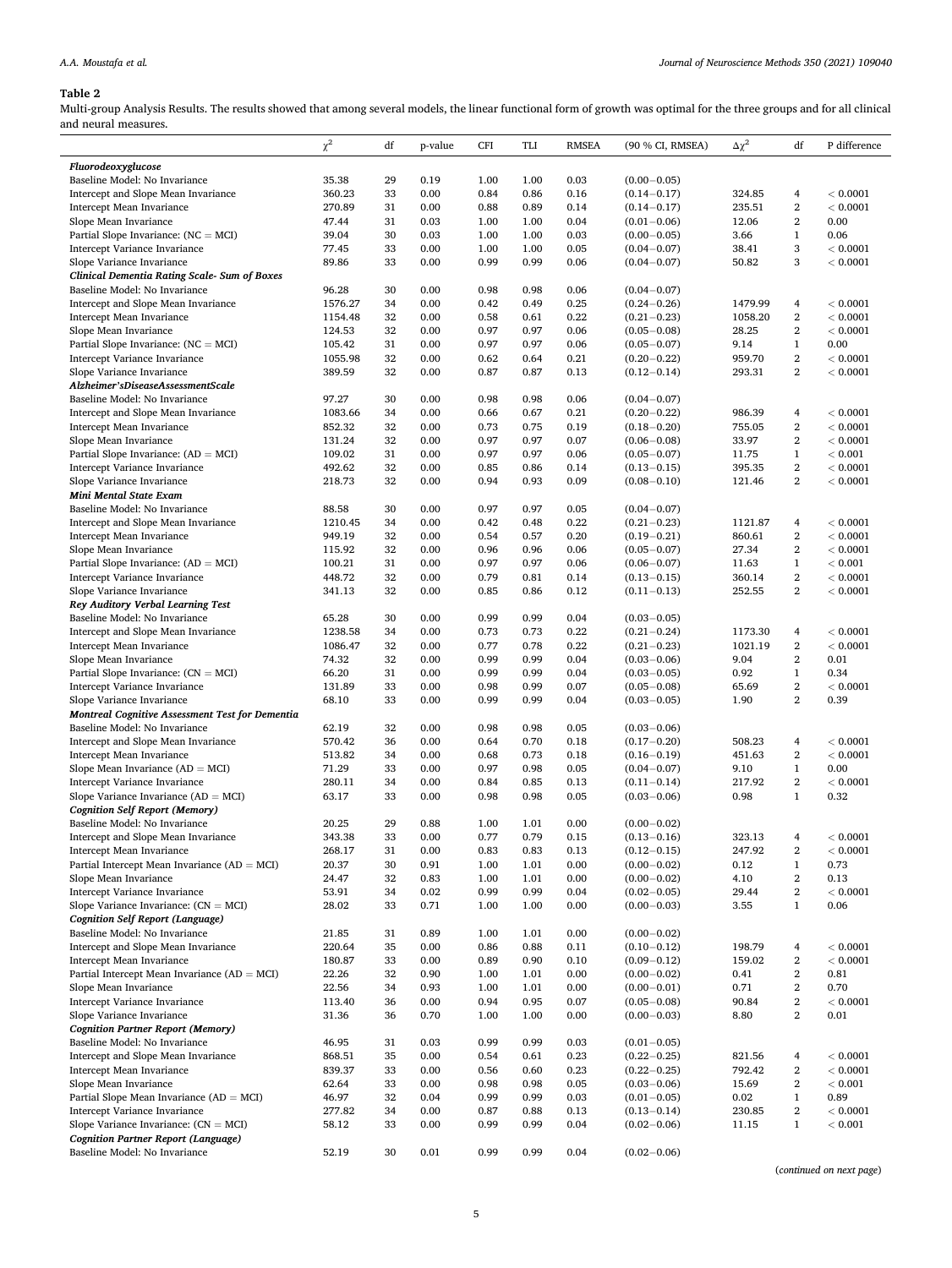# <span id="page-5-0"></span>**Table 2** (*continued* ) *A.A. Moustafa et al.*

|                                                  | $\chi^2$ | df | p-value | CFI  | TLI  | <b>RMSEA</b> | (90 % CI, RMSEA) | $\Delta \chi^2$ | df             | P difference |
|--------------------------------------------------|----------|----|---------|------|------|--------------|------------------|-----------------|----------------|--------------|
| Intercept and Slope Mean Invariance              | 588.48   | 34 | 0.00    | 0.65 | 0.69 | 0.19         | $(0.18 - 0.21)$  | 536.29          | $\overline{4}$ | < 0.0001     |
| Intercept Mean Invariance                        | 524.70   | 32 | 0.00    | 0.69 | 0.71 | 0.19         | $(0.17 - 0.20)$  | 472.51          | $\overline{2}$ | < 0.0001     |
| Slope Mean Invariance                            | 62.58    | 32 | 0.00    | 0.98 | 0.98 | 0.05         | $(0.03 - 0.06)$  | 10.39           | $\overline{2}$ | 0.01         |
| Partial Slope Mean Invariance ( $AD = MCI$ )     | 53.71    | 31 | 0.01    | 0.99 | 0.99 | 0.04         | $(0.02 - 0.06)$  | 1.52            | 1              | 0.22         |
| Intercept Variance Invariance                    | 496.26   | 33 | 0.00    | 0.71 | 0.74 | 0.18         | $(0.16 - 0.19)$  | 442.55          | $\overline{2}$ | < 0.0001     |
| Slope Variance Invariance                        | 92.54    | 33 | 0.00    | 0.96 | 0.97 | 0.06         | $(0.05 - 0.08)$  | 38.83           | $\overline{2}$ | < 0.0001     |
| Hippocampus                                      |          |    |         |      |      |              |                  |                 |                |              |
| Baseline Model: No Invariance                    | 103.04   | 29 | 0.00    | 0.99 | 0.99 | 0.07         | $(0.05 - 0.08)$  |                 |                |              |
| Intercept and Slope Mean Invariance              | 503.01   | 33 | 0.00    | 0.95 | 0.96 | 0.16         | $(0.15 - 0.17)$  | 399.97          | 4              | < 0.0001     |
| Intercept Mean Invariance                        | 477.19   | 31 | 0.00    | 0.96 | 0.96 | 0.16         | $(0.15 - 0.17)$  | 374.15          | $\overline{2}$ | < 0.0001     |
| Slope Mean Invariance                            | 251.55   | 30 | 0.00    | 0.97 | 0.97 | 0.12         | $(0.10 - 0.13)$  | 148.51          | 2              | < 0.0001     |
| Partial Slope Mean Invariance ( $AD = MCI$ )     | 109.37   | 31 | 0.00    | 0.99 | 0.99 | 0.07         | $(0.05 - 0.08)$  | 6.33            | $\overline{2}$ | 0.04         |
| Intercept Variance Invariance                    | 133.95   | 31 | 0.00    | 0.99 | 0.99 | 0.08         | $(0.06 - 0.09)$  | 30.91           | $\overline{2}$ | < 0.0001     |
| Slope Variance Invariance                        | 114.95   | 31 | 0.00    | 0.99 | 0.99 | 0.07         | $(0.06 - 0.08)$  | 11.91           | $\overline{2}$ | 0.00         |
| <b>Entorhinal cortex</b>                         |          |    |         |      |      |              |                  |                 |                |              |
| Baseline Model: No Invariance                    | 42.91    | 30 | 0.00    | 1.00 | 1.00 | 0.03         | $(0.00 - 0.05)$  |                 |                |              |
| Intercept Mean Invariance                        | 402.24   | 34 | 0.00    | 0.92 | 0.93 | 0.14         | $(0.13 - 0.16)$  | 359.33          | $\overline{4}$ | < 0.0001     |
| Partial Intercept Mean Invariance                | 359.42   | 32 | 0.00    | 0.93 | 0.93 | 0.14         | $(0.13 - 0.15)$  | 316.51          | $\overline{2}$ | < 0.0001     |
| Slope Mean Invariance                            | 49.08    | 32 | 0.03    | 1.00 | 1.00 | 0.03         | $(0.01 - 0.05)$  | 6.17            | $\overline{2}$ | 0.04         |
| Intercept Variance Invariance                    | 73.73    | 34 | 0.00    | 0.99 | 0.99 | 0.05         | $(0.03 - 0.06)$  | 30.82           | 4              | < 0.0001     |
| Slope Variance Invariance                        | 54.79    | 34 | 0.01    | 0.99 | 0.99 | 0.03         | $(0.02 - 0.05)$  | 11.88           | $\overline{4}$ | 0.02         |
| <b>Fusiform</b>                                  |          |    |         |      |      |              |                  |                 |                |              |
| Baseline Model: No Invariance                    | 65.12    | 30 | 0.00    | 1.00 | 1.00 | 0.05         | $(0.03 - 0.06)$  |                 |                |              |
| Intercept and Slope Mean Invariance              | 256.37   | 34 | 0.00    | 0.97 | 0.98 | 0.11         | $(0.10 - 0.12)$  | 191.25          | $\overline{4}$ | < 0.0001     |
| Intercept Mean Invariance                        | 221.15   | 32 | 0.00    | 0.98 | 0.98 | 0.11         | $(0.09 - 0.12)$  | 156.03          | $\overline{2}$ | < 0.0001     |
| Partial Intercept Mean Invariance ( $CN = MCI$ ) | 74.58    | 31 | 0.00    | 0.99 | 0.99 | 0.05         | $(0.04 - 0.07)$  | 9.46            | 1              | 0.00         |
| Slope Mean Invariance                            | 86.62    | 32 | 0.00    | 0.99 | 0.99 | 0.06         | $(0.04 - 0.07)$  | 21.50           | 2              | < 0.0001     |
| Intercept Variance Invariance                    | 77.39    | 32 | 0.00    | 0.99 | 0.99 | 0.05         | $(0.04 - 0.07)$  | 12.27           | $\overline{2}$ | 0.00         |
| Slope Variance Invariance                        | 89.86    | 32 | 0.00    | 0.99 | 0.99 | 0.06         | $(0.04 - 0.07)$  | 24.74           | $\overline{2}$ | < 0.0001     |

investigated. Finally, when full invariance did not hold a partial invariance was performed.

To avoid bias due to attrition in the sample, all the models were estimated using direct maximum likelihood procedure available in Mplus V8.3 (Muthén and Muthén, 2002, [2011](#page-22-0)). The direct maximum likelihood also known as Full Information Maximum Likelihood utilized all available information during the estimation process and provided consistent and efficient population parameters [\(Enders, 2010\)](#page-21-0). The adequacy of model fit was evaluated using the comparative fit index (CFI; [Bentler, 1990\)](#page-21-0), the Tucker-Lewis index (TLI; [Tucker and Lewis, 1973](#page-22-0)), for which values of 0.95 or greater were considered adequate ([Yu and Muth](#page-22-0)én, 2002; Hu and

[Bentler, 1999](#page-21-0); [Marsh et al., 2004](#page-21-0)). The root mean squared error of approximation (RMSEA) and its 90 % CI [\(Browne and Cudeck, 1993\)](#page-21-0), for which values of 0.05 or less indicating adequate model fit, were also considered. Nested  $\chi^2$  methods were used to evaluate equality across groups imposed on the parameters of the latent trajectories.

#### **3. Results**

#### *3.1. Bivariate analysis*

Strong and positive correlation both within and across waves of

#### **Table 3**

Multi-group Analysis Results using the No invariance: Baseline Model. This figure provides a comparison among groups for all studied variales.

|                                                    | InterceptMean                      | SlopeMean                                     | <b>Intercept Variance</b>            | Slope Variance                    |
|----------------------------------------------------|------------------------------------|-----------------------------------------------|--------------------------------------|-----------------------------------|
| Fluorodeoxyglucose                                 | No Invariance : $CN > MCI >$       | No Invariance : $ AD $ > $ MCI $ >            | No Invariance : $AD > MCI$           | No Invariance : $AD > MCI > CN$   |
|                                                    | AD                                 | CN                                            | $>$ CN                               | ns                                |
| <b>Clinical Dementia Rating Scale-Sum of Boxes</b> | No Invariance : $AD > MCI >$<br>CN | No Invariance : $AD > MCI > CN$               | No Invariance : $AD > MCI$<br>$>$ CN | No Invariance : $AD > MCI > CN$   |
| Alzheimer'sDiseaseAssessmentScale                  | No Invariance : $AD > MCI >$<br>CN | No Invariance : $AD > MCI > CN$               | No Invariance : $AD > MCI$<br>$>$ CN | No Invariance : $AD > MCI > CN$   |
| Mini Mental State Exam                             | No Invariance : $CN > MCI >$       | No Invariance : $ AD $ > $ MCI $ >            | No Invariance : $AD > MCI$           | No Invariance: $AD > MCI > CN$    |
|                                                    | AD                                 | $ CN $ ns                                     | $>$ CN                               | ns                                |
| <b>Rey Auditory Verbal Learning Test</b>           | No Invariance : $CN > MCI >$       | Partial Invariance: $ AD  >  CN $             | No Invariance : $MCI > CN$           | Invariance : $AD$ ns = $CN$ ns =  |
|                                                    | AD                                 | $=$  MCI                                      | >AD                                  | MCI ns                            |
| <b>Montreal Cognitive Assessment Test for</b>      | No Invariance : $CN > MCI >$       | No Invariance : $AD > MCI > CN$               | No Invariance : $AD > MCI$           | Partial Invariance : $AD = MCI$   |
| <b>Dementia</b>                                    | AD                                 | ns                                            | $>$ CN                               | and $CN@0$                        |
| <b>Cognition Self Report (Memory)</b>              | Partial Invariance: AD = MCI       | Invariance : AD $ns = CN$ $ns =$              | No Invariance: $MCI > AD$            | No Invariance                     |
|                                                    | $>$ CN                             | MCI ns                                        | $>$ CN                               | $MCI > CN$ ns and $AD@0$          |
| <b>Cognition Self Report (Language)</b>            | Partial Invariance: AD = MCI       | Invariance : $AD$ ns = $CN$ ns =              | No Invariance : $AD > MCI$           | Partial Invariance: $AD > MCI$ ns |
|                                                    | $>$ CN                             | MCI ns                                        | $>$ CN                               | $= CN$ ns                         |
| <b>Cognition Partner Report (Memory)</b>           | No Invariance : $AD > MCI >$       | Partial Invariance: $ AD  =  MCI $            | No Invariance : $MCI > AD$           | No Invariance : $MCI > CN$ and    |
|                                                    | CN                                 | $>$ CN ns                                     | $>$ CN                               | AD@0                              |
| <b>Cognition Partner Report (Language)</b>         | No Invariance : $AD > MCI >$       | Partial Invariance: $ AD  =  MCI $            | No Invariance $MCI > AD$             | No Invariance : $MCI > AD > CN$   |
|                                                    | CN                                 | $>$ CN ns                                     | $>$ CN                               | ns                                |
| Hippocampus                                        | No Invariance : $CN > MCI >$<br>AD | No Invariance : $ MCI  >  AD  >$<br> CN       | No Invariance : $MCI > AD$<br>$>$ CN | No Invariance : $AD > MCI > CN$   |
| <b>Entorhinal cortex</b>                           | No Invariance : $CN > MCI >$<br>AD | No Invariance : $ MCI  >  CN  >$<br>$ AD $ ns | No Invariance : $MCI > AD$<br>$>$ CN | No Invariance : $MCI > AD > CN$   |
| <b>Fusiform</b>                                    | No Invariance : $CN > MCI >$       | No Invariance : $ AD $ > $ MCI $ >            | No Invariance : $MCI > AD$           | No Invariance : $AD > MCI > CN$   |
|                                                    | AD                                 | CN                                            | $>$ CN                               | ns                                |

Note.  $|.|$  = absoute value, AD = Alzheimer's disease, CN = cognitively normal, MCI = mild cognitive impairment.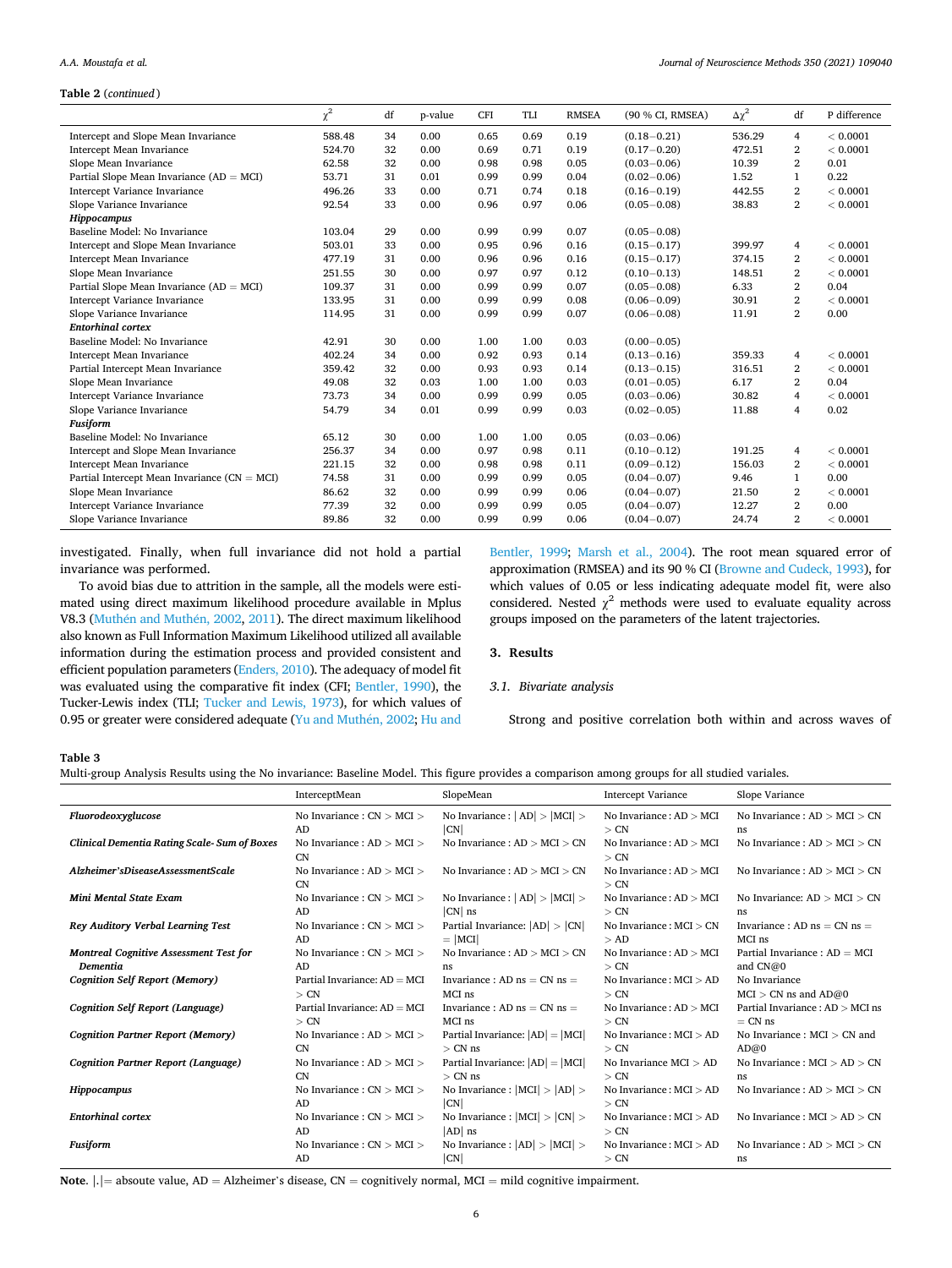

**Fig. 1.** PET Neuroimaging Marker Variable. The x axis represents time points of testing at 0, 6, 12, 24, and 36 months.  $AD = alk$  alzheimer's disease, CN = cognitively normal,  $MCI = mild$  cognitive impairment. The multiple-group analysis revealed that the CN group had higher initial levels of Fluorodeoxyglucose, followed by MCI group and by patients with AD. Patients with AD decreased more on their score of Fluorodeoxyglucose over time, followed by MCI and by the CN group. Patients with AD had more variability in both intercept and slope, followed by MCI and then the CN group.

measurement was seen for the clinical and neural measures across groups of patients. These results showed that patients with high clinical and neural measure scores at Time 1 tended to have high scores at the subsequent waves across groups. Means, standard deviations, zero-order correlations, and sample sizes for the clinical and neural measures are provided in [Tables A1](#page-12-0)–A3 of the appendix.

# *3.2. Latent curve model and multiple-group analysis*

As shown in [Table 1,](#page-3-0) for each group, a linear functional form of growth was found to fit the observed data quite well. The CFI ranged from 0.92 to 1.00, the TLI from 0.92 to 1.01, the RMSEA from 0.00 to 0.09. Parameter estimates and asymptotic standard errors of the latent curve models are provided in the appendix accompanying this manuscript. The multiple-group analysis results are presented in [Table 2.](#page-4-0) We will now discuss individual results in the following paragraphs by groups of clinical and neural measures. Parameter estimates and asymptotic standard errors of latent curve models of the clinical and neural measures are provided in [Tables A4](#page-15-0)–A16 of the appendix. [Table 3](#page-5-0)  provides a summary of the multi-group results.

## *3.3. PET neuroimaging marker*

The results showed that, on average, the three groups of CN, MCI, and AD started with positive and significant levels of Fluorodeoxyglucose (with an intercept factor mean:  $AD = 1.08$ ,  $CN = 1.31$ ,  $MCI =$ 1.24) but their score of Fluorodeoxyglucose decreased slightly over time (with a slope factor mean:  $AD = -0.02$ ,  $CN = -0.01$ ,  $MCI = -0.02$ ). Variance component in both the intercept (AD =  $0.03$ , CN =  $0.01$ , MCI = 0.02) and the slope (AD = 0.02, CN = 0.01 ns, MCI = 0.01) factors was significant, suggesting that there were meaningful group differences in both initial levels and growth in Fluorodeoxyglucose scores over time for patients with AD and MCI group. Meaningful individual variability for the intercept, but not for the slope, was found for the CN group. Nonsignificant correlation coefficients between the intercept and slope factors  $(r = 0.01)$  were found for the three groups. The latent curve models estimated for the three groups of patients are shown in Fig. 1. Finally, the multiple-group analysis revealed that the CN group had higher initial levels of Fluorodeoxyglucose, followed by MCI group and by patients with AD. Patients with AD decreased more on their score of Fluorodeoxyglucose over time, followed by MCI and by the CN group. Patients with AD had more variability in both intercept and slope, followed by MCI and then the CN group.

#### *3.4. Psychological tests*

## *3.4.1. Clinical dementia rating scale- sum of boxes*

The intercept mean was significant and positive across groups  $(AD =$ 5.08,  $CN = 0.10$ ,  $MCI = 1.95$ ). A significant positive mean for the slope factor (AD =  $0.32$ , CN =  $0.02$ , MCI =  $0.09$ ) indicated that, overall, the three groups of patients increased in their Clinical Dementia Rating scores over time. Group differences in both initial levels and growth in Clinical Dementia Rating scores over time were significant across groups for the intercept (AD = 4.63, CN = 0.01, MCI = 3.89) and for the slope (AD = 0.69,  $CN = 0.02$ ,  $MCI = 0.29$ . A significant negative correlation between the intercept and slope factors (AD =  $-0.72$ , CN =  $-0.02$ , MCI =  $-0.65$ ) indicated that there was an inverse relationship between initial status and change over time (i.e., patients who reported lower levels Clinical Dementia Rating scores at Time 1 tended to report steeper increases in score over time). Finally, a higher initial level of Clinical Dementia Rating scores with steeper slope and more variability in both intercept and slope was seen for patients with AD, followed by MCI and by then the CN group.

## *3.4.2. Alzheimer's disease assessment scale*

The intercept mean was significant and positive across groups  $(AD =$ 21.59,  $CN = 6.81$ ,  $MCI = 11.41$ ). A positive and significant mean slope factor was seen for patients with AD and MCI but negative for the CN group ( $AD = 0.85$ ,  $CN = -0.13$ ,  $MCI = 0.15$ ), indicating increasing average trajectories in Alzheimer's Disease Assessment scores over time for patients with AD and MCI, but decreasing trajectories for the CN group. A significant variance component in both the intercept (AD =  $64.75$ , CN = 6.25, MCI = 35.01) and the slope factors (AD = 7.54, CN = 0.20, MCI = 1.58) indicated that there were significant group differences in both initial levels and growth over time in Alzheimer's Disease Assessment scores across groups. Patients with lower levels of Alzheimer's Disease Assessment scores at Time 1 had a steeper increase over time across groups (AD  $= -8.53$ , CN  $= -0.33$ , MCI  $= -2.41$ ). The multiple-group results were similar to those found for the Clinical Dementia Rating Scale. A higher initial level of Alzheimer's Disease Assessment scores with steeper slope and more variability in both intercept and slope were seen for patients with AD, followed by MCI and then the CN group.

Mini-Mental State Exam. The intercept mean was significant and positive across groups (AD = 22.32, CN = 28.98, MCI = 26.91). A significant negative mean for the average slope factor was seen for patients with AD and MCI but a non-significative mean slope factor for the CN group ( $AD =$  $-0.46$ ,  $CN = 0.00$  ns,  $MCI = 0.10$ ) indicated decreasing trajectories in Mini-Mental State Exam scores over time for patients with AD and MCI, but constant trajectories for the CN group. A significant variance component in both the intercept and the slope factors indicated that there were significant group differences in both initial levels and growth over time in Mini-Mental State Exam scores for patients with AD and MCI for the intercept (AD = 8.82, CN = 0.56, MCI = 6.61) and for the slope (AD = 2.17, CN = 0.01, MCI  $= 0.50$ ). Meaningful variability of the intercept, but not of the slope, was found in the CN group. Patients with AD and the MCI group with lower levels of Mini-Mental State Exam scores at Time 1 had a steeper increase over time ( $AD = -1.85$ , MCI =  $-0.65$ ). However, a non-significant correlation coefficient between the intercept and slope factors  $(r = -0.02 \text{ ns})$  was found for the CN group. The CN group showed higher initial levels of Mini-Mental State Exam scores at Time 1, followed by MCI and then patients with AD. Patients with AD decreased more over time, followed by the MCI group. In contrast, the CN group tended to have a constant trajectory over time. Patients with AD had more variability in both intercept and slope, followed by MCI and then CN group. Patients with AD had more variability in both intercept and slope, followed by MCI group.

# *3.4.3. Montreal cognitive assessment test for dementia*

The intercept mean was significant and positive across groups  $(AD =$ 14.99,  $CN = 26.04$ ,  $MCI = 22.49$ ). Increasing mean trajectory over time was found for patients with AD ( $M = 0.71$ ) and MCI group ( $M = 0.24$ ), but a nonsignificant mean trajectory for the CN group ( $M = 0.01$ ).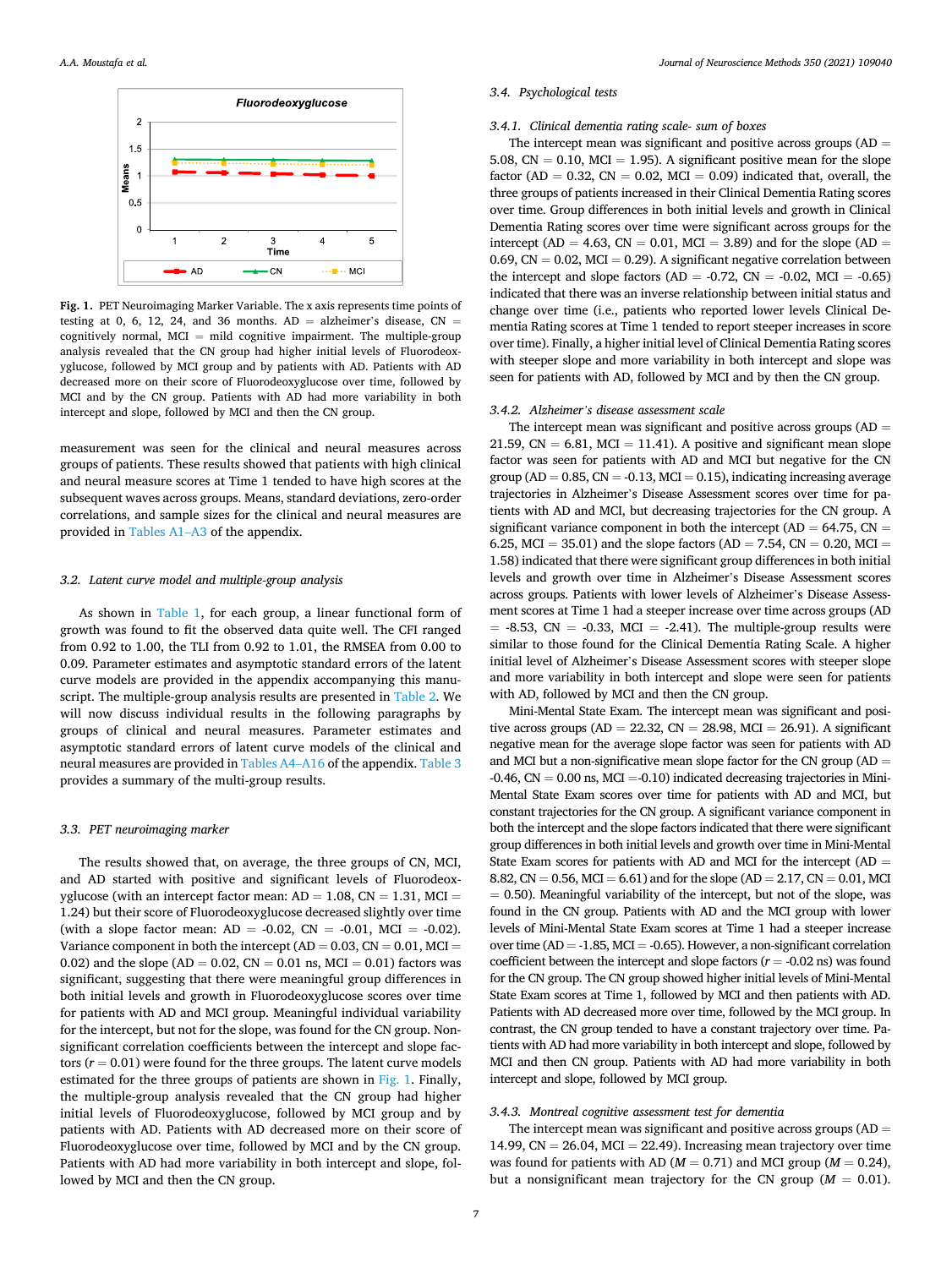

**Fig. 2.** Psychological Test Variables. The x axis represents time points of testing at 0, 6, 12, 24, and 36 months. (a) The intercept mean was significant and positive across groups. A significant positive mean for the slope indicated that, overall, the three groups increased in their Clinical Dementia Rating scores over time. Group differences in both initial levels and growth in Clinical Dementia Rating scores over time were significant across groups for the intercept and for the slope. (b) The intercept mean was significant and positive across groups. A positive and significant mean slope factor was seen for patients with AD and MCI but negative for the CN group, indicating increasing average trajectories in Alzheimer's Disease Assessment scores over time for patients with AD and MCI, but decreasing trajectories for the CN group. (c) The intercept mean was significant and positive across groups. A significant negative mean for the average slope factor was seen for patients with AD and MCI but a non-significative mean slope factor for the CN group indicated decreasing trajectories in Mini-Mental State Exam scores over time for patients with AD and MCI, but constant trajectories for the CN group. A significant variance component in both the intercept and the slope factors indicated that there were significant group differences in both initial levels and growth over time in Mini-Mental State Exam scores for patients with AD and MCI for the intercept and for the slope. (d) The intercept mean was significant and positive across groups. Increasing mean trajectory over time was found for patients with AD and MCI group, but a nonsignificant mean trajectory for the CN group. Intercept variance component was significant across groups, whereas the slope variance component for the CN group was slightly negative and thus fixed at zero. Patients with AD and MCI group, with lower levels of Montreal Cognitive Assessment Test for Dementia scores at Time 1, had a steeper increase over time.

Intercept variance component was significant across groups  $(AD =$ 28.20,  $CN = 3.69$ ,  $MCI = 17.10$ ), whereas the slope variance component for the CN group was slightly negative and thus fixed at zero  $(AD = 0.83,$  $CN = \omega_0$ , MCI = 0.44). Patients with AD and MCI group, with lower levels of Montreal Cognitive Assessment Test for Dementia scores at Time 1, had a steeper increase over time  $(AD = -2.73, MCI = -1.76)$ . Because the slope variance for CN group was fixed at zero, no growth trajectory correlation was estimated for this group. The CN group showed higher initial levels of Montreal Cognitive Assessment Test for Dementia scores at Time 1, followed by MCI and by the AD group. Patients with AD showed a steeper increase in the Montreal Cognitive Assessment Test for Dementia scores over time, followed by MCI and CN who have a similar rate of decline over time. Similarly, patients with AD had more variability in the intercept factor, followed by MCI and by the CN group. A comparable amount of variability was seen in the slope for groups AD and MCI. The latent curve models estimated for the three groups of patients for the four psychological tests are shown in Fig. 2.

#### *3.4.4. Rey auditory verbal learning test*

Significant and positive intercept mean was seen across groups  $(AD =$ 21.49,  $CN = 45.05$ ,  $MCI = 33.03$ ). A decreasing mean trajectory in Rey Auditory Verbal Learning Test scores over time was seen across groups (AD  $= -0.62$ , CN  $= -0.19$ , MCI  $= -0.22$ ). Furthermore, a significant variance intercept component but a non significant slope variance component and a non significant growth factor correlation were found for the three groups  $(AD = 44.70, CN = 83.17, MCI = 116.78; for the intercept AD = 1.10 ns, CN$  $= 0.98$  ns, MCI = 1.01 ns; for the slope AD = -1.49 ns, CN = -2.22 ns, MCI = -1.47 ns for correlation). The CN group showed higher initial levels of Rey Auditory Verbal Learning Test scores at Time 1, followed by MCI and by patients with AD. Patients with AD showed a steeper decline over time, followed by MCI and CN, who have a similar rate of decline over time. Similarly, the MCI group had more variability in the intercept factor, followed by the CN group and by patients with AD. No slope variability was significant across groups. [Fig. 3](#page-8-0) displays the latent curve models for the three groups of patients on the Rey Auditory Verbal Learning Test.

# *3.4.5. Multi-domain neuropsychological and functional assessment*

Cognition Self Report (Memory). Significant and positive intercept mean in Cognition Self Report Memory scores were found across groups  $(AD = 2.28, CN = 1.67, MCI = 2.25)$ . On average, the Cognition Self Report Memory trajectories were constant across groups over time (AD  $=0.03$  ns,  $CN = -0.01$  ns,  $MCI = -0.01$  ns). The results also showed significant group differences in initial levels in Cognition Self Report Memory scores across groups (AD =  $0.25$ , CN =  $0.21$ , MCI = 0.41). Significant group differences in growth over time as well as significant negative factor correlation were found for MCI group only  $(AD = \textcircled{00}, CN = 0.00 \text{ ns}, MCI$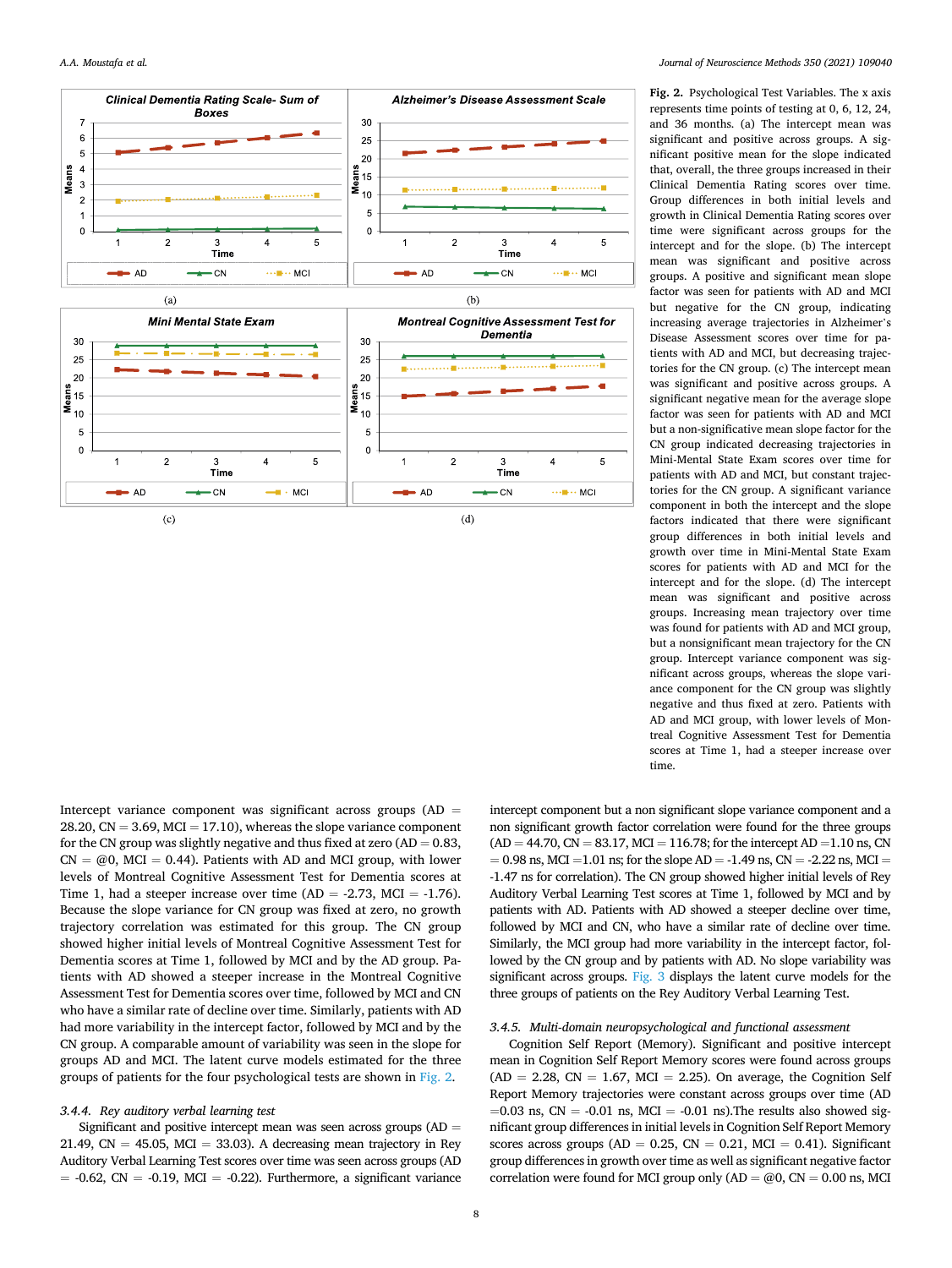<span id="page-8-0"></span>

**Fig. 3.** Verbal Learning Test Variable. The x axis represents time points of testing at 0, 6, 12, 24, and 36 months. Significant and positive intercept mean was seen across groups. A decreasing mean trajectory in Rey Auditory Verbal Learning Test scores over time was seen across groups. Furthermore, a significant variance intercept component but a non significant slope variance component and a non significant growth factor correlation were found for the three groups.

 $= 0.01$  for slope; AD  $= \omega$ , CN  $= -0.01$  ns, MCI  $= -0.02$  ns for correlation). The slope variance for AD patients was fixed at zero because of small negative variance. The multiple-group analysis results showed that patients with AD had higher but comparable initial levels of Montreal Cognitive Assessment Test for Dementia scores with MCI at Time 1, followed by the CN group. In contrast, the MCI group had more variability in the intercept factor, followed by patients with AD and by the CN group. Higher differences in growth over time were seen in MCI.

#### *3.4.6. Cognition self report (language)*

Significant and positive intercept means in Cognition Self Report Language scores were found across groups ( $AD = 1.44$ ,  $CN = 1.02$ , MCI  $= 1.86$ ). On average, the Cognition Self Report Language trajectories were constant over time across groups (AD = $0.02$  ns, CN =  $0.01$  ns, MCI  $= 0.01$  ns). Differences in initial levels in Cognition Self Report Language scores were significant across groups ( $AD = 0.56$ ,  $CN = 0.13$ ,  $MCI =$ 0.29). However, differences in growth on Cognition Self Report Language over time, as well as factor correlation (negative),were significant for AD patients only (AD :  $= 0.03$ , CN  $= 0.01$  ns, MCI  $= 0.01$  for slope;  $AD: = -0.08$ ,  $CN = 0.00$  ns,  $MCI = -0.01$  ns for correlation). Finally, patients with AD showed higher, but comparable, initial levels of Cognition Self Report Language scores with MCI at Time 1, followed by the CN group. Non-significant and comparable average slope means were found across groups. Yet, patients with AD had more variability in the intercept factor, followed by MCI and then by the CN group. Higher differences in growth over time were seen for AD patients, followed by MCI and CN groups, with both non-significant.

## *3.4.7. Cognition partner report (memory)*

Intercept means in Cognition Partner Report (Memory) scores were positive and significant across groups  $(AD = 3.40, CN = 1.36, MCI = 2.34)$ . Decreasing mean trajectories over time were seen for patients with AD and the MCI group but the non-significant mean trajectory for the CN group (AD  $= -0.04$ , CN  $= -0.01$  ns, MCI  $= -0.04$ ). Moreover, significant differences in initial levels in Cognition Partner Report (Memory) scores were found across groups (AD = 0.30, CN = 0.14, MCI = 0.77). Significant differences in growth over time were seen for MCI and CN groups (AD =  $@0$ , CN = 0.02,  $MCI = 0.03$ ). MCI group with lower levels of Cognition Partner Report (Memory) scores at Time 1 had a steeper increase over time. Lastly, patients with AD showed higher initial levels of Cognition Partner Report (Memory) scores at Time 1, followed by the MCI group. Patients with AD decreased more over time, followed by the MCI group. Similarly, the MCI group had more variability in initial levels and growth over time for Cognition Partner Report (Memory) scores, followed by the CN group (with the exception that the slope variance of AD was fixed to zero).

#### *3.4.8. Cognition partner report (language)*

Intercept means in Cognition Partner Report (Language) scores were significant and positive across groups  $(AD = 2.70, CN = 1.17, MCI = 1.83)$ . The mean trajectory was decreasing over time for AD and MCI group, but there was a non-significant mean trajectory for the CN group ( $AD = -0.05$ ,  $CN = 0.01$  ns,  $MCI = -0.03$ ). Furthermore, differences in initial levels of Cognition Partner Report (Language) scores were significant across groups  $(AD = 0.63, CN = 0.05, MCI = 0.68)$ . However, differences in growth over time were significant for AD and MCI group ( $AD = 0.02$ ,  $CN = 0.01$  ns, MCI = 0.03). MCI group with lower levels of Cognition Partner Report (Language) scores at Time 1 showed a steeper increase over time. Similar to the



**Fig. 4.** Multi-domain Neuropsychological and Functional Assessment Variables. The x axis represents time points of testing at 0, 6, 12, 24, and 36 months. The Cognition Self Report Memory trajectories were constant across groups over time. The results also showed significant group differences in initial levels in Cognition Self Report Memory scores across groups. Significant group differences in growth over time as well as significant negative factor correlation were found for MCI group only.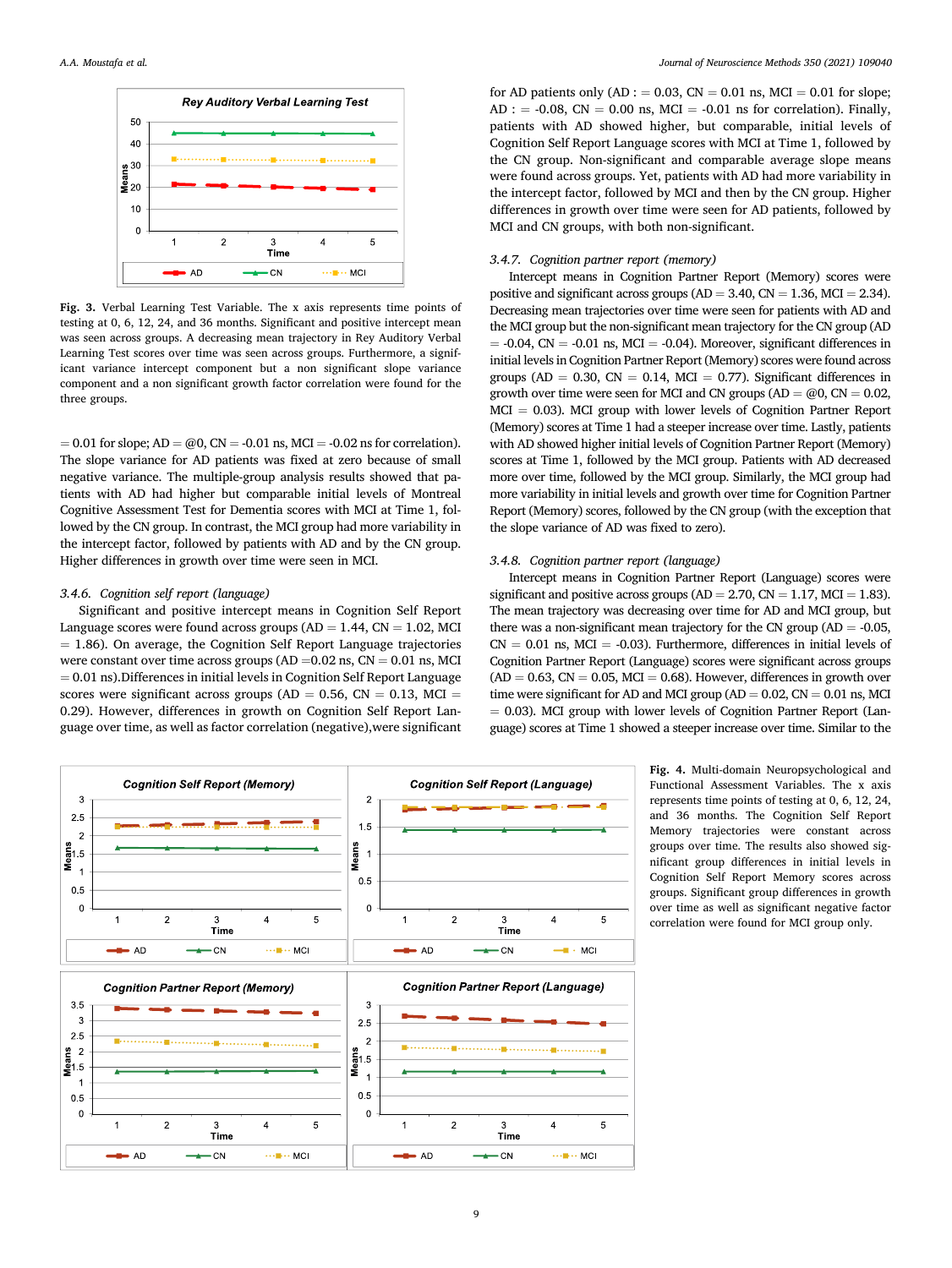

**Fig. 5.** Neuroimaging Variables. The x axis represents time points of testing at 0, 6, 12, 24, and 36 months. (a) Intercept means in Hippocampus volume measures were positive and significant across groups. And the trajectories means decreased over time across groups. Furthermore, differences in initial levels and growth over time in Hippocampus volume measure were significant across groups for the intercept and slope. (b) Intercept means in Entorhinal cortex measures were significant and positive across groups. Trajectories means of Entorhinal cortex measure decreased over time for the CN and MCI groups but was constant for patients with AD. Moreover, differences in initial levels in Entorhinal cortex measure were significant across groups. (c) The results showed significant and positive intercepts means in Fusiform measure across groups of patients. The results also showed decreasing mean trajectories over time across groups. In addition, significant differences in initial levels in Fusiform measure were seen across groups. Yet, significant differences in growth over time in Fusiform measure were seen for AD and MCI group, but the constant mean trajectory for CN group. The growth factor correlation coefficient was non-significant across groups.

results for the Cognition Partner Report (Memory), patients with AD showed higher initial levels of Cognition Partner Report (Language) scores at Time 1, followed by MCI and then by the CN group. Patients with AD decreased more over time, followed by MCI and then by CN. Finally, the MCI group had more variability in initial levels and growth over time in cognition Partner Report (Language) scores, followed by patients with AD and by the CN group. The latent curve models estimated for the three groups of patients for the four Multi-domain Neuropsychological and Functional Assessment measures are shown in [Fig. 4](#page-8-0).

# *3.5. Neuroimaging*

#### *3.5.1. Hippocampus*

Intercept means in Hippocampus volume measures were positive and significant across groups (AD = 5667.60, CN = 7338.06, MCI = 6655.96). And the trajectories means decreased over time across groups  $(AD = -38.13,$  $CN = -21.60$ ,  $MCI = -40.64$ ). Furthermore, differences in initial levels and growth over time in Hippocampus volume measure were significant across groups for the intercept (AD = 1165237.20, CN = 856372.20, MCI = 1365323.13) and slope (AD = 17781.52, CN = 7890.51, MCI = 11365.01). AD patients with lower levels of Hippocampus volume measure at Time 1 had a steeper increase over time. The CN group showed higher initial levels of Hippocampus volume measure at Time 1, followed by MCI and by patients with AD. The MCI group decreased more over time, followed by patients with AD and by the CN group. The MCI group had more variability in hippocampus volume measures at Time 1, followed by patients with AD and by the CN group. Finally, patients with AD had more variability in growth over time for Hippocampus volume measure, followed by MCI and then by the CN group.

#### *3.5.2. Entorhinal cortex*

Intercept means in Entorhinal cortex measures were significant and positive across groups (AD = 2765.06, CN = 3804.46, MCI = 3458.69). Trajectories means of Entorhinal cortex measure decreased over time for the CN ( $M = -15.15$ ) and MCI ( $M = -34.52$ ) patients but was constant for patients with AD ( $M = -21.73$  ns). Moreover, differences in initial levels in Entorhinal cortex measure were significant across groups (AD  $=$ 

378724.60, CN = 331352.03, MCI = 530292.30). However, differences in growth over time in Entorhinal cortex measure were significant for MCI group but non-significant for AD patients and CN group (AD  $=$  2839.92 ns, CN = 203.33 ns, MCI = 3862.41). Non-significant growth factor correlation coefficient was found across groups (AD =7242.86 ns,  $CN = 1003.20$  ns, MCI = 637.21 ns). Similar to the results with Hippocampus volume measure to some extent, CN group showed higher initial levels of Entorhinal cortex measure at Time 1, followed by MCI and by patients with AD. The MCI group decreased more over time, followed by the CN group and by patients with AD (non-significant variability for AD patients). Lastly, the MCI group had more variability in initial levels and growth over time, followed by patients with AD and by the CN group.

#### *3.5.3. Fusiform*

The results showed significant and positive intercepts means in Fusiform measure across groups of patients ( $AD = 15271.58$ ,  $CN = 17832.74$ ,  $MCI =$ 17385.25). The results also showed decreasing mean trajectories over time across groups (AD = -114.99, CN = -26.11, MCI = -108.57). In addition, significant differences in initial levels in Fusiform measure were seen across groups (AD = 6458500, CN = 5440045.30, MCI = 7339949.20). Yet, significant differences in growth over time in Fusiform measure were seen for AD and MCI group, but the constant mean trajectory for the CN group ( $AD =$ 102973.60, CN = 13024.40 ns, MCI = 47627.70). The growth factor correlation coefficient was non-significant across groups (AD = -23106.40 ns,  $CN = 10525.70$  ns, MCI = 40563.60 ns). Similarly, the CN group showed higher initial levels of Fusiform measure at Time 1, followed by MCI and by patients with AD. Patients with AD decreased more over time, followed by MCI and then by the CN group. The MCI group had more variability in Fusiform measure at Time 1, followed by patients with AD and by the CN group. Finally, patients with AD had more variability in growth over time in Fusiform measure, followed by MCI and by the CN group. The latent curve models estimated for the three groups of patients for the three Neuroimaging measures are shown in Fig. 5.

#### *3.6. Summary*

In summary, the three groups of patients showed, on average,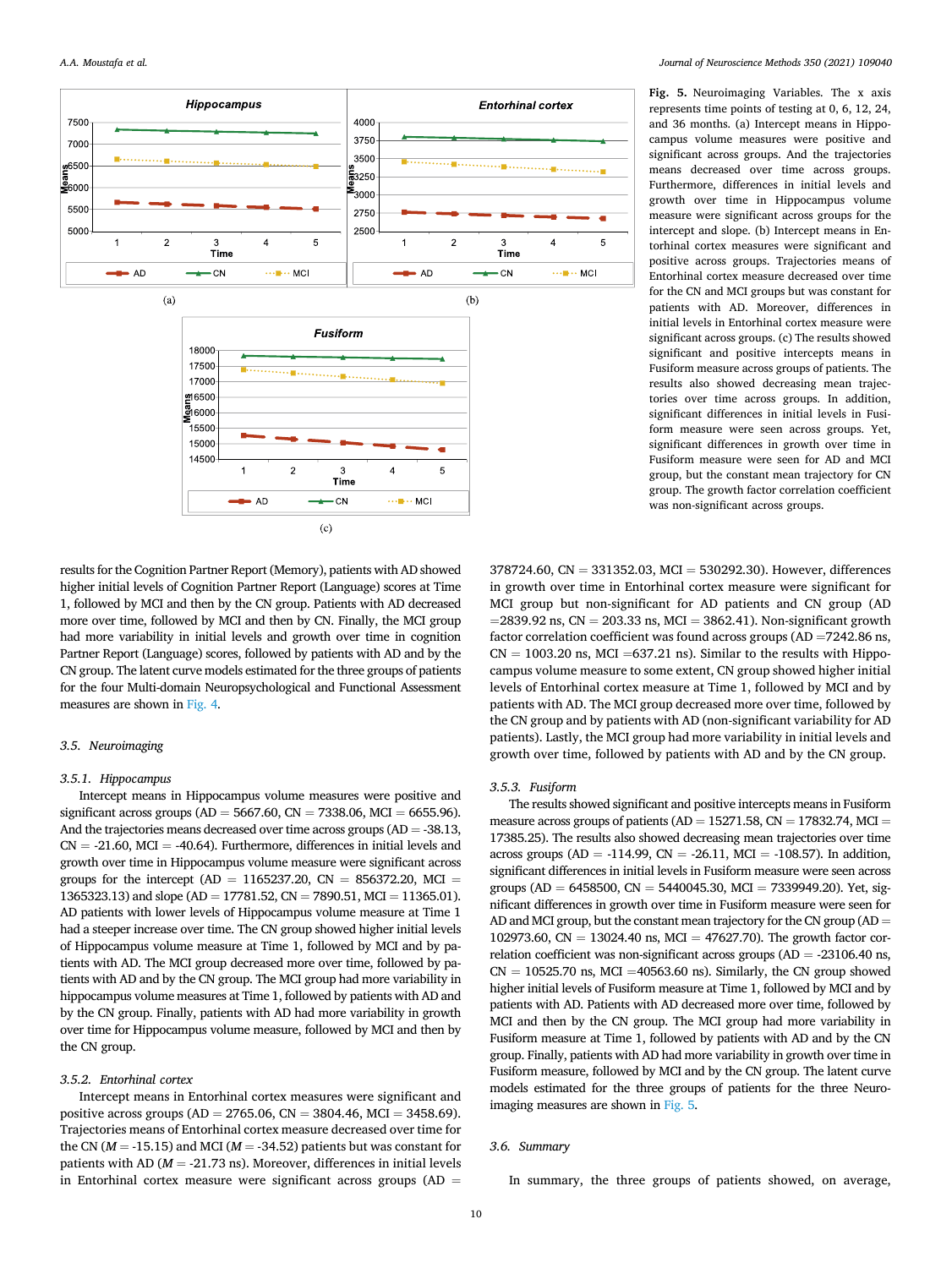#### *A.A. Moustafa et al.*

positive and significant differences in initial levels on all the clinical and neural measures.

## *3.6.1. Decreasing mean trajectory*

The results showed a slight decrease, on average, in Fluorodeoxyglucose over time across groups with significant differences in growth for patients with AD and MCI. The CN group tended to have the same growth trajectories over time. The CN group had higher initial values of Fluorodeoxyglucose, followed by the MCI and AD groups. Patients with AD decreased more than the MCI group, followed by CN. Patients with AD had more variability in both intercept and slope, followed by the MCI and CN groups.

Similarly, the average trajectory of Mini-Mental State Exam scores was decreasing over time with significant differences in growth for patients with AD and the MCI group. But constant trajectory with the same growth trajectories was seen for the CN group. Those patients with AD and the MCI group who had lower levels of Mini-Mental State Exam scores at Time 1 tended to increase steeply over time. Higher initial level of Alzheimer's Disease Assessment score with steeper slope and more individual differences in both intercept and slope were seen for patients with AD, followed by the MCI and CN groups.

The average trajectory in Rey Auditory Verbal Learning Test scores was decreasing over time across groups. The same growth trajectories were seen within each group of patients. The CN group had higher levels of Rey Auditory Verbal Learning Test scores at Time 1, followed by MCI and by patients with AD. Patients with AD declined faster over time, followed by MCI and CN, who were comparable in their rate of decline. More differences at initial levels were seen for MCI, followed by CN and by patients with AD. No slope variability was significant across groups.

The average trajectories of Cognition Partner Report in Memory and Language were decreasing over time with significant differences in growth for patients with AD and MCI. In contrast, a constant average trajectory was seen for the CN group. The MCI with CN groups had meaningful differences in growth over time in Cognition Partner Report (Memory) scores, whereas patients with AD and the MCI group had meaningful differences in growth over time in Cognition Partner Report (Language) scores. MCI group with lower levels of Cognition Partner Report at Time 1 showed a steeper increase in Cognition Partner Report in both Memory and Language scores over time. Patients with AD had higher initial levels of Cognition Partner Report both in Memory and Language scores at Time 1, followed by MCI. Patients with AD decreased more over time on both Memory and Language scores, followed by the MCI group. The MCI group had more variability in initial levels and growth over time on both Memory and Language scores, followed by the CN group on Memory scores but by patients with AD on Language scores.

As for neuroimaging measures, the average trajectory decreased over time across groups for Hippocampus and Fusiform measures. The average trajectory in Entorhinal cortex decreased over time for CN and MCI groups but was constant for patients with AD. Differences in growth over time were seen across groups for Hippocampus volume measure, but only for MCI group in Ethorhinal measure, and only for AD and MCI group for Fusiform measures. Alzheimer's Disease patients with lower initial levels of Hippocampus volume measure had a steeper increase over time. The CN group had higher initial levels of neuroimaging measures (Hippocampus, Entorhinal Cortex & Fusiform) at Time 1, followed by the MCI group. The MCI group decreased more over time in Hippocampus and Entorhinal cortex measures. But patients with AD decreased more over time on Fusiform measures. Finally, patients with AD had more differences in growth over time for Hippocampus and Fusiform measures, followed by MCI. But the MCI group had more differences in growth over time in Entorhinal cortex measures, followed by patients with AD.

# *3.6.2. Increasing mean trajectory*

The three groups of patients increased, on average, in their Clinical Dementia Rating scores over time with significant differences in growth for the three groups of patients. Patients with lower levels of Clinical Dementia Rating scores at Time 1 tended to report steeper increases in

Clinical Dementia Rating scores over time. A higher initial level of Clinical Dementia Rating scores with steeper slope and more variability in both intercept and slope was seen for patients with AD, followed by the MCI and CN groups.

Increasing average trajectories in Alzheimer's Disease Assessment scores over time with significant variability was seen for patients with AD and MCI, but decreasing trajectories for the CN group. Patients with lower levels of Alzheimer's Disease Assessment scores at Time 1 had a steeper increase over time across groups. A higher initial level of Alzheimer's Disease Assessment scores with steeper slope and more variability in both intercept and slope was seen for patients with AD, followed by the MCI and CN groups.

In the same manner, the average trajectories of Montreal Cognitive Assessment Test for Dementia scores increased over time for AD and MCI group, but a non-significant mean trajectory was seen for the CN group. The results showed meaningful variability in growth over time in the Montreal Cognitive Assessment Test for Dementia scores for patients with AD and the MCI group. People with lower levels of Montreal Cognitive Assessment Test for Dementia scores at Time 1 among the AD MCI groups increased steeply over time. Patients with AD exhibited more variability in both intercept and slope, followed by MCI and by the CN group.

#### *3.6.3. Constant mean trajectory*

The constant average trajectory in Cognition Self Report Memory scores over time was seen across groups. Only the MCI group had significant differences in growth over time. Higher and compared initial levels of Montreal Cognitive Assessment Test for Dementia scores were found for patients with AD and the CN group. More differences in initial levels of Montreal Cognitive Assessment Test for Dementia scores were seen for MCI group, followed by patients with AD.

Similarly, the average trajectory in Cognition Self Report Language scores was constant across groups. However, patients with AD had significant differences in growth over time, while the other two groups (MCI and CN) of patients grew the same way within each group. AD patients with lower levels of Cognition Self Report Language score at Time 1 had steeper increases over time. Higher and compared initial levels of Cognition Self Report Language scores were found for patients with AD and the MCI group. Patients with AD had more differences in initial levels of Cognition Self Report Language score and growth over time.

## **4. Discussion**

The study aimed to identify the trajectories of CN, MCI, and AD groups on neuropsychological assessments and neurological biomarkers associated with dementia. In addition, we examined whether the trajectories of cognitive decline differed between CN MCI, and AD groups. The results showed that there were generally strong correlations in the clinical and neural measures with respect to different time points. While a correlation is not sufficient to infer a causal relationship, the high scores in measures at time 1 could help us expect that the subsequent scores will be also high. All correlation values were larger than 0.85.

To find the most adequate model of growth of both clinical and neural measures, we used the Latent Curve Model (LCM). To the best of our knowledge, this is the first study to use LCM on a large longitudinal dataset that include controls, MCI, and AD patients. The results showed that among several forms of growth, including linear, quadratic, and freeloading models, the linear functional form of growth was optimal for the three groups and for all clinical and neural measures as shown in [Table 1.](#page-3-0) The main indices of the goodness-of-fit such as CFI, TLI, and RMSEA were significantly in the range of optimal fit. In line with other research (e.g., [Anstey et al., 2003;](#page-21-0) [Garre-Olmo et al., 2010](#page-21-0); [Haaksma](#page-21-0)  [et al., 2018](#page-21-0); [Johnson et al., 2012](#page-21-0); [MacAulay et al., 2018;](#page-21-0) [McArdle et al.,](#page-22-0)  [2005\)](#page-22-0), we have shown that LCM can be used to identify and differentiate between groups with different cognitive decline trajectories. However, where previous research has typically identified different classes of AD (e.g., [Haaksma et al., 2018\)](#page-21-0), we here have shown that this method can also be applied to three different classes for CN, MCI, and AD groups.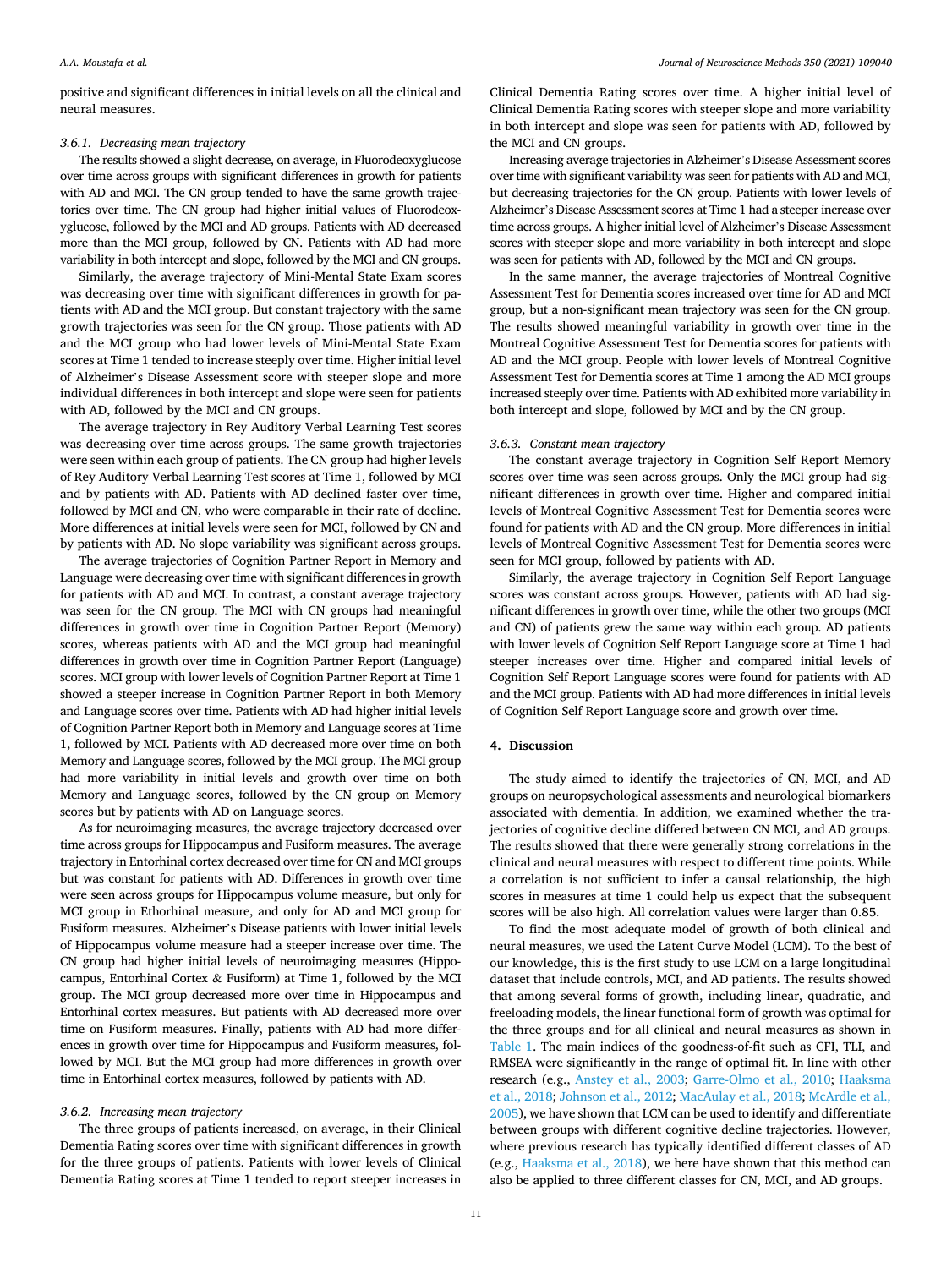The LCM was also used to examine the developmental trajectory of several neuropsychological assessments and AD biomarkers. The trajectories of these measures are distinguishable in all models. From the different graphs, there were generally no two trajectories that intersected at any time. Therefore, measurements can generally be differentiating between CN, MCI, and AD. We can also notice that the slope of the AD patients is relatively steeper than the slope of CN and MCI. These findings confirm previous research which suggested the longitudinal trajectory of cognitive decline might be different across normal agerelated decline, MCI, and AD [\(Johnson et al., 2012;](#page-21-0) [Mungas et al.,](#page-22-0)  [2010\)](#page-22-0). Our research findings confirm Johnson et al., (2010) results by showing that latent curve modeling can be used to differentiate between groups with MCI and normal age-related decline. However, we have extended these findings by showing that LCM can be used to also differentiate the trajectory of cognitive decline associated with AD. That is, the trajectories and steepness of cognitive decline in neurocognitive measure scores can be used to differentiate between CN (i.e., normal age-related cognitive decline), MCI, and AD groups.

In terms of intercept and slope variances. The AD and MCI groups show higher variance values. This suggests that differentiating between MCI and AD groups could be difficult for some measurements. For example, in the Cognition Self Report (Language) the values of mean lines of AD and MCI are close. Therefore, based on scores on the Cognition Self Report (Language) it would be difficult to differentiate between groups presenting with AD and MCI. Instead, we suggest depending on more spread out or distinguishable lines as such Cognition Partner report (Language). These results showed that there is a significant difference in the trajectories for some of these measures between the three groups. Hippocampus and Fusiform measures decreased significantly for groups with AD compared to CN and MCI, supporting previous research that hippocampal volume is a reliable predictor of AD (e.g., [Dowling et al.,](#page-21-0)  [2015](#page-21-0); [Perrin et al., 2009; Shaw et al., 2009\)](#page-22-0). Further, our results show that the longitudinal progression of hippocampal and fusiform volume can be used to differentiate between CN, MCI, and AD groups [\(Fagan et al., 2007](#page-21-0); [Hansson et al., 2006](#page-21-0); [Li, 2007](#page-21-0); [Perrin et al., 2009\)](#page-22-0).

While AD patients showed lower baseline levels of Hippocampus volume measure, over time they presented with a more rapid and steeper increase. On average, all three groups showed an increase in their Clinical Dementia Rating scale, Alzheimer's disease Cognitive Assessment scale, and Montreal Assessment Test for Dementia scale. The increase in Montreal Assessment Test for Dementia scale over time in all three groups is counterintuitive, as it expected that as people get older, their cognitive performance deteriorates. It is possible that these results are due to having a small number of participants at follow-up tests (around 60 participants and even fewer at later testing times). In contrast to these variables, there was a decrease in other neuropsychological and neurological biomarkers (i.e., Fluorodeoxyglucose, Mini-Mental State Exam scores, Rey Auditory Verbal Learning Test scores, Cognition Partner Report in Memory and Language, Hippocampal volume, Fusiform and Entorhinal cortex measures). This suggests that cognitive decline occurs within all three groups, emphasizing the difficulty to differentiate between these three groups of patients. We confirm that indicators of cognitive decline differed significantly between healthy controls, mild cognitive impairment, and AD, as found by measures of tau pathology, neuroinflammation, and brain atrophy [\(Malpetti et al., 2019\)](#page-21-0). However, a novel finding of our study was that all three groups produced different trajectories across the clinical and neural measures. Accordingly, while all three groups show a decline in cognitive performance, the trajectory of the decline is often worse for those with MCI and AD, compared to CN groups.

# **5. Conclusion**

Our study has shown that LCM can be used to reliably distinguish CN, MCI, and AD groups. Further, we have identified that the longitudinal trajectory and steepness of cognitive decline within these three groups differ significantly on multiple neuropsychological assessment and

biomarkers. While the measures can classify people within the correct class, not all measures were able to clearly distinguish between the MCI and AD groups. This further emphasizes the complexity and difficulty to identify AD during the early stages. Our study has identified that LCM can be used to identify the longitudinal trajectory of patients with different levels of cognitive impairment (i.e., CN, MCI, and AD). Indeed, our findings showed that LCM can provide a more accurate prognosis by observing the trajectories, slopes, and variance of cognitive decline to differentiate if a person is experiencing cognitively normal age-related decline, MCI, or AD. Considering the neurodegenerative nature of AD ([Alzheimer Association, 2019\)](#page-21-0), clinicians need to identify the possible trajectory of cognitive decline of their patients to provide early intervention. Using LCM can provide clinicians with a tool to better identify the trajectory of cognitive decline for patients presenting with cognitive impairment. LCM shows promising results and should be considered as a method for classifying and differentiating between healthy, MCI, and AD groups by assessing the trajectories, slopes, and variance of multiple neuropsychological assessment and biomarkers.

## **CRediT authorship contribution statement**

**Ahmed A. Moustafa:** Conceptualization, Data curation, Project administration, Writing - original draft, Writing - review & editing. **Richard Tindle:** Conceptualization, Writing - original draft, Writing review & editing. **Hany Alashwal:** Conceptualization, Data curation, Project administration, Writing - original draft, Writing - review & editing. **Thierno M.O. Diallo:** Conceptualization, Data curation, Formal analysis, Investigation, Methodology, Software, Writing - original draft, Writing - review & editing.

## **Declarations of Competing Interest**

None.

#### **Acknowledgements**

This work received financial support from the United Arab Emirates University (grant no. CIT 31T129). Data collection and sharing for this project was funded by the Alzheimer's Disease Neuroimaging Initiative (ADNI) (National Institutes of Health Grant U01 AG024904) and DOD ADNI (Department of Defense award number W81XWH-12-2-0012). ADNI is funded by the National Institute on Aging, the National Institute of Biomedical Imaging and Bioengineering, and through generous contributions from the following: AbbVie, Alzheimer's Association; Alzheimer's Drug Discovery Foundation; Araclon Biotech; BioClinica, Inc.; Biogen; Bristol-Myers Squibb Company; CereSpir, Inc.; Cogstate; Eisai Inc.; Elan Pharmaceuticals, Inc.; Eli Lilly and Company; Euro-Immun; F. Hoffmann-La Roche Ltd and its affiliated company Genentech, Inc.; Fujirebio; GE Healthcare; IXICO Ltd.; Janssen Alzheimer Immunotherapy Research & Development, LLC.; Johnson & Johnson Pharmaceutical Research & Development LLC.; Lumosity; Lundbeck; Merck & Co., Inc.; Meso Scale Diagnostics, LLC.; NeuroRx Research; Neurotrack Technologies; Novartis Pharmaceuticals Corporation; Pfizer Inc.; Piramal Imaging; Servier; Takeda Pharmaceutical Company; and Transition Therapeutics. The Canadian Institutes of Health Research is providing funds to support ADNI clinical sites in Canada. Private sector contributions are facilitated by the Foundation for the National Institutes of Health [\(www.fnih.org](http://www.fnih.org)). The grantee organization is the Northern California Institute for Research and Education, and the study is coordinated by the Alzheimer's Therapeutic Research Institute at the University of Southern California. ADNI data are disseminated by the Laboratory for Neuro Imaging at the University of Southern California.

# **Appendix A**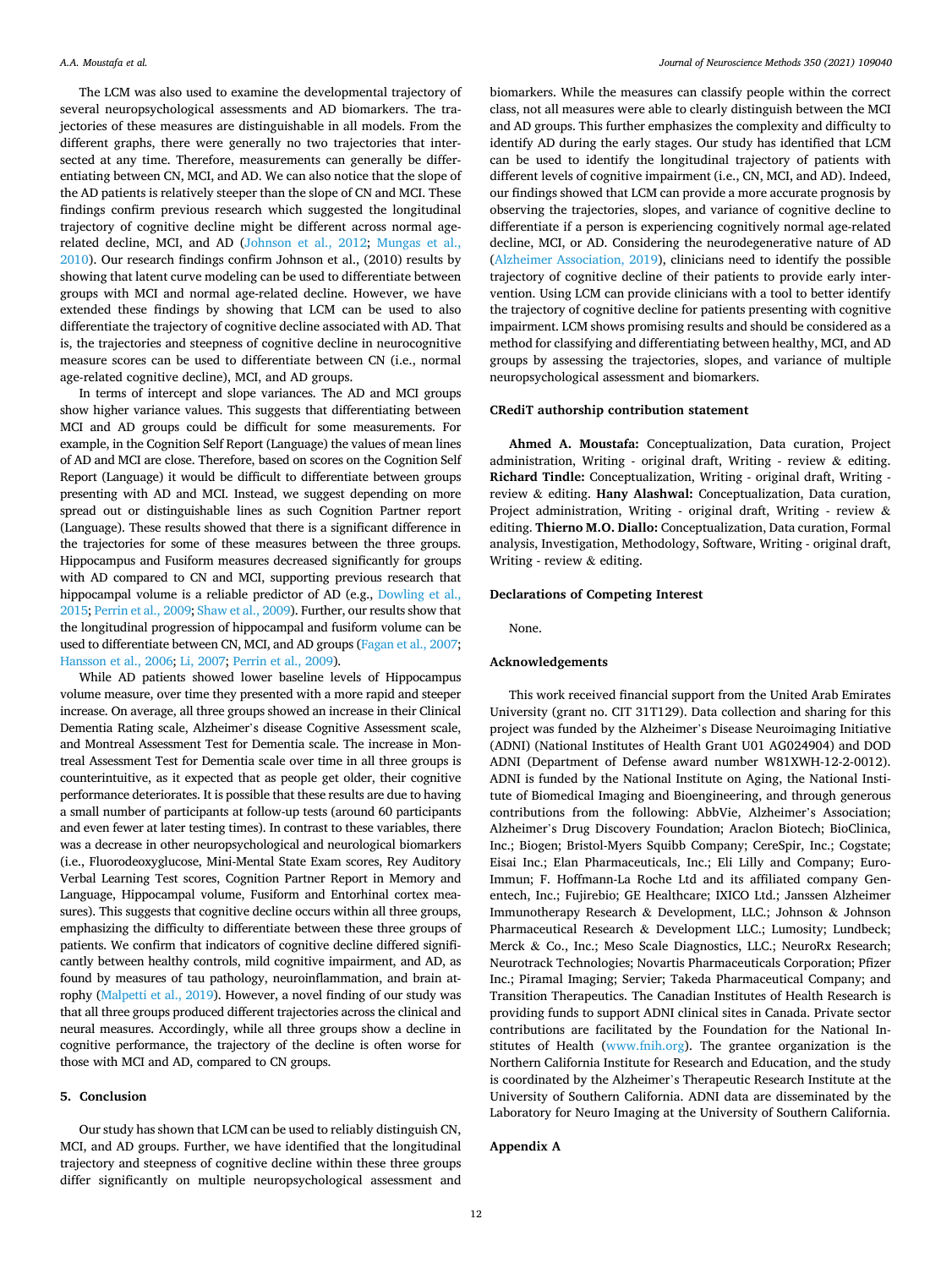<span id="page-12-0"></span>Means, Standard Deviations, Sample Size and Zero Order Correlation of the Dependent Variables for the AD patients.

|                                                              | $\mathbf{1}$ | $\mathbf{2}$ | 3            | 4            | 5            |
|--------------------------------------------------------------|--------------|--------------|--------------|--------------|--------------|
| Fluorodeoxyglucose                                           |              |              |              |              |              |
| 1. FDG 1                                                     | $\mathbf{1}$ |              |              |              |              |
| 2. FDG 2                                                     | $0.90**$     | $\mathbf{1}$ |              |              |              |
| 3. FDG 3                                                     | $0.87**$     | $0.91**$     | $\mathbf{1}$ |              |              |
| 4. FDG 4                                                     | $0.83**$     | $0.88**$     | $0.87**$     | $\mathbf{1}$ |              |
| 5. FDG 5                                                     | $0.71**$     | $0.84**$     | $0.89**$     | $0.78**$     | $1\,$        |
| Mean                                                         | 1.08         | 1.03         | 1.02         | 1.03         | 1.04         |
| ${\rm SD}$                                                   | 0.15         | 0.13         | 0.14         | 0.15         | 0.18         |
| n                                                            | 127          | 103          | 91           | 81           | 46           |
| Clinical Dementia Rating Scale- Sum of Boxes                 |              |              |              |              |              |
| 1. CDRSB 1                                                   | $\mathbf{1}$ |              |              |              |              |
| 2. CDRSB 2                                                   | $0.61**$     | $\mathbf{1}$ |              |              |              |
| 3. CDRSB 3                                                   | $0.48**$     | $0.65**$     | $\mathbf{1}$ |              |              |
| 4. CDRSB 4                                                   | $0.30**$     | $0.54**$     | $0.55**$     | $\mathbf{1}$ |              |
| 5. CDRSB 5                                                   | $0.24**$     | $0.29**$     | $0.61**$     | $0.79**$     | $\mathbf 1$  |
| Mean                                                         | 4.91         | 5.54         | 5.77         | 5.89         | 6.61         |
| <b>SD</b>                                                    | 2.46         | 2.54         | 2.81         | 2.84         | 3.69         |
| n                                                            | 298          | 270          | 215          | 154          | 97           |
| Alzheimer'sDiseaseAssessmentScale<br>1. ADAS11 1             | $\mathbf{1}$ |              |              |              |              |
| 2. ADAS11 2                                                  | $0.77**$     | $\mathbf{1}$ |              |              |              |
| 3. ADAS113                                                   | $0.62**$     | $0.72**$     | $\mathbf{1}$ |              |              |
| 4. ADAS11 4                                                  | $0.47**$     | $0.54**$     | $0.69**$     | $\mathbf{1}$ |              |
| 5. ADAS11 5                                                  | $0.35**$     | $0.45**$     | $0.79**$     | $0.92**$     | $\mathbf 1$  |
| Mean                                                         | 21.29        | 22.20        | 22.64        | 23.35        | 25.79        |
| ${\rm SD}$                                                   | 8.38         | 8.44         | 9.67         | 9.83         | 10.27        |
| n                                                            | 292          | 268          | 216          | 153          | 97           |
| Mini Mental State Exam                                       |              |              |              |              |              |
| 1. MMSE 1                                                    | $\mathbf{1}$ |              |              |              |              |
| 2. MMSE 2                                                    | $0.53**$     | $\mathbf{1}$ |              |              |              |
| 3. MMSE 3                                                    | $0.39**$     | $0.61**$     | $\mathbf{1}$ |              |              |
| 4. MMSE 4                                                    | 0.11         | $0.41**$     | $0.62**$     | $\mathbf{1}$ |              |
| 5. MMSE 5                                                    | $0.24**$     | $0.34**$     | $0.77**$     | $0.84***$    | $\mathbf{1}$ |
| Mean                                                         | 22.50        | 21.73        | 21.22        | 20.98        | 20.44        |
| ${\rm SD}$                                                   | 3.06         | 4.19         | 4.69         | 4.76         | 4.99         |
|                                                              | 292          | 270          | 217          | 154          | 98           |
| n<br>Rey Auditory Verbal Learning Test                       |              |              |              |              |              |
| 1. RAVIMD 1                                                  | 1            |              |              |              |              |
| 2. RAVIMD 2                                                  | $0.69**$     | $\mathbf{1}$ |              |              |              |
| 3. RAVIMD 3                                                  | $0.67**$     | $0.70**$     | $\mathbf{1}$ |              |              |
| 4. RAVIMD 4                                                  | $0.67**$     | $0.66**$     | $0.72**$     | $\mathbf{1}$ |              |
| 5. RAVIMD 5                                                  | $0.52**$     | $0.63**$     | $0.64**$     | $0.76**$     | $\mathbf{1}$ |
| Mean                                                         | 22.01        | 19.62        | 21.02        | 19.55        | 19.46        |
| ${\rm SD}$                                                   | 7.85         | 7.84         | 8.21         | 7.76         | 8.45         |
| n                                                            | 288          | 265          | 210          | 150          | 92           |
| Montreal Cognitive Assessment Test for Dementia<br>1. MOCA 1 | $\mathbf{1}$ |              |              |              |              |
| 2. MOCA 2                                                    | $0.83**$     | $\mathbf{1}$ |              |              |              |
| 3. MOCA 3                                                    | $0.78**$     | $0.92**$     | $\mathbf{1}$ |              |              |
| 4. MOCA 4                                                    | $0.66**$     | $0.84**$     | $0.85**$     | $\mathbf{1}$ |              |
| 5. MOCA 5                                                    | $0.32**$     | $0.64**$     | $0.65**$     | $0.89**$     | $\mathbf 1$  |
| Mean                                                         | 15.65        | 15.77        | 17.11        | 17.11        | 15.89        |
| ${\rm SD}$                                                   | 5.41         | 5.28         | 5.45         | 4.50         | 4.61         |
| $\mathbf n$                                                  | 97           | 81           | 57           | 66           | 44           |
| <b>Cognition Self Report (Memory)</b>                        |              |              |              |              |              |
| 1. ECPTMM 1                                                  | $\mathbf{1}$ |              |              |              |              |
| 2. ECPTMM 2                                                  | $0.60**$     | $\mathbf{1}$ |              |              |              |
| 3. ECPTMM 3                                                  | $0.46*$      | $0.45*$      | $\mathbf{1}$ |              |              |
| 4. ECPTMM 4                                                  | $0.53**$     | $0.47*$      | $0.87**$     | $\mathbf 1$  |              |
| 5. ECPTMM 5                                                  | $0.29*$      | $0.39*$      | $0.39*$      | $0.36*$      | $\mathbf{1}$ |
| Mean                                                         | 2.29         | 2.29         | 2.17         | 2.42         | 2.41         |
| ${\rm SD}$                                                   | 0.77         | 0.72         | 0.71         | 0.72         | 0.66         |
| n                                                            | 96           | 82           | 56           | 70           | 43           |
| <b>Cognition Self Report (Language)</b>                      |              |              |              |              |              |
| 1. ECPTLG 1                                                  | $\mathbf{1}$ |              |              |              |              |
| 2. ECPTLG 2                                                  | $0.91**$     | $\mathbf{1}$ |              |              |              |
| 3. ECPTLG 3                                                  | $0.65**$     | $0.75**$     | $\mathbf{1}$ |              |              |
| 4. ECPTLG 4                                                  | $0.53**$     | $0.57**$     | $0.59**$     | $\mathbf{1}$ |              |
| 5. ECPTLG 5                                                  | 0.18         | $0.53**$     | $0.47*$      | $0.45*$      | $\,1$        |
| Mean                                                         | 1.81         | 1.75         | 1.76         | 1.92         | 1.90         |
| ${\rm SD}$                                                   | 0.74         | 0.70         | 0.73         | 0.74         | 0.72         |
| n                                                            | 94           | 81           | 55           | 70           | 43           |
|                                                              |              |              |              |              |              |

 $\frac{p}{p} < 0.05$ ; \*\*  $p < 0.01$ .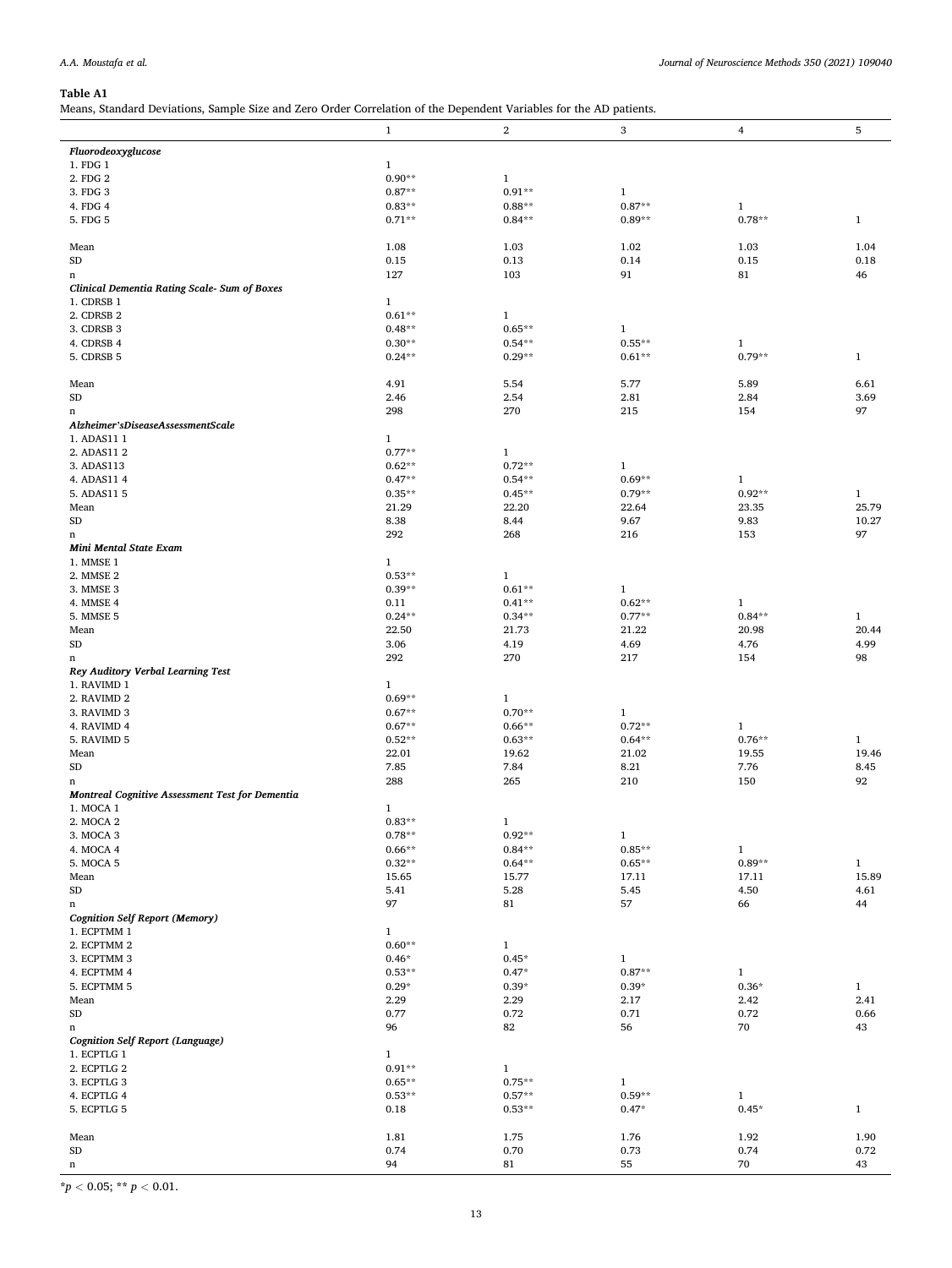*Fluorodeoxyglucose*  1. FDG 1  $1$ <br>2. FDG 2  $0.79**$ 

1. CDRSB 1  $1$ <br>2. CDRSB 2  $0.41**$ 

*Mini Mental State Exam*  1. MMSE 1  $1$ <br>2. MMSE 2  $0.36**$ 2. MMSE 2  $0.36**$  1<br>3. MMSE 3  $0.30**$  0.17

*Rey Auditory Verbal Learning Test*  1. RAVIMD 1 1<br>2. RAVIMD 2 0.71\*\*

*Montreal Cognitive Assessment Test for Dementia* 

*Cognition Self Report (Memory)* 

1. MOCA 1 1<br>2. MOCA 2 0.50\*\*

1. ECPTMM 1  $1$ <br>2. ECPTMM 2  $0.67**$ 

 $\begin{tabular}{ll} 2. ECPTMM 2 & 0.67^{**} & 1 \\ 3. ECPTMM 3 & 0.64^{**} & 0.62^{**} \\ \end{tabular}$ 

 $\begin{tabular}{lcccc} 3. ECPTMM & 3 & 0.64^{**} & 0.62^{**} & 1 \\ 4. ECPTMM & 4 & 0.68^{**} & 0.67^{**} & 0.71^{**} \\ \end{tabular}$  $\begin{tabular}{llllll} 4. ECPTMM & 4 & 0.68^{**} & 0.67^{**} & 0.71^{**} & 1 \\ 5. ECPTMM & 5 & 0.55^{**} & 0.57^{**} & 0.64^{**} & 0 \\ \end{tabular}$ 5. ECPTMM 5 0.55\*\* 0.57\*\* 0.64\*\* 0.64\*\* 1

2. MOCA 2  $0.50^{**}$  1<br>3. MOCA 3  $0.53^{**}$  0.58\*\* 3. MOCA 3  $0.53**$   $0.58**$  1<br>4. MOCA 4  $0.59**$   $0.57**$  0.

2. FDG 2  $0.79**$  1<br>3. FDG 3  $0.85**$  0.87\*\*

*Clinical Dementia Rating Scale- Sum of Boxes* 

2. CDRSB 2  $0.41**$  1<br>3. CDRSB 3  $0.21*$  0.53\*\*

*Alzheimer'sDiseaseAssessmentScale*  1. ADAS11 1 1<br>2. ADAS11 2 0.54\*\*

2. ADAS11 2  $0.54**$  1<br>3. ADAS113  $0.51**$  0.51\*\* 3. ADAS113 0.51\*\* 0.51\*\* 1

2. RAVIMD 2  $0.71**$  1<br>3. RAVIMD 3  $0.71**$  0.71\*\*

3. FDG 3  $0.85**$   $0.87**$  1<br>4. FDG 4  $0.76**$   $0.79**$   $0.87**$ 4. FDG 4 0.76\*\* 0.79\*\* 0.87\*\* 1

3. CDRSB 3  $0.21^*$   $0.53^{**}$  1<br>4. CDRSB 4  $0.12^*$   $0.49^{**}$   $0.67^{**}$ 

3. MMSE 3  $0.30^{**}$   $0.17$  1<br>4. MMSE 4  $0.38^{**}$   $0.50^{**}$   $0.30^{**}$ 

3. RAVIMD 3  $0.71^{**}$   $0.71^{**}$  1<br>4. RAVIMD 4  $0.68^{**}$   $0.70^{**}$   $0.70^{**}$  $\begin{array}{cccccc} \text{4. RAVIMD 4} & & & 0.68^{**} & & 0.70^{**} & & 0.70^{**} & & 1 \\ \text{5. RAVIMD 5} & & & 0.63^{**} & & 0.68^{**} & & 0.67^{**} & & 0 \\ \end{array}$ 

4. CDRSB 4  $0.12^*$   $0.49^{**}$   $0.67^{**}$  1<br>5. CDRSB 5  $0.10$   $0.13^*$   $0.41^{**}$   $0.57^{**}$  $\begin{tabular}{lcccccc} 5. CDRSB & 5 & 0.10 & 0.13^* & 0.41^{**} & 0.57^{**} & 1 \\ Mean & 0.10 & 0.15 & 0.14 & 0.17 & 0 \\ \end{tabular}$ Mean 0.10 0.15 0.14 0.17 0.20 SD 0.43 0.45 0.37 0.54 0.60 n 763 402 395 353 313

4. ADAS11 4 0.55\*\* 0.55\*\* 0.52\*\* 1<br>5. ADAS11 5 0.47\*\* 0.48\*\* 0.54\*\* 0.64\*\*  $\begin{array}{cccccccccc} 5. \text{ADAS} & 11 & 5 & 0.47^{**} & 0.48^{**} & 0.54^{**} & 0.64^{**} & 1 \\ \text{Mean} & 6.99 & 5.81 & 5.74 & 5.71 & 5.91 \end{array}$ Mean 6.99 5.81 5.74 5.71 5.91 SD 3.22 3.07 3.08 3.25 3.26 n 762 404 401 357 316

4. MMSE 4 0.38\*\* 0.50\*\* 0.30\*\* 1<br>5. MMSE 5 0.28\*\* 0.24\*\* 0.31\*\* 0.30\*\* 5. MMSE 5  $0.28^{**}$   $0.24^{**}$   $0.31^{**}$   $0.30^{**}$  1<br>
Mean  $28.96$   $29.01$   $29.00$   $28.99$   $28.93$ Mean 28.96 29.01 29.00 28.99 28.93 SD 1.28 1.20 1.28 1.28 1.26 n 766 405 401 357 318

5. RAVIMD 5  $0.63^{**}$   $0.68^{**}$   $0.67^{**}$   $0.69^{**}$  1<br>Mean  $45.22$   $43.49$   $43.84$   $45.05$   $43.88$ Mean 45.22 43.49 43.84 45.05 43.88 SD 10.56 10.41 10.81 10.69 10.09 n 762 401 401 355 315

4. MOCA 4  $0.59**$   $0.57**$   $0.64**$  1<br>5. MOCA 5  $0.61**$   $0.52**$   $0.71**$   $0.51**$ 5. MOCA 5 0.61\*\* 0.52\*\* 0.71\*\* 0.51\*\* 1 Mean 26.10 25.91 25.66 26.16 25.84 SD 2.57 2.70 2.56 2.38 2.70 n 527 183 190 201 171

#### **Table A2**

Means, Standard Deviations, Sample Size and Zero Order Correlation of the Dependent Variables for the CN group.

5. FDG 5 0.81\*\* 0.86\*\* 0.86\*\* 0.91\*\* 1 Mean 1.30 1.29 1.27 1.27 1.28 SD 0.12 0.11 0.12 0.12 0.12 n 205 149 131 105 95

1 2 3 4 5

**Table A2** (*continued* ) 1 2 3 4 5 Mean 1.68 1.80 1.69 1.70 1.72 SD 0.54 0.60 0.54 0.56 0.58 n 541 185 190 206 173 *Cognition Self Report (Language)*  1. ECPTLG 1 1<br>2. ECPTLG 2 0.64\*\* 2. ECPTLG 2  $0.64**$  1<br>3. ECPTLG 3  $0.53**$  0.57\*\* 3. ECPTLG 3  $0.53**$   $0.57**$  1<br>4. ECPTLG 4  $0.67**$   $0.69**$  0.70\*\* 4. ECPTLG 4  $0.67**$   $0.69**$   $0.70**$  1<br>5. ECPTLG 5  $0.60**$   $0.64**$   $0.64**$  0.70\* 5. ECPTLG 5 0.60\*\* 0.64\*\* 0.64\*\* 0.70\*\* 1 Mean 1.45 1.52 1.49 1.45 1.49 SD 0.48 0.49 0.48 0.44 0.46 n 539 185 190 206 173 *Cognition Partner Report (Memory)*  1. ECSPM 1  $1$ <br>2. ECSPM 2  $0.65**$ 2. ECSPM 2  $0.65**$  1<br>3. ECSPM 3  $0.61**$  0.71\*\*  $\begin{array}{lllllll} 3. \; \mathrm{ECSPM} \; 3 & \qquad & 0.61^{*\ast} & \qquad & 0.71^{*\ast} & \qquad & 1 \\ 4. \; \mathrm{ECSPM} \; 4 & \qquad & 0.47^{*\ast} & \qquad & 0.65^{*\ast} & \qquad & 0.58^{*\ast} \\ \end{array}$  $\begin{array}{cccc} \text{4. ECSPM 4} & \text{0.47}^{**} & \text{0.65}^{**} & \text{0.58}^{**} & \text{1} \\ \text{5. ECSPM 5} & \text{0.47}^{**} & \text{0.61}^{**} & \text{0.51}^{**} & \text{0.} \end{array}$ 5. ECSPM 5 0.47\*\* 0.61\*\* 0.51\*\* 0.64\*\* 1 Mean 1.36 1.43 1.41 1.39 1.45 Standard deviation 0.47 0.47 0.51 0.49 0.54 n 522 181 186 199 169 *Cognition Partner Report (Language)*   $\begin{tabular}{ll} 1. ECSPLG 1 & 1 \\ 2. ECSPLG 2 & 0.50^{**} \\ \end{tabular}$  $\begin{tabular}{llll} 2. ECSPLG & 2 & 0.50^{**} & 1 \\ 3. ECSPLG & 3 & 0.52^{**} & 0.64^{**} \\ \end{tabular}$ 3. ECSPLG 3  $0.52^{**}$   $0.64^{**}$  1<br>4 ECSPLG 4  $0.23^{**}$  0.48\*\* 0  $\begin{array}{cccc} \text{4. ECSPLG 4} & \text{0.23}^{**} & \text{0.48}^{**} & \text{0.48}^{**} & \text{1} \\ \text{5. ECSPLG 5} & \text{0.46}^{**} & \text{0.61}^{**} & \text{0.61}^{**} & \text{0.45}^{**} \\ \end{array}$ 5. ECSPLG 5 0.46\*\* 0.61\*\* 0.61\*\* 0.45\*\* 1 Mean 1.17 1.18 1.19 1.17 1.19 SD 0.33 0.30 0.30 0.32 0.34 n 522 181 185 200 170 *Hippocampus*  1. HIPC 1 1<br>2. HIPC 2 0.96\*\* 2. HIPC 2  $0.96**$  1<br>3. HIPC 3  $0.94**$  0.96\*\* 3. HIPC 3 0.94\*\* 0.96\*\* 1 4. HIPC 4  $0.93^{**}$   $0.94^{**}$   $0.96$  1<br>5. HIPC 5  $0.91^{**}$   $0.94^{**}$   $0.96^{**}$   $0.97^{**}$  $\begin{array}{lcccccc} 5. \text{ HIPC 5} & 0.91^{**} & 0.94^{**} & 0.96^{**} & 0.97^{**} & 1 \\ \text{Mean} & 7278.04 & 7285.86 & 7289.11 & 7245.74 & 7227.75 \end{array}$ Mean 7278.04 7285.86 7289.11 7245.74 7227.75 SD 944.33 955.37 900.77 945.82 994.46 n 392 352 345 319 243 *Entorhinal cortex*  1. ENTORC 1 1<br>2. ENTORC 2 0.81\*\*  $\begin{tabular}{llll} 2. ENTORC 2 & 0.81^{**} & 1 \\ 3. ENTORC 3 & 0.81^{**} & 0.80^{**} \\ \end{tabular}$  $\begin{array}{lllllll} 3. \; \mathrm{ENTORC}\;3 \qquad & 0.81^{**} & 0.80^{**} & 1 \\ 4. \; \mathrm{ENTORC}\;4 \qquad & 0.84^{**} & 0.81^{**} & 0.79^{**} \end{array}$ 4. ENTORC 4  $0.84^{**}$   $0.81^{**}$   $0.79^{**}$  1<br>5. ENTORC 5  $0.80^{**}$   $0.84^{**}$   $0.83^{**}$   $0.83^{**}$ 5. ENTORC 5 0.80\*\* 0.84\*\* 0.83\*\* 0.83\*\* 1 Mean 3812.67 3767.56 3820.53 3751.22 3718.20 SD 667.59 630.18 657.80 630.25 646.17 n 366 333 329 303 245 *Fusiform*  1. FUSIF1 1<br>2. FUSIF 2 0.95\*\* 2. FUSIF 2 0.95<sup>\*\*</sup> 1<br>3. FUSIF 3 0.95<sup>\*\*</sup> 0.96<sup>\*\*</sup> 3. FUSIF 3  $0.95**$   $0.96**$  1<br>4. FUSIF 4  $0.94**$   $0.94**$   $0.95**$ 4. FUSIF 4  $0.94^{***}$   $0.94^{**}$   $0.95^{**}$  1<br>5. FUSIF 5  $0.93^{**}$   $0.93^{**}$   $0.95^{**}$   $0.94^{**}$ 5. FUSIF 5 0.93\*\* 0.93\*\* 0.95\*\* 0.94\*\* 1 Mean 17654.25 17630.35 17587.13 17764.19 17594.06<br>SD 2502.56 2431.90 2392.85 2350.87 2482.07 SD 2502.56 2431.90 2392.85 2350.87 2482.07 n 366 333 329 303 245

 $*$ *p*  $<$  0.05; \*\* *p*  $<$  0.01.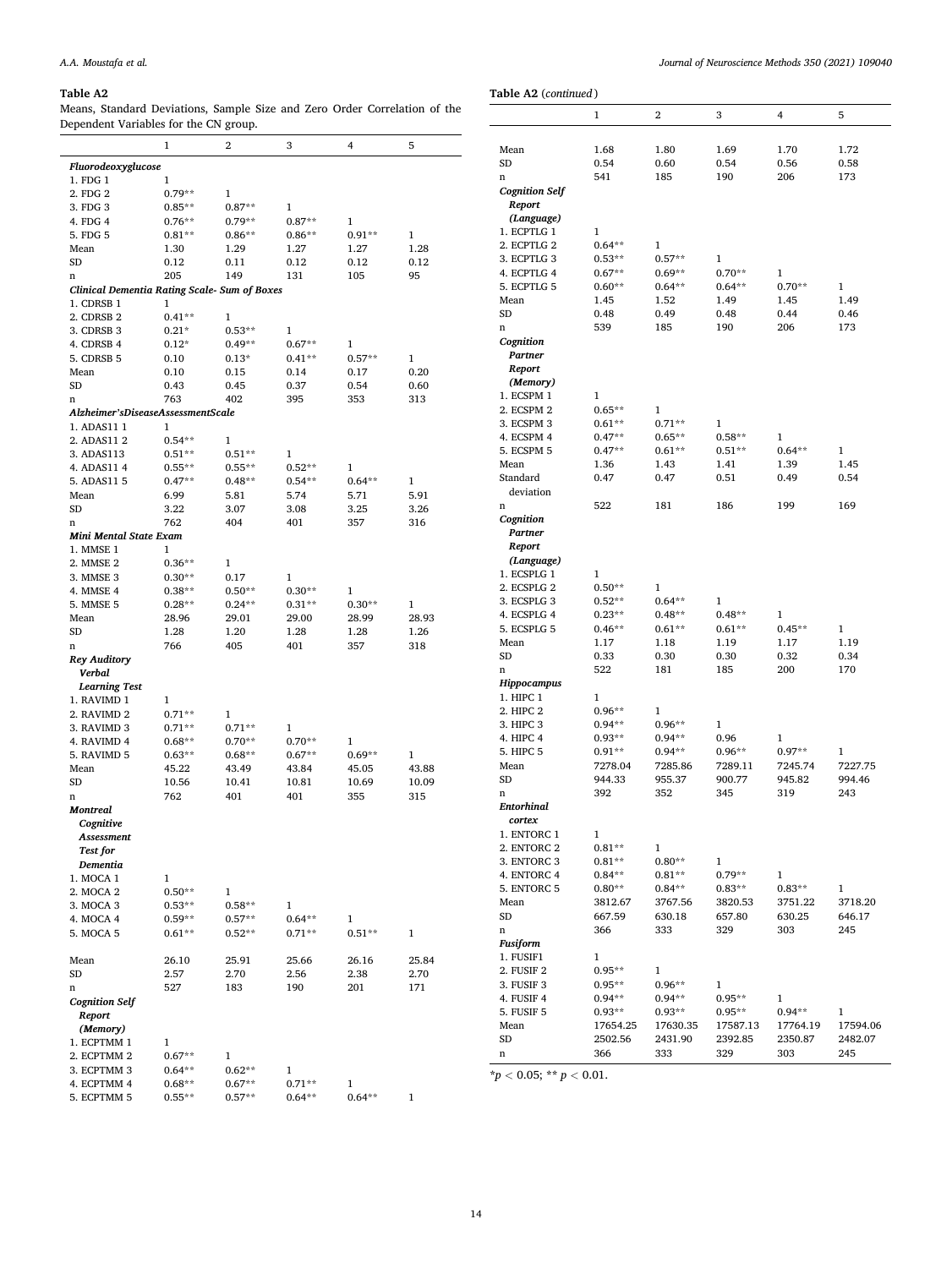*Fluorodeoxyglucose*  1. FDG 1  $1$ <br>2. FDG 2  $0.92**$ 

1. CDRSB 1  $1$ <br>2. CDRSB 2  $0.75**$ 

2. FDG 2  $0.92**$  1<br>3. FDG 3  $0.87**$  0.90\*\*

*Clinical Dementia Rating Scale- Sum of Boxes* 

2. CDRSB 2  $0.75**$  1<br>3. CDRSB 3  $0.61**$  0.78\*\*

*Alzheimer'sDiseaseAssessmentScale*  1. ADAS11 1 1<br>2. ADAS11 2 0.73\*

*Mini Mental State Exam*  1. MMSE 1  $1$ <br>2. MMSE 2  $0.64**$ 

*Rey Auditory Verbal Learning Test*  1. RAVIMD 1 1

*Montreal Cognitive Assessment Test for Dementia* 

*Cognition Self Report (Memory)* 

1. MOCA 1 1<br>2. MOCA 2 0.81\*\*

1. ECPTMM  $1 \t 1$ <br>2. ECPTMM 2 0.68\*\*

 $\begin{array}{ccc} \text{2. MOCA 2} & \text{0.81}^{**} & \text{1} \\ \text{3. MOCA 3} & \text{0.74}^{**} & \text{0.78}^{**} \end{array}$ 3. MOCA 3  $0.74***$   $0.78***$  1<br>4. MOCA 4  $0.69***$  0.74\*\* 0.74 4. MOCA 4 0.69\*\* 0.74\*\* 0.74 1<br>5. MOCA 5 0.60\*\* 0.70\*\* 0.71\*\* 0.

 $\begin{tabular}{ll} 2. ECPTMM 2 & \quad \ \, 0.68^{**} & \quad \ \, 1 \\ 3. ECPTMM 3 & \quad \ \ 0.70^{**} & \quad \ \ 0.71^{**} \end{tabular}$ 3. ECPTMM 3 0.70\*\* 0.71\*\* 1

2. ADAS11 2 0.73\*\* 1<br>3. ADAS113 0.69\*\* 0.74\*\*

 $\begin{tabular}{llll} 2. MMSE 2 & 0.64^{**} & 1 \\ 3. MMSE 3 & 0.50^{**} & 0.65^{**} \\ \end{tabular}$ 

2. RAVIMD 2  $0.82^{**}$  1<br>3. RAVIMD 3  $0.81^{**}$  0.82\*\*

3. FDG 3  $0.87**$   $0.90**$  1<br>4. FDG 4  $0.90**$   $0.90**$   $0.91**$ 

 $\begin{array}{lllllll} 3. \text{ CDRSB } 3 & 0.61^{**} & 0.78^{**} & 1 \\ 4. \text{ CDRSB } 4 & 0.40^{**} & 0.60^{**} & 0.70^{**} \end{array}$ 

3. ADAS113  $0.69^{**}$   $0.74^{**}$  1<br>4. ADAS11 4  $0.61^{**}$  0.66  $0.73^{**}$ 

3. MMSE 3  $0.50^{**}$   $0.65^{**}$  1<br>4. MMSE 4  $0.43^{**}$   $0.60^{**}$   $0.67^{**}$ 

 $\begin{array}{lllllll} 3. & {\rm RAVIMD} & 3 & 0.81^{**} & 0.82^{**} & 1 \\ 4. & {\rm RAVIMD} & 4 & 0.78^{**} & 0.82^{**} & 0.81^{**} \end{array}$ 

4. RAVIMD 4  $0.78^{**}$   $0.82^{**}$   $0.81^{**}$  1<br>5. RAVIMD 5  $0.77^{**}$   $0.80^{**}$   $0.83^{**}$   $0.85^{**}$ 

4. FDG 4  $0.90^{**}$   $0.90^{**}$   $0.91^{**}$  1<br>5. FDG 5  $0.87^{**}$   $0.86^{**}$   $0.88^{**}$   $0.93^{**}$ 5. FDG 5 0.87\*\* 0.86\*\* 0.88\*\* 0.93\*\* 1 Mean 1.24 1.19 1.19 1.19 0.18 SD 0.13 0.13 0.14 0.15 0.15 n 403 222 242 206 202

 $\begin{array}{cccc} \text{4. CDRSB 4} & \text{0.40^{**}} & \text{0.60^{**}} & \text{0.70^{**}} & \text{1} \\ \text{5. CDRSB 5} & \text{0.25^{**}} & \text{0.46^{**}} & \text{0.58^{**}} & \text{0.68^{**}} \end{array}$ 5. CDRSB 5 0.25\*\* 0.46\*\* 0.58\*\* 0.68\*\* 1 Mean 1.97 2.19 2.12 2.29 2.45 SD 2.18 1.99 1.83 2.02 2.06 n 909 670 705 615 569

4. ADAS11 4 0.61\*\* 0.66 0.73\*\* 1<br>5. ADAS11 5 0.49\*\* 0.60\*\* 0.68\*\* 0.70\*\* 5. ADAS11 5 0.49\*\* 0.60\*\* 0.68\*\* 0.70\*\* 1

 $\begin{array}{lllllll} \textbf{4. MMSE} & \textbf{4.} & \textbf{0.43}^{***} & \textbf{0.60}^{**} & \textbf{0.67}^{**} & \textbf{1} \\ \textbf{5. MMSE} & \textbf{5.} & \textbf{0.31}^{**} & \textbf{0.56}^{**} & \textbf{0.55}^{**} & \textbf{0.69}^{**} \\ \end{array}$ 5. MMSE 5 0.31\*\* 0.56\*\* 0.55\*\* 0.69\*\* 1

Mean 11.40 12.08 11.37 12.06 12.39 SD 6.75 6.68 6.32 7.76 7.34 n 896 663 706 622 570

Mean 26.93 26.50 26.69 26.59 26.23 SD 3.13 3.12 2.98 3.39 3.58 n 900 665 707 622 571

 $\begin{array}{cccccccccc} 5. & \text{RAVIMD} & 5 & 0.77^{**} & 0.80^{**} & 0.83^{**} & 0.85^{**} & 1 \\ \text{Mean} & 33.36 & 30.83 & 32.29 & 32.15 & 31.01 \end{array}$ Mean 33.36 30.83 32.29 32.15 31.01 SD 11.76 11.67 11.49 12.37 11.88 n 895 663 705 614 561

 $\begin{array}{cccccccccc} 5. \; \text{MOCA} \; 5 \; & 0.60^{**} \; & 0.70^{**} \; & 0.71^{**} \; & 0.75^{**} \; & 1 \\ \text{Mean} & 22.76 \; & 22.33 \; & 23.42 \; & 23.68 \; & 22.82 \end{array}$ Mean 22.76 22.33 23.42 23.68 22.82 SD 4.52 4.31 3.48 3.72 3.75 n 485 273 339 281 282

 $\begin{tabular}{llllll} 4. ECPTMM & 4 & 0.58^{**} & 0.66^{**} & 0.69^{**} & 1 \\ 5. ECPTMM & 5 & 0.61^{**} & 0.63^{**} & 0.70^{**} & 0.72^{**} \\ \end{tabular}$ 5. ECPTMM 5  $0.61^{**}$   $0.63^{**}$   $0.70^{**}$   $0.72^{**}$  1<br>
Mean 2.26 2.28 2.26 2.18 2 Mean 2.26 2.28 2.26 2.18 2.30 SD 0.75 0.75 0.74 0.71 0.72

#### **Table A3**

Means, Standard Deviations, Sample Size and Zero Order Correlation of the Dependent Variables for the MCI group.

1 2 3 4 5

|                                  | 1        | 2         | 3        | 4        | 5     |
|----------------------------------|----------|-----------|----------|----------|-------|
| n                                | 495      | 280       | 343      | 283      | 284   |
| <b>Cognition Self</b><br>Report  |          |           |          |          |       |
| (Language)                       |          |           |          |          |       |
| 1. ECPTLG 1                      | 1        |           |          |          |       |
| 2. ECPTLG 2                      | $0.65**$ | 1         |          |          |       |
| 3. ECPTLG 3                      | $0.66**$ | $0.73**$  | 1        |          |       |
| 4. ECPTLG 4                      | 0.59     | $0.65**$  | $0.68**$ | 1        |       |
|                                  |          |           |          |          |       |
| 5. ECPTLG 5                      | $0.63**$ | $0.69**$  | $0.70**$ | $0.69**$ | 1     |
| Mean                             | 1.87     | 1.87      | 1.85     | 1.84     | 1.89  |
| SD                               | 0.67     | 0.68      | 0.65     | 0.65     | 0.66  |
| n                                | 492      | 279       | 342      | 280      | 285   |
| Rey Auditory<br>Verbal           |          |           |          |          |       |
| <b>Learning Test</b>             |          |           |          |          |       |
| 1. RAVIMD 1                      | 1        |           |          |          |       |
| 2. RAVIMD 2                      | $0.82**$ | 1         |          |          |       |
| 3. RAVIMD 3                      | $0.81**$ | $0.82**$  | 1        |          |       |
| 4. RAVIMD 4                      | $0.78**$ | $0.82**$  | $0.81**$ | 1        |       |
| 5. RAVIMD 5                      | $0.77**$ | $0.80**$  | $0.83**$ | $0.85**$ | 1     |
| Mean                             | 33.36    | 30.83     | 32.29    | 32.15    | 31.01 |
| SD                               | 11.76    | 11.67     | 11.49    | 12.37    | 11.88 |
| n                                | 895      | 663       | 705      | 614      | 561   |
| Montreal                         |          |           |          |          |       |
| Cognitive<br>Assessment          |          |           |          |          |       |
| <b>Test for</b>                  |          |           |          |          |       |
| Dementia                         |          |           |          |          |       |
| 1. MOCA 1                        | 1        |           |          |          |       |
| 2. MOCA 2                        | $0.81**$ | 1         |          |          |       |
| 3. MOCA 3                        | $0.74**$ | $0.78**$  | 1        |          |       |
| 4. MOCA 4                        | $0.69**$ | $0.74***$ | 0.74     | 1        |       |
| 5. MOCA 5                        | $0.60**$ | $0.70**$  | $0.71**$ | $0.75**$ | 1     |
| Mean                             | 22.76    | 22.33     | 23.42    | 23.68    | 22.82 |
| SD                               | 4.52     | 4.31      | 3.48     | 3.72     | 3.75  |
| n                                | 485      | 273       | 339      | 281      | 282   |
| <b>Cognition Self</b>            |          |           |          |          |       |
| Report                           |          |           |          |          |       |
| (Memory)                         |          |           |          |          |       |
| 1. ECPTMM 1                      | 1        |           |          |          |       |
| 2. ECPTMM 2                      | $0.68**$ | 1         |          |          |       |
| 3. ECPTMM 3                      | $0.70**$ | $0.71**$  | 1        |          |       |
| 4. ECPTMM 4                      | $0.58**$ | $0.66**$  | $0.69**$ | 1        |       |
| 5. ECPTMM 5                      | $0.61**$ | $0.63**$  | $0.70**$ | $0.72**$ | 1     |
| Mean                             | 2.26     | 2.28      | 2.26     | 2.18     | 2.30  |
|                                  |          |           |          | 0.71     | 0.72  |
| SD                               | 0.75     | 0.75      | 0.74     |          |       |
| n                                | 495      | 280       | 343      | 283      | 284   |
| <b>Cognition Self</b><br>Report  |          |           |          |          |       |
| (Language)                       |          |           |          |          |       |
| 1. ECPTLG 1                      | 1        |           |          |          |       |
| 2. ECPTLG 2                      | $0.65**$ | 1         |          |          |       |
| 3. ECPTLG 3                      | $0.66**$ | $0.73**$  | 1        |          |       |
| 4. ECPTLG 4                      | 0.59     | $0.65**$  | $0.68**$ | 1        |       |
| 5. ECPTLG 5                      | $0.63**$ | $0.69**$  | $0.70**$ | $0.69**$ | 1     |
| Mean                             | 1.87     | 1.87      | 1.85     | 1.84     | 1.89  |
| SD                               | 0.67     | 0.68      | 0.65     | 0.65     | 0.66  |
| n                                | 492      | 279       | 342      | 280      | 285   |
| Cognition<br>Partner             |          |           |          |          |       |
| Report<br>(Memory)<br>1. ECSPM 1 | 1        |           |          |          |       |
|                                  |          |           |          |          |       |
| 2. ECSPM 2                       | $0.86**$ | 1         |          |          |       |
| 3. ECSPM 3                       | $0.79**$ | $0.84**$  | 1        |          |       |
| 4. ECSPM 4                       | $0.73**$ | $0.76**$  | $0.80**$ | 1        |       |
| 5. ECSPM 5                       | $0.71**$ | $0.71**$  | $0.77**$ | $0.80**$ | 1     |
| Mean                             | 2.34     | 2.42      | 2.21     | 2.20     | 2.27  |
| Standard                         | 0.94     | 0.96      | 0.91     | 0.88     | 0.89  |
| deviation                        |          |           |          |          |       |
| n                                | 494      | 283       | 344      | 275      | 280   |
| Cognition<br>Partner             |          |           |          |          |       |

*(Language)*  1. ECSPLG 1 1

(*continued on next page*)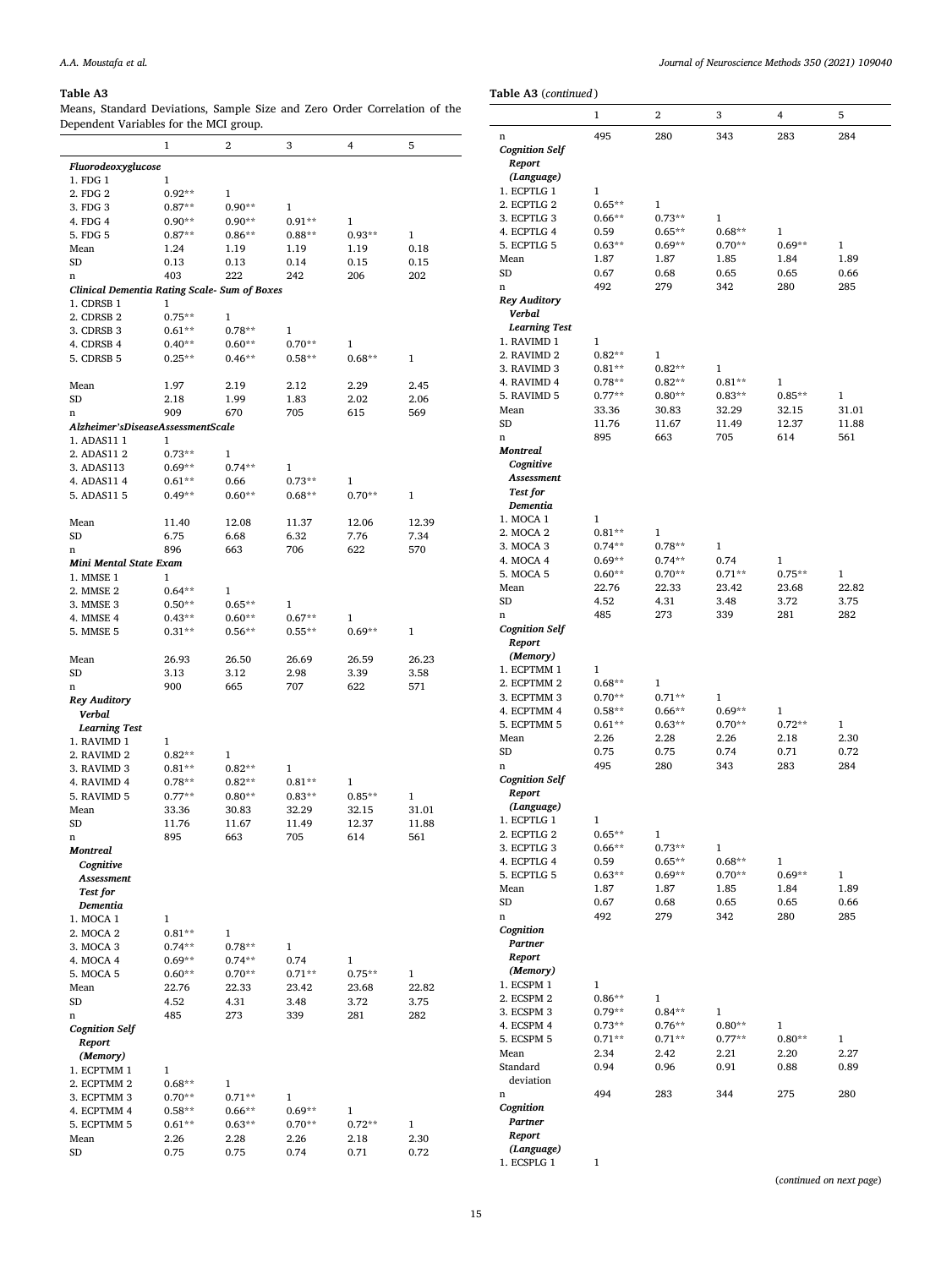<span id="page-15-0"></span>**Table A3** (*continued* )

|                   | 1        | $\overline{2}$ | 3        | 4            | 5        |
|-------------------|----------|----------------|----------|--------------|----------|
| 2. ECSPLG 2       | $0.83**$ | $\mathbf{1}$   |          |              |          |
| 3. ECSPLG 3       | $0.76**$ | $0.79**$       | 1        |              |          |
| 4. ECSPLG 4       | $0.74**$ | $0.77**$       | $0.79**$ | 1            |          |
| 5. ECSPLG 5       | $0.60**$ | $0.71**$       | $0.70**$ | $0.78**$     | 1        |
| Mean              | 1.82     | 1.95           | 1.75     | 1.75         | 1.77     |
| SD                | 0.83     | 0.92           | 0.76     | 0.78         | 0.74     |
| n                 | 496      | 283            | 343      | 275          | 281      |
| Hippocampus       |          |                |          |              |          |
| 1. HIPC 1         | 1        |                |          |              |          |
| 2. HIPC 2         | $0.98**$ | 1              |          |              |          |
| 3. HIPC 3         | $0.97**$ | $0.98**$       | 1        |              |          |
| 4. HIPC 4         | $0.96**$ | $0.97**$       | $0.93**$ | $\mathbf{1}$ |          |
| 5. HIPC 5         | $0.92**$ | $0.93**$       | $0.95**$ | $0.97**$     | 1        |
| Mean              | 6664.01  | 6578.21        | 6565.86  | 6528.40      | 6500.56  |
| <b>SD</b>         | 1144.29  | 1187.08        | 1262.11  | 1227.95      | 1239.22  |
| n                 | 606      | 605            | 578      | 447          | 431      |
| <b>Entorhinal</b> |          |                |          |              |          |
| cortex            |          |                |          |              |          |
| 1. ENTORC 1       | 1        |                |          |              |          |
| 2. ENTORC 2       | $0.87**$ | 1              |          |              |          |
| 3. ENTORC 3       | $0.85**$ | $0.86**$       | 1        |              |          |
| 4. ENTORC 4       | $0.85**$ | $0.88**$       | $0.88**$ | $\mathbf{1}$ |          |
| 5. ENTORC 5       | $0.83**$ | $0.85**$       | $0.85**$ | $0.89**$     | 1        |
| Mean              | 3449.21  | 3390.38        | 3383.53  | 3365.32      | 3339.33  |
| <b>SD</b>         | 771.79   | 802.95         | 821.22   | 790.43       | 811.13   |
| n                 | 592      | 577            | 532      | 432          | 420      |
| <b>Fusiform</b>   |          |                |          |              |          |
| 1. FUSIF1         | 1        |                |          |              |          |
| 2. FUSIF 2        | $0.96**$ | $\mathbf{1}$   |          |              |          |
| 3. FUSIF 3        | $0.96**$ | $0.97**$       | 1        |              |          |
| 4. FUSIF 4        | $0.94**$ | $0.96**$       | $0.96**$ | $\mathbf{1}$ |          |
| 5. FUSIF 5        | $0.93**$ | $0.93**$       | $0.95**$ | $0.96**$     | 1        |
| Mean              | 17190.63 | 17081.81       | 17046.37 | 16952.98     | 17094.35 |
| <b>SD</b>         | 2726.22  | 2748.42        | 2816.96  | 2818.56      | 2885.17  |
| n                 | 592      | 577            | 532      | 432          | 420      |

**Table A4** 

Parameter Estimates and Asymptotic Standard Errors of Latent Curve Model for Fluorodeoxyglucose Variablefor AD, CN, and MCI groups.

| AD Group                   |            |           | CN Group                   |            |           |
|----------------------------|------------|-----------|----------------------------|------------|-----------|
| Parameter                  | Estimate   | <b>SE</b> | Parameter                  | Estimate   | <b>SE</b> |
| <b>Variances</b>           |            |           | <b>Variances</b>           |            |           |
| $\Psi_{\alpha}$            | $0.03***$  | 0.00      | $\Psi_a$                   | $0.01***$  | 0.00      |
| $\Psi_{\beta}$             | $0.02*$    | 0.00      | $\Psi_{\beta}$             | 0.01       | 0.01      |
| Covariance                 |            |           | Covariance                 |            |           |
| $\Psi_{\alpha\beta}$       | 0.01       | 0.01      | $\Psi_{\alpha\beta}$       | 0.01       | 0.01      |
| <b>Means</b>               |            |           | <b>Means</b>               |            |           |
| Intercept $\mu_{\alpha}$   | $1.08***$  | 0.01      | Intercept $\mu_{\alpha}$   | $1.31***$  | 0.01      |
| Linear Slope $\mu_{\beta}$ | $-0.03***$ | 0.00      | Linear Slope $\mu_{\beta}$ | $-0.01***$ | 0.00      |
| <b>Residual variances</b>  |            |           | <b>Residual variances</b>  |            |           |
| $Var(\varepsilon_1)$       | $0.02*$    | 0.01      | $Var(\varepsilon_1)$       | $0.03**$   | 0.00      |
| $Var(\varepsilon_2)$       | $0.02*$    | 0.01      | $Var(\varepsilon_2)$       | $0.02**$   | 0.00      |
| $Var(\varepsilon_3)$       | $0.02*$    | 0.01      | $Var(\varepsilon_3)$       | $0.02**$   | 0.00      |
| $Var(\varepsilon_4)$       | $0.03*$    | 0.01      | $Var(\varepsilon_4)$       | $0.02**$   | 0.00      |
| $Var(\varepsilon_5)$       | 0.02       | 0.03      | $Var(\varepsilon_5)$       | 0.02       | 0.01      |
| MCI group                  |            |           |                            |            |           |
| Parameter                  |            |           | Estimate                   |            | <b>SE</b> |
| <b>Variances</b>           |            |           |                            |            |           |
| $\Psi_{\alpha}$            |            |           | $0.02***$                  |            | 0.00      |
| $\Psi_{\beta}$             |            |           | $0.01**$                   |            | 0.00      |

*Journal of Neuroscience Methods 350 (2021) 109040*

**Table A4** (*continued* )

| MCI group                  |            |           |
|----------------------------|------------|-----------|
| Parameter                  | Estimate   | <b>SE</b> |
| Covariance                 |            |           |
| $\Psi_{\alpha\beta}$       | 0.01       | 0.01      |
| Means                      |            |           |
| Intercept $\mu_a$          | $1.24***$  | 0.01      |
| Linear Slope $\mu_{\beta}$ | $-0.02***$ | 0.00      |
| <b>Residual variances</b>  |            |           |
| $Var(\varepsilon_1)$       | $0.01**$   | 0.00      |
| $Var(\varepsilon_2)$       | $0.02***$  | 0.00      |
| $Var(\varepsilon_3)$       | $0.02***$  | 0.00      |
| $Var(\varepsilon_4)$       | $0.02**$   | 0.00      |
| $Var(\varepsilon_5)$       | $0.02**$   | 0.00      |

Note.  $\mu_a$  = intercept mean,  $\mu_\beta$  = linear slope mean,  $\psi_a$  = intercept variance,  $\psi_\beta$  = linear slope variance,  $\psi_{\alpha\beta}$  = intercept and slope covariance, Var( $\varepsilon_i$ ) =residual variance at time point i.

 $* p < 0.05$ ;  $** p < 0.01$ ;  $*** p < 0.001$ .

# **Table A5**

 $\mathbf{r}$ 

Parameter Estimates and Asymptotic Standard Errors of Latent Curve Model for Clinical Dementia Rating Scale- Sum of BoxesVariablefor AD CN and MCI groups.

| AD group                   |            |           | CN group                   |            |      |
|----------------------------|------------|-----------|----------------------------|------------|------|
| Parameter                  | Estimate   | <b>SE</b> | Parameter                  | Estimate   | SE   |
| <b>Variances</b>           |            |           | <b>Variances</b>           |            |      |
| $\Psi_{\alpha}$            | 4.63***    | 0.54      | $\Psi_{\alpha}$            | $0.10***$  | 0.01 |
| $\Psi_{\beta}$             | $0.69**$   | 0.12      | $\Psi_{\beta}$             | $0.02***$  | 0.00 |
| Covariance                 |            |           | Covariance                 |            |      |
| $\Psi_{\alpha\beta}$       | $-0.72***$ | 0.21      | $\Psi_{\alpha\beta}$       | $-0.02***$ | 0.00 |
| Means                      |            |           | <b>Means</b>               |            |      |
| Intercept $\mu_a$          | 5.08***    | 0.14      | Intercept $\mu_a$          | $0.10***$  | 0.02 |
| Linear Slope $\mu_{\beta}$ | $0.32***$  | 0.06      | Linear Slope $\mu_{\beta}$ | $0.02*$    | 0.01 |
| <b>Residual variances</b>  |            |           | <b>Residual variances</b>  |            |      |
| $Var(\varepsilon_1)$       | $1.79**$   | 0.40      | $Var(\varepsilon_1)$       | $0.09***$  | 0.01 |
| $Var(\varepsilon_2)$       | $2.32***$  | 0.30      | $Var(\varepsilon_2)$       | $0.10***$  | 0.01 |
| $Var(\varepsilon_3)$       | $2.76***$  | 0.38      | $Var(\varepsilon_3)$       | $0.06***$  | 0.01 |
| $Var(\varepsilon_4)$       | $2.58***$  | 0.946     | $Var(\varepsilon_4)$       | $0.09***$  | 0.01 |
| $Var(\varepsilon_5)$       | $3.31**$   | 0.67      | $Var(\varepsilon_5)$       | $0.18***$  | 0.02 |
| MCI group                  |            |           |                            |            |      |
| Parameter                  |            |           | Estimate                   |            | SE   |
| <b>Variances</b>           |            |           |                            |            |      |
| $\Psi_{\alpha}$            |            |           | 3.89***                    |            | 0.01 |
| $\Psi_{\beta}$             |            |           | $0.29***$                  |            | 0.00 |
| Covariance                 |            |           |                            |            |      |
| $\psi_{\alpha\beta}$       |            |           | $-0.65***$                 |            | 0.06 |
| <b>Means</b>               |            |           |                            |            |      |
| Intercept $\mu_a$          |            |           | 1.95***                    |            | 0.07 |
| Linear Slope $\mu_{\beta}$ |            |           | $0.09***$                  |            | 0.02 |
| <b>Residual variances</b>  |            |           |                            |            |      |
| $Var(\varepsilon_1)$       |            |           | 1.35***                    |            | 0.11 |
| $Var(\varepsilon_2)$       |            |           | $0.56***$                  |            | 0.06 |
| $Var(\varepsilon_3)$       |            |           | $0.76***$                  |            | 0.06 |
| $Var(\varepsilon_4)$       |            |           | $1.37***$                  |            | 0.11 |
| $Var(\varepsilon_5)$       |            |           | $1.09***$                  |            | 0.14 |

Note.  $\mu_a$  = intercept mean,  $\mu_\beta$  = linear slope mean,  $\psi_a$  = intercept variance,  $\psi_\beta$  = linear slope variance,  $\psi_{\alpha\beta}$  = intercept and slope covariance, Var( $\varepsilon_i$ ) =residual variance at time point i.

 $* p < 0.05; ** p < 0.01;*** p < 0.001.$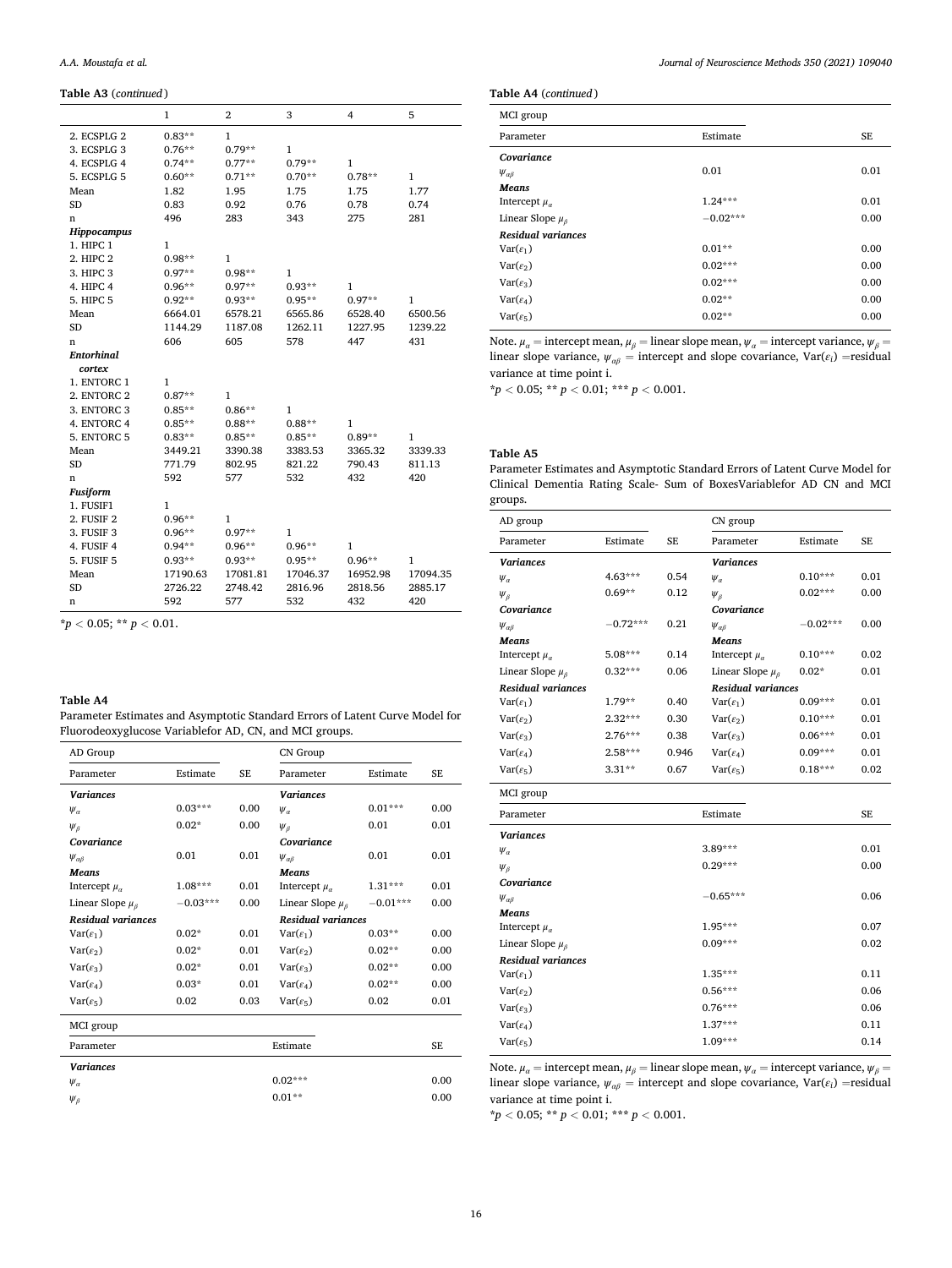Parameter Estimates and Asymptotic Standard Errors of Latent Curve Model for Alzheimer's Disease Assessment ScaleVariablefor AD CN and MCI groups.

| AD group                   |            |           | CN group                   |           |           |
|----------------------------|------------|-----------|----------------------------|-----------|-----------|
| Parameter                  | Estimate   | <b>SE</b> | Parameter                  | Estimate  | <b>SE</b> |
| <b>Variances</b>           |            |           | <b>Variances</b>           |           |           |
| $\Psi_{\alpha}$            | 64.75***   | 6.22      | $\Psi_{\alpha}$            | $6.25***$ | 0.58      |
| $\Psi_{\beta}$             | $7.54***$  | 1.04      | $\Psi_B$                   | $0.20**$  | 0.07      |
| Covariance                 |            |           | Covariance                 |           |           |
| $\Psi_{\alpha\beta}$       | $-8.53***$ | 1.93      | $\Psi_{\alpha\beta}$       | $-0.33*$  | 0.17      |
| <b>Means</b>               |            |           | <b>Means</b>               |           |           |
| Intercept $\mu_{\alpha}$   | 21.59***   | 0.47      | Intercept $\mu_{\alpha}$   | $6.81***$ | 0.11      |
| Linear Slope $\mu_{\beta}$ | $0.85***$  | 0.19      | Linear Slope $\mu_{\beta}$ | $-0.13**$ | 0.04      |
| <b>Residual variances</b>  |            |           | <b>Residual variances</b>  |           |           |
| $Var(\varepsilon_1)$       | $9.12**$   | 3.39      | $Var(\epsilon_1)$          | $4.03***$ | 0.47      |
| $Var(\varepsilon_2)$       | 20.50***   | 2.80      | $Var(\varepsilon_2)$       | $4.66***$ | 0.42      |
| $Var(\varepsilon_3)$       | 22.47***   | 3.23      | $Var(\varepsilon_3)$       | $4.83***$ | 0.44      |
| $Var(\varepsilon_4)$       | 22.75***   | 6.17      | $Var(\varepsilon_4)$       | $4.36***$ | 0.47      |
| $Var(\varepsilon_5)$       | 2.46       | 8.22      | $Var(\varepsilon_5)$       | 4.38***   | 0.64      |
|                            |            |           |                            |           |           |

| MCI group                  |            |      |
|----------------------------|------------|------|
| Parameter                  | Estimate   | SE.  |
| <b>Variances</b>           |            |      |
| $\Psi_{\alpha}$            | 35.01***   | 2.06 |
| $\Psi_{\beta}$             | $1.58**$   | 0.18 |
| Covariance                 |            |      |
| $\Psi_{\alpha\beta}$       | $-2.41***$ | 0.47 |
| <b>Means</b>               |            |      |
| Intercept $\mu_{\alpha}$   | 11.41***   | 0.21 |
| Linear Slope $\mu_{\beta}$ | $0.15*$    | 0.06 |
| <b>Residual variances</b>  |            |      |
| $Var(\varepsilon_1)$       | 11.79***   | 1.08 |
| $Var(\varepsilon_2)$       | 10.40***   | 0.83 |
| $Var(\varepsilon_3)$       | $9.20***$  | 0.72 |
| $Var(\varepsilon_4)$       | 19.31***   | 1.40 |
| $Var(\varepsilon_5)$       | 12.87**    | 1.54 |
|                            |            |      |

Note.  $\mu_a$  = intercept mean,  $\mu_b$  = linear slope mean,  $\psi_a$  = intercept variance,  $\psi_b$  = linear slope variance,  $\psi_{\alpha\beta}$  = intercept and slope covariance, Var( $\varepsilon_i$ ) =residual variance at time point i.

 $* p < 0.05$ ;  $* p < 0.01$ ;  $* * p < 0.001$ .

# **Table A7**

Parameter Estimates and Asymptotic Standard Errors of Latent Curve Model for Mini Mental State ExamVariable for AD, CN, and MCI groups.

| AD group                   |            |              | CN group                   |           |           |
|----------------------------|------------|--------------|----------------------------|-----------|-----------|
| Parameter                  | Estimate   | <b>SE</b>    | Parameter                  | Estimate  | <b>SE</b> |
| <b>Variances</b>           |            |              | <b>Variances</b>           |           |           |
| $\Psi_{\alpha}$            | $8.82***$  | 1.24         | $\Psi_a$                   | $0.56***$ | 0.09      |
| $\Psi_{\beta}$             | $2.17***$  | 0.28         | $\Psi_{\beta}$             | 0.01      | 0.01      |
| Covariance                 |            |              | Covariance                 |           |           |
| $\Psi_{\alpha\beta}$       | $-1.85***$ | 0.48         | $\Psi_{\alpha\beta}$       | $-0.02$   | 0.03      |
| <b>Means</b>               |            |              | <b>Means</b>               |           |           |
| Intercept $\mu_a$          | 22.32***   | 0.18         | Intercept $\mu_a$          | 28.98***  | 0.04      |
| Linear Slope $\mu_{\beta}$ | $-0.46***$ | 0.10         | Linear Slope $\mu_{\beta}$ | 0.00      | 0.02      |
| <b>Residual variances</b>  |            |              | <b>Residual variances</b>  |           |           |
| $Var(\varepsilon_1)$       | 1.01       | 0.96         | $Var(\varepsilon_1)$       | $1.06***$ | 0.10      |
| $Var(\varepsilon_2)$       | $10.04***$ | 1.06         | $Var(\varepsilon_2)$       | $0.93***$ | 0.08      |
| $Var(\varepsilon_3)$       | $8.89***$  | 1.10         | $Var(\varepsilon_3)$       | $1.18***$ | 0.10      |
| $Var(\varepsilon_4)$       | 5.61***    | 1.57         | $Var(\varepsilon_4)$       | $1.10***$ | 0.10      |
| $Var(\varepsilon_5)$       | @0.00      | $\mathbf{0}$ | $Var(\varepsilon_5)$       | $1.11***$ | 0.14      |
| MCI group                  |            |              |                            |           |           |
| Parameter                  |            |              | Estimate                   |           | <b>SE</b> |
| <b>Variances</b>           |            |              |                            |           |           |
|                            |            |              | $6.61***$                  |           | 0.44      |

*Journal of Neuroscience Methods 350 (2021) 109040*

**Table A7** (*continued* )

| MCI group                  |            |           |
|----------------------------|------------|-----------|
| Parameter                  | Estimate   | <b>SE</b> |
| $\Psi_{\alpha}$            |            |           |
| $\Psi_{\beta}$             | $0.50***$  | 0.05      |
| Covariance                 |            |           |
| $\Psi_{\alpha\beta}$       | $-0.65***$ | 0.12      |
| <b>Means</b>               |            |           |
| Intercept $\mu_{\alpha}$   | 26.91***   | 0.10      |
| Linear Slope $\mu_{\beta}$ | $-0.10**$  | 0.03      |
| <b>Residual variances</b>  |            |           |
| $Var(\varepsilon_1)$       | $3.64***$  | 0.31      |
| $Var(\varepsilon_2)$       | $2.66***$  | 0.22      |
| $Var(\varepsilon_3)$       | $3.35***$  | 0.24      |
| $Var(\varepsilon_4)$       | $3.53***$  | 0.29      |
| $Var(\varepsilon_5)$       | $3.66***$  | 0.42      |
|                            |            |           |

Note.  $\mu_a$  = intercept mean,  $\mu_b$  = linear slope mean,  $\psi_a$  = intercept variance,  $\psi_b$  = linear slope variance,  $\psi_{\alpha\beta}$  = intercept and slope covariance, Var( $\varepsilon_i$ ) = residual variance at time point i.

 $* p < 0.05; ** p < 0.01; ** p < 0.001.$ 

# **Table A8**

Parameter Estimates and Asymptotic Standard Errors of Latent Curve Model for Montreal Cognitive Assessment Test for Dementia Variable for AD, CN, and MCI groups.

| AD group                   |           |           | CN group                   |           |      |
|----------------------------|-----------|-----------|----------------------------|-----------|------|
| Parameter                  | Estimate  | <b>SE</b> | Parameter                  | Estimate  | SE   |
| <b>Variances</b>           |           |           | <b>Variances</b>           |           |      |
| $\Psi_{\alpha}$            | 28.20***  | 4.01      | $\Psi_{\alpha}$            | $3.69***$ | 0.32 |
| $\Psi_{\beta}$             | $0.83*$   | 0.39      | $\Psi_{\beta}$             | @0.00     | 0.00 |
| Covariance                 |           |           | Covariance                 |           |      |
| $\Psi_{\alpha\beta}$       | $-2.73**$ | 0.92      | $\Psi_{\alpha\beta}$       | @0.00     | 0.00 |
| <b>Means</b>               |           |           | <b>Means</b>               |           |      |
| Intercept $\mu_{\alpha}$   | 14.99***  | 0.47      | Intercept $\mu_{\alpha}$   | 26.04***  | 0.11 |
| Linear Slope $\mu_{\beta}$ | $0.71***$ | 0.14      | Linear Slope $\mu_{\beta}$ | 0.01      | 0.04 |
| <b>Residual variances</b>  |           |           | <b>Residual variances</b>  |           |      |
| $Var(\varepsilon_1)$       | $6.77**$  | 2.40      | $Var(\varepsilon_1)$       | $3.00***$ | 0.30 |
| $Var(\varepsilon_2)$       | 2.17      | 1.19      | $Var(\varepsilon_2)$       | $3.45***$ | 0.45 |
| $Var(\varepsilon_3)$       | $4.49**$  | 1.31      | $Var(\varepsilon_3)$       | $2.40***$ | 0.35 |
| $Var(\varepsilon_4)$       | 2.83      | 1.68      | $Var(\varepsilon_4)$       | 2.39***   | 0.34 |
| $Var(\varepsilon_5)$       | 4.00      | 2.52      | $Var(\varepsilon_5)$       | $2.90***$ | 0.42 |
| MCI group                  |           |           |                            |           |      |

| $m$ u sivup                |            |      |
|----------------------------|------------|------|
| Parameter                  | Estimate   | SE   |
| <b>Variances</b>           |            |      |
| $\Psi_{\alpha}$            | $17.10***$ | 1.29 |
| $\Psi_{\beta}$             | $0.44***$  | 0.08 |
| Covariance                 |            |      |
| $\Psi_{\alpha\beta}$       | $-1.76***$ | 0.25 |
| Means                      |            |      |
| Intercept $\mu_{\alpha}$   | 22.49***   | 0.19 |
| Linear Slope $\mu_{\beta}$ | $0.24***$  | 0.05 |
| <b>Residual variances</b>  |            |      |
| $Var(\varepsilon_1)$       | 4.79***    | 0.59 |
| $Var(\varepsilon_2)$       | $2.67***$  | 0.42 |
| $Var(\varepsilon_3)$       | $3.30***$  | 0.37 |
| $Var(\varepsilon_4)$       | $3.84***$  | 0.49 |
| $Var(\varepsilon_5)$       | $2.60***$  | 0.58 |

Note.  $\mu_a$  = intercept mean,  $\mu_\beta$  = linear slope mean,  $\psi_a$  = intercept variance,  $\psi_\beta$  = linear slope variance,  $\psi_{\alpha\beta}$  = intercept and slope covariance, Var( $\varepsilon_i$ ) =residual variance at time point i.

 $* p < 0.05; ** p < 0.01; ** * p < 0.001.$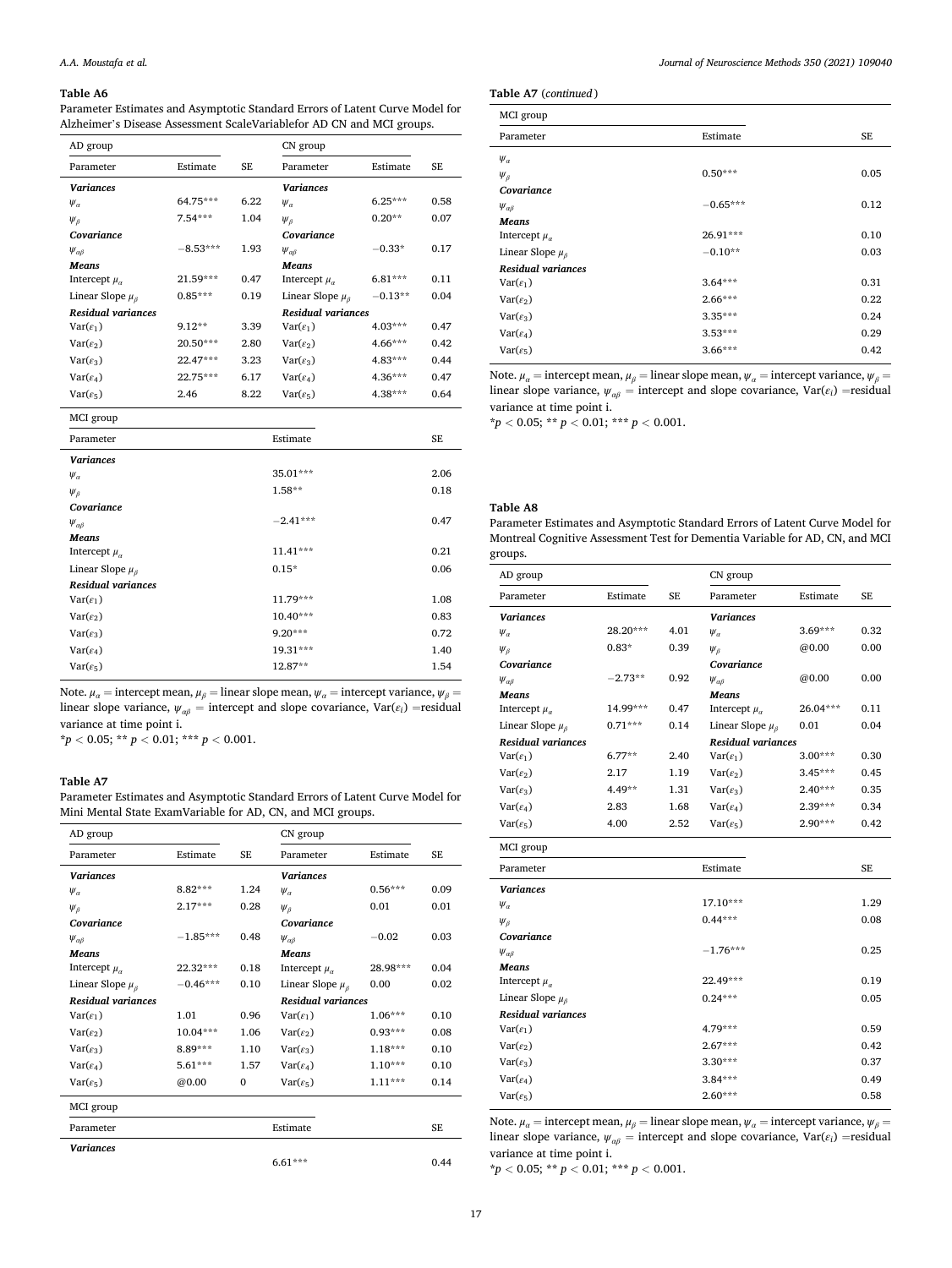: Parameter Estimates and Asymptotic Standard Errors of Latent Curve Model for Rey Auditory Verbal Learning Test Variable for AD, CN, and MCI groups.

| AD group                   |            |           | CN group                   |            |           |
|----------------------------|------------|-----------|----------------------------|------------|-----------|
| Parameter                  | Estimate   | <b>SE</b> | Parameter                  | Estimate   | <b>SE</b> |
| <b>Variances</b>           |            |           | <b>Variances</b>           |            |           |
| $\Psi_{\alpha}$            | 44.70***   | 5.13      | $\Psi_{\alpha}$            | 83.17***   | 5.91      |
| $\Psi_{\beta}$             | 1.10       | 0.80      | $\Psi_{\beta}$             | 0.98       | 0.46      |
| Covariance                 |            |           | Covariance                 |            |           |
| $\Psi_{\alpha\beta}$       | $-1.49$    | 1.43      | $\Psi_{\alpha\beta}$       | $-2.22$    | 1.33      |
| <b>Means</b>               |            |           | <b>Means</b>               |            |           |
| Intercept $\mu_a$          | 21.49***   | 0.43      | Intercept $\mu_{\alpha}$   | 45.05***   | 0.37      |
| Linear Slope $\mu_{\beta}$ | $-0.62***$ | 0.14      | Linear Slope $\mu_{\beta}$ | $-0.19*$   | 0.10      |
| <b>Residual variances</b>  |            |           | <b>Residual variances</b>  |            |           |
| $Var(\varepsilon_1)$       | 18.58***   | 3.48      | $Var(\varepsilon_1)$       | $29.87***$ | 3.62      |
| $Var(\varepsilon_2)$       | 20.89***   | 2.63      | $Var(\varepsilon_2)$       | 33.04***   | 3.19      |
| $Var(\varepsilon_3)$       | 20.41***   | 2.76      | $Var(\varepsilon_3)$       | 35.31***   | 3.27      |
| $Var(\varepsilon_4)$       | 15.73***   | 3.92      | $Var(\varepsilon_4)$       | 36.79***   | 3.70      |
| $Var(\varepsilon_5)$       | $21.90**$  | 7.44      | $Var(\varepsilon_5)$       | 32.46***   | 4.62      |
| $MCT$ $CCT$                |            |           |                            |            |           |

| MUI group                  |           |           |
|----------------------------|-----------|-----------|
| Parameter                  | Estimate  | <b>SE</b> |
| <b>Variances</b>           |           |           |
| $\Psi_{\alpha}$            | 116.78*** | 6.27      |
| $\Psi_{\beta}$             | 1.01      | 0.79      |
| Covariance                 |           |           |
| $\Psi_{\alpha\beta}$       | $-1.47$   | 0.99      |
| Means                      |           |           |
| Intercept $\mu_{\alpha}$   | 33.03***  | 0.37      |
| Linear Slope $\mu_{\beta}$ | $-0.22**$ | 0.08      |
| <b>Residual variances</b>  |           |           |
| $Var(\varepsilon_1)$       | 23.40***  | 2.26      |
| $Var(\varepsilon_2)$       | 24.29***  | 1.90      |
| $Var(\varepsilon_3)$       | 25.05***  | 1.78      |
| $Var(\varepsilon_4)$       | 26.16***  | 2.11      |
| $Var(\varepsilon_5)$       | 17.82***  | 2.39      |
|                            |           |           |

Note.  $\mu_a$  = intercept mean,  $\mu_b$  = linear slope mean,  $\psi_a$  = intercept variance,  $\psi_b$  = linear slope variance,  $\psi_{\alpha\beta}$  = intercept and slope covariance, Var( $\varepsilon_i$ ) =residual variance at time point i.

 $* p < 0.05$ ;  $* p < 0.01$ ;  $* * p < 0.001$ .

## **Table A10**

Parameter Estimates and Asymptotic Standard Errors of Latent Curve Model for Cognition Self Report (Memory) Variable for AD, CN, and MCI groups.

| AD group                   |           |           | CN group                   |           |           |
|----------------------------|-----------|-----------|----------------------------|-----------|-----------|
| Parameter                  | Estimate  | <b>SE</b> | Parameter                  | Estimate  | <b>SE</b> |
| <b>Variances</b>           |           |           | <b>Variances</b>           |           |           |
| $\Psi_{\alpha}$            | $0.25***$ | 0.05      | $\Psi_{\alpha}$            | $0.21***$ | 0.02      |
| $\Psi_{\beta}$             | @0.00     | 0.00      | $\psi_{\beta}$             | 0.00      | 0.00      |
| Covariance                 |           |           | Covariance                 |           |           |
| $\Psi_{\alpha\beta}$       | @0.00     | 0.00      | $\Psi_{\alpha\beta}$       | $-0.01$   | 0.01      |
| <b>Means</b>               |           |           | <b>Means</b>               |           |           |
| Intercept $\mu_a$          | $2.28***$ | 0.06      | Intercept $\mu_a$          | $1.67***$ | 0.02      |
| Linear Slope $\mu_{\beta}$ | 0.03      | 0.02      | Linear Slope $\mu_{\beta}$ | $-0.01$   | 0.01      |
| <b>Residual variances</b>  |           |           | <b>Residual variances</b>  |           |           |
| $Var(\varepsilon_1)$       | $0.31***$ | 0.07      | $Var(\varepsilon_1)$       | $0.08***$ | 0.02      |
| $Var(\varepsilon_2)$       | $0.28***$ | 0.06      | $Var(\varepsilon_2)$       | $0.12***$ | 0.02      |
| $Var(\varepsilon_3)$       | $0.27***$ | 0.07      | $Var(\varepsilon_3)$       | $0.10***$ | 0.02      |
| $Var(\varepsilon_4)$       | $0.27***$ | 0.07      | $Var(\varepsilon_4)$       | $0.08***$ | 0.01      |
| $Var(\varepsilon_5)$       | $0.25**$  | 0.08      | $Var(\varepsilon_5)$       | $0.12***$ | 0.02      |
| MCI group                  |           |           |                            |           |           |
| Parameter                  |           |           | Estimate                   |           | <b>SE</b> |
| $\cdots$                   |           |           |                            |           |           |

*Variances* 

**Table A10** (*continued* )

| MCI group                  |           |      |
|----------------------------|-----------|------|
| Parameter                  | Estimate  | SE   |
| $\Psi_{\alpha}$            | $0.41***$ | 0.04 |
| $\Psi_{\beta}$             | $0.01**$  | 0.00 |
| Covariance                 |           |      |
| $\Psi_{\alpha\beta}$       | $-0.02*$  | 0.01 |
| <b>Means</b>               |           |      |
| Intercept $\mu_{\alpha}$   | $2.25***$ | 0.01 |
| Linear Slope $\mu_{\beta}$ | $-0.01$   | 0.01 |
| <b>Residual variances</b>  |           |      |
| $Var(\varepsilon_1)$       | $0.16***$ | 0.02 |
| $Var(\varepsilon_2)$       | $0.19***$ | 0.02 |
| $Var(\varepsilon_3)$       | $0.14***$ | 0.02 |
| $Var(\varepsilon_4)$       | $0.17***$ | 0.02 |
| $Var(\varepsilon_5)$       | $0.13***$ | 0.02 |
|                            |           |      |

Note.  $\mu_a$  = intercept mean,  $\mu_b$  = linear slope mean,  $\psi_a$  = intercept variance,  $\psi_b$  = linear slope variance,  $\psi_{\alpha\beta}$  = intercept and slope covariance, Var( $\varepsilon_i$ ) =residual variance at time point i.

 $* p < 0.05; ** p < 0.01; ** p < 0.001.$ 

# **Table A11**

Parameter Estimates and Asymptotic Standard Errors of Latent Curve Model for Cognition Self Report (Language) Variable for AD, CN, and MCI groups.

| AD group                   |            |           | CN group                   |           |           |
|----------------------------|------------|-----------|----------------------------|-----------|-----------|
| Parameter                  | Estimate   | <b>SE</b> | Parameter                  | Estimate  | <b>SE</b> |
| <b>Variances</b>           |            |           | <b>Variances</b>           |           |           |
| $\Psi_{\alpha}$            | $0.56***$  | 0.07      | $\Psi_{\alpha}$            | $0.13***$ | 0.02      |
| $\Psi_{\beta}$             | $0.03*$    | 0.01      | $\Psi_{\beta}$             | 0.01      | 0.01      |
| Covariance                 |            |           | Covariance                 |           |           |
| $\Psi_{\alpha\beta}$       | $-0.08***$ | 0.02      | $\Psi_{\alpha\beta}$       | 0.00      | 0.00      |
| <b>Means</b>               |            |           | <b>Means</b>               |           |           |
| Intercept $\mu_{\alpha}$   | $1.44***$  | 0.07      | Intercept $\mu_{\alpha}$   | $1.02***$ | 0.01      |
| Linear Slope $\mu_{\beta}$ | 0.02       | 0.02      | Linear Slope $\mu_{\beta}$ | 0.01      | 0.01      |
| <b>Residual variances</b>  |            |           | <b>Residual variances</b>  |           |           |
| $Var(\varepsilon_1)$       | @0.00      | 0.00      | $Var(\varepsilon_1)$       | $0.09***$ | 0.01      |
| $Var(\varepsilon_2)$       | $0.09***$  | 0.02      | $Var(\varepsilon_2)$       | $0.08***$ | 0.01      |
| $Var(\varepsilon_3)$       | $0.22***$  | 0.06      | $Var(\varepsilon_3)$       | $0.09***$ | 0.01      |
| $Var(\varepsilon_4)$       | $0.26***$  | 0.07      | $Var(\varepsilon_4)$       | $0.04***$ | 0.01      |
| $Var(\varepsilon_5)$       | $0.23*$    | 0.10      | $Var(\varepsilon_5)$       | $0.07***$ | 0.01      |
| MCI group                  |            |           |                            |           |           |
| Parameter                  |            |           | Estimate                   |           | <b>SE</b> |
| <b>Variances</b>           |            |           |                            |           |           |

|                            |           | --   |
|----------------------------|-----------|------|
| <b>Variances</b>           |           |      |
| $\Psi_{\alpha}$            | $0.29***$ | 0.03 |
| $\Psi_{\beta}$             | 0.01      | 0.01 |
| Covariance                 |           |      |
| $\Psi_{\alpha\beta}$       | $-0.01$   | 0.01 |
| Means                      |           |      |
| Intercept $\mu_{\alpha}$   | 1.86***   | 0.03 |
| Linear Slope $\mu_{\beta}$ | 0.01      | 0.01 |
| <b>Residual variances</b>  |           |      |
| $Var(\varepsilon_1)$       | $0.17**$  | 0.02 |
| $Var(\varepsilon_2)$       | $0.15***$ | 0.02 |
| $Var(\varepsilon_3)$       | $0.12***$ | 0.01 |
| $Var(\varepsilon_4)$       | $0.15***$ | 0.02 |
| $Var(\varepsilon_5)$       | $0.13***$ | 0.02 |

Note.  $\mu_a$  = intercept mean,  $\mu_\beta$  = linear slope mean,  $\psi_a$  = intercept variance,  $\psi_\beta$  = linear slope variance,  $\psi_{\alpha\beta}$  = intercept and slope covariance, Var( $\varepsilon_i$ ) =residual variance at time point i.

**\****p <* 0.05; **\*\*** *p <* 0.01; **\*\*\*** *p <* 0.001.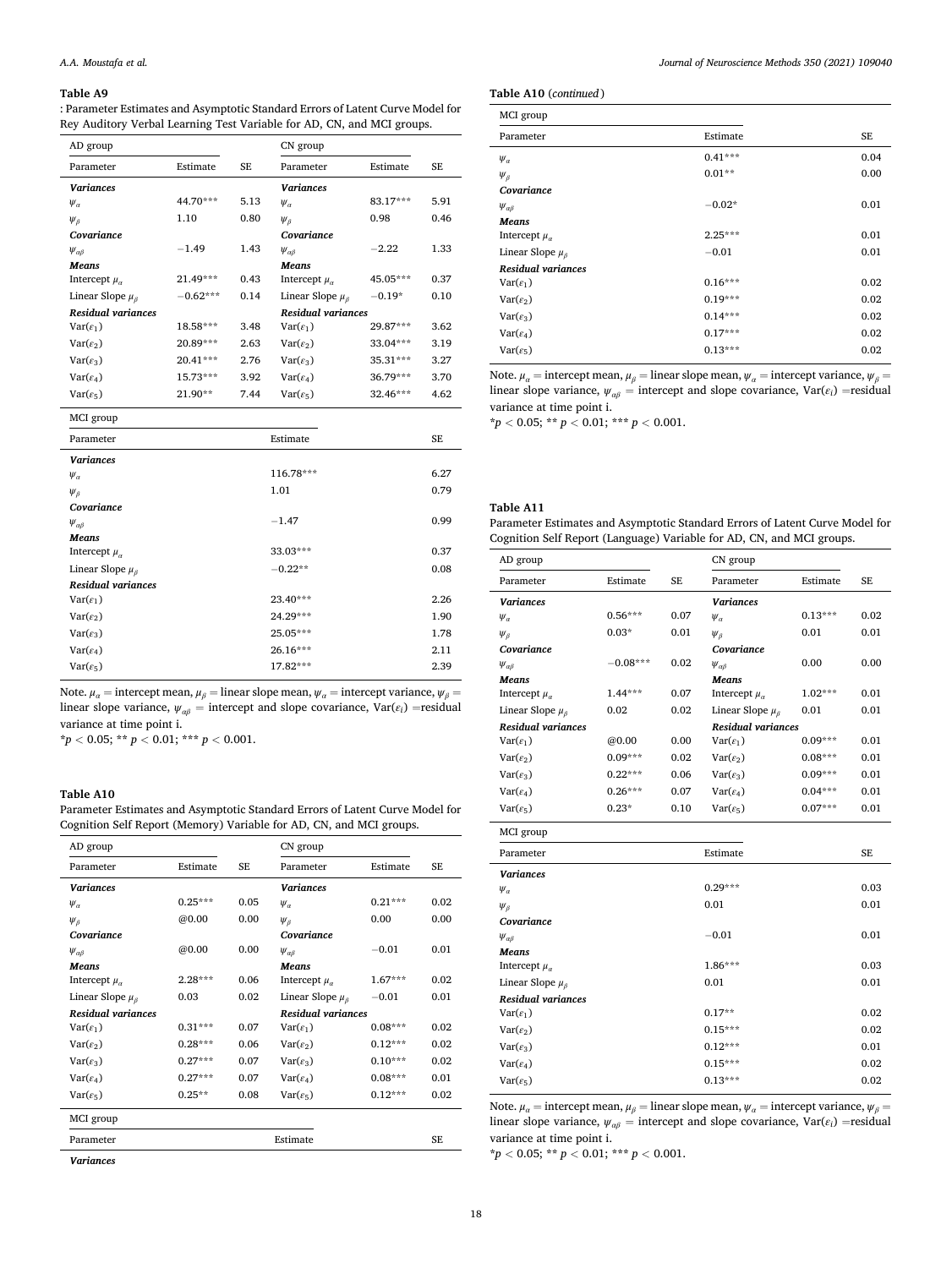Parameter Estimates and Asymptotic Standard Errors of Latent Curve Model for Cognition Partner Report (Memory) Variable for AD, CN, and MCI groups.

| AD group                  |           |           | CN group                   |           |           |
|---------------------------|-----------|-----------|----------------------------|-----------|-----------|
| Parameter                 | Estimate  | <b>SE</b> | Parameter                  | Estimate  | <b>SE</b> |
| <b>Variances</b>          |           |           | <b>Variances</b>           |           |           |
| $\psi_{\alpha}$           | $0.30***$ | 0.04      | $\psi_{\alpha}$            | $0.14***$ | 0.01      |
| $\Psi_{\beta}$            | @0.00     | 0.00      | $\Psi_{\beta}$             | $0.02*$   | 0.01      |
| Covariance                |           |           | Covariance                 |           |           |
| $\Psi_{\alpha\beta}$      | @0.00     | 0.00      | $\Psi_{\alpha\beta}$       | $-0.01$   | 0.01      |
| Means                     |           |           | Means                      |           |           |
| Intercept $\mu_a$         | $3.40***$ | 0.05      | Intercept $\mu_{\alpha}$   | $1.36***$ | 0.02      |
| Linear Slope $\mu_\beta$  | $-0.04*$  | 0.02      | Linear Slope $\mu_{\beta}$ | 0.01      | 0.01      |
| <b>Residual variances</b> |           |           | <b>Residual variances</b>  |           |           |
| $Var(\varepsilon_1)$      | $0.10**$  | 0.04      | $Var(\varepsilon_1)$       | $0.08***$ | 0.01      |
| $Var(\varepsilon_2)$      | $0.29***$ | 0.05      | $Var(\varepsilon_2)$       | $0.05***$ | 0.01      |
| $Var(\varepsilon_3)$      | $0.20***$ | 0.05      | $Var(\varepsilon_3)$       | $0.09***$ | 0.01      |
| $Var(\varepsilon_4)$      | $0.11***$ | 0.03      | $Var(\varepsilon_4)$       | $0.09***$ | 0.01      |
| $Var(\varepsilon_5)$      | $0.11**$  | 0.04      | $Var(\varepsilon_5)$       | $0.10***$ | 0.02      |

MCI group

| - 0 - r                  |            |          |
|--------------------------|------------|----------|
| Parameter                | Estimate   | $\rm SE$ |
| <b>Variances</b>         |            |          |
| $\psi_{\alpha}$          | $0.77***$  | 0.05     |
| $\Psi_{\beta}$           | $0.03***$  | 0.01     |
| Covariance               |            |          |
| $\Psi_{\alpha\beta}$     | $-0.05***$ | 0.01     |
| Means                    |            |          |
| Intercept $\mu_a$        | $2.34***$  | 0.04     |
| Linear Slope $\mu_\beta$ | $-0.04***$ | 0.01     |
| Residual variances       |            |          |
| $Var(\varepsilon_1)$     | $0.12**$   | 0.02     |
| $Var(\varepsilon_2)$     | $0.13***$  | 0.02     |
| $Var(\varepsilon_3)$     | $0.15***$  | 0.02     |
| $Var(\varepsilon_4)$     | $0.20***$  | 0.02     |
| $Var(\varepsilon_5)$     | $0.13***$  | 0.03     |
|                          |            |          |

Note.  $\mu_a$  = intercept mean,  $\mu_{\beta}$  = linear slope mean,  $\psi_a$  = intercept variance,  $\psi_{\beta}$  = linear slope variance,  $\psi_{\alpha\beta}$  = intercept and slope covariance, Var( $\varepsilon_i$ ) = residual variance at time point i.

 $* p < 0.05; ** p < 0.01; ** p < 0.001.$ 

# **Table A13**

Parameter Estimates and Asymptotic Standard Errors of Latent Curve Model for Cognition Partner Report (Language) Variable for AD, CN, and MCI groups.

| AD group                   |           |          | CN group                   |           |      |
|----------------------------|-----------|----------|----------------------------|-----------|------|
| Parameter                  | Estimate  | $\rm SE$ | Parameter                  | Estimate  | SE   |
| <b>Variances</b>           |           |          | <b>Variances</b>           |           |      |
| $\Psi_{\alpha}$            | $0.63***$ | 0.10     | $\psi_\alpha$              | $0.05***$ | 0.01 |
| $\Psi_{\beta}$             | $0.02*$   | 0.01     | $\Psi_{\beta}$             | 0.01      | 0.01 |
| Covariance                 |           |          | Covariance                 |           |      |
| $\Psi_{\alpha\beta}$       | $-0.05$   | 0.03     | $\Psi_{\alpha\beta}$       | $-0.01$   | 0.01 |
| Means                      |           |          | Means                      |           |      |
| Intercept $\mu_a$          | $2.70***$ | 0.07     | Intercept $\mu_{\alpha}$   | $1.17***$ | 0.01 |
| Linear Slope $\mu_{\beta}$ | $-0.05*$  | 0.02     | Linear Slope $\mu_{\beta}$ | 0.01      | 0.01 |
| <b>Residual variances</b>  |           |          | Residual variances         |           |      |
| $Var(\varepsilon_1)$       | 0.11      | 0.06     | $Var(\varepsilon_1)$       | $0.06***$ | 0.01 |
| $Var(\varepsilon_2)$       | $0.22***$ | 0.01     | $Var(\varepsilon_2)$       | $0.03***$ | 0.00 |
| $Var(\varepsilon_3)$       | $0.26***$ | 0.01     | $Var(\varepsilon_3)$       | $0.03***$ | 0.01 |
| $Var(\varepsilon_4)$       | 0.07      | 0.04     | $Var(\varepsilon_4)$       | $0.07***$ | 0.01 |
| $Var(\varepsilon_5)$       | 0.07      | 0.07     | $Var(\varepsilon_5)$       | $0.04***$ | 0.01 |
| MCI group                  |           |          |                            |           |      |
| Parameter                  |           |          | Estimate                   |           | SE   |
| <b>Variances</b>           |           |          |                            |           |      |

(*continued on next page*)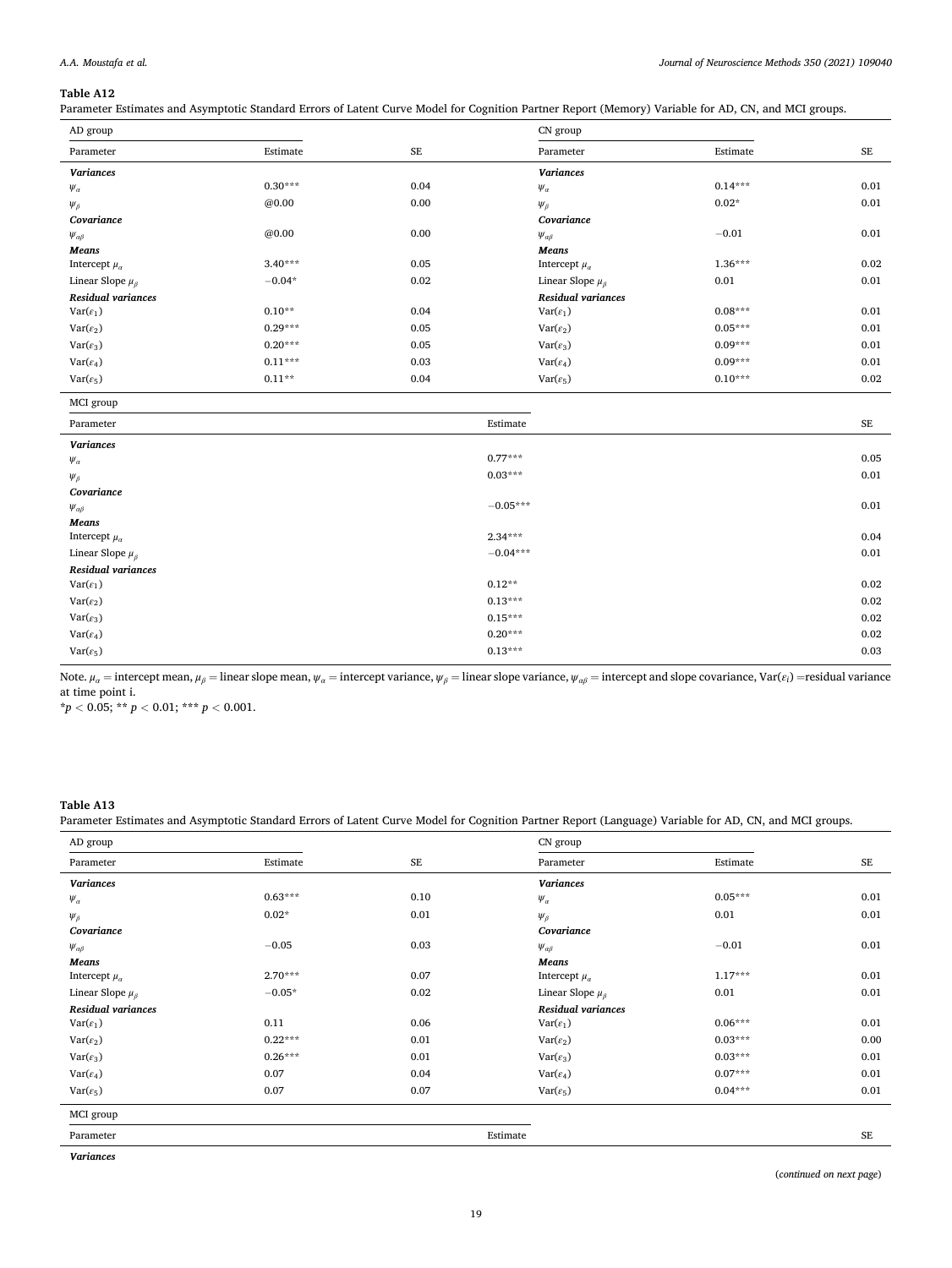j.

# **Table A13** (*continued* )

| MCI group                  |            |          |  |  |  |
|----------------------------|------------|----------|--|--|--|
| Parameter                  | Estimate   | $\rm SE$ |  |  |  |
| $\psi_{\alpha}$            | $0.68***$  | 0.04     |  |  |  |
| $\Psi_{\beta}$             | $0.03***$  | 0.00     |  |  |  |
| Covariance                 |            |          |  |  |  |
| $\Psi_{\alpha\beta}$       | $-0.06***$ | 0.01     |  |  |  |
| Means                      |            |          |  |  |  |
| Intercept $\mu_a$          | $1.83***$  | 0.04     |  |  |  |
| Linear Slope $\mu_{\beta}$ | $-0.03***$ | 0.01     |  |  |  |
| Residual variances         |            |          |  |  |  |
| $Var(\varepsilon_1)$       | $0.09***$  | 0.02     |  |  |  |
| $Var(\varepsilon_2)$       | $0.14***$  | 0.02     |  |  |  |
| $Var(\varepsilon_3)$       | $0.15***$  | 0.02     |  |  |  |
| $Var(\varepsilon_4)$       | $0.14***$  | 0.02     |  |  |  |
| $Var(\varepsilon_5)$       | $0.09***$  | 0.02     |  |  |  |
|                            |            |          |  |  |  |

Note.  $\mu_a$  = intercept mean,  $\mu_\beta$  = linear slope mean,  $\psi_a$  = intercept variance,  $\psi_\beta$  = linear slope variance,  $\psi_{\alpha\beta}$  = intercept and slope covariance, Var( $\varepsilon_i$ ) = residual variance at time point i.

 $* p < 0.05; ** p < 0.01; ** * p < 0.001.$ 

#### **Table A14**

Parameter Estimates and Asymptotic Standard Errors of Latent Curve Model for Hippocampus Variable for AD, CN, and MCI groups.

| AD group                   |               |           | CN group                   |              |          |
|----------------------------|---------------|-----------|----------------------------|--------------|----------|
| Parameter                  | Estimate      | <b>SE</b> | Parameter                  | Estimate     | SE       |
| <b>Variances</b>           |               |           | <b>Variances</b>           |              |          |
| $\psi_{\alpha}$            | 1165237.20*** | 98588.10  | $\Psi_{\alpha}$            | 856372.20*** | 55977.10 |
| $\Psi_{\beta}$             | 17781.52***   | 3323.95   | $\Psi_{\beta}$             | 7890.51***   | 1121.60  |
| Covariance                 |               |           | Covariance                 |              |          |
| $\Psi_{\alpha\beta}$       | $-2690.58*$   | 1267.66   | $\Psi_{\alpha\beta}$       | $-4903.40$   | 5700.50  |
| Means                      |               |           | <b>Means</b>               |              |          |
| Intercept $\mu_a$          | 5667.60***    | 63.53     | Intercept $\mu_a$          | 7338.06***   | 41.84    |
| Linear Slope $\mu_{\beta}$ | $-38.13**$    | 11.69     | Linear Slope $\mu_{\beta}$ | $-21.60***$  | 5.77     |
| <b>Residual variances</b>  |               |           | <b>Residual variances</b>  |              |          |
| $Var(\varepsilon_1)$       | 21253.70      | 15115.50  | $Var(\varepsilon_1)$       | 32454.40***  | 6570.34  |
| $Var(\varepsilon_2)$       | 58682.50***   | 11503.90  | $Var(\varepsilon_2)$       | 34177.62***  | 4614.27  |
| $Var(\varepsilon_3)$       | 50670.90***   | 11226.02  | $Var(\varepsilon_3)$       | 37991.08***  | 4209.23  |
| $Var(\varepsilon_4)$       | 14970.90      | 8076.31   | $Var(\varepsilon_4)$       | 31546.65***  | 4702.94  |
| $Var(\varepsilon_5)$       | 28385.70      | 17841.10  | $Var(\varepsilon_5)$       | 18653.95**   | 5672.78  |

| MCI group                  |               |          |
|----------------------------|---------------|----------|
| Parameter                  | Estimate      | $\rm SE$ |
| <b>Variances</b>           |               |          |
| $\psi_{\alpha}$            | 1365323.13*** | 68361.37 |
| $\Psi_{\beta}$             | 11365.01***   | 1050.72  |
| Covariance                 |               |          |
| $\Psi_{\alpha\beta}$       | 5978.11       | 6113.64  |
| Means                      |               |          |
| Intercept $\mu_a$          | 6655.96***    | 40.69    |
| Linear Slope $\mu_{\beta}$ | $-40.64***$   | 5.10     |
| Residual variances         |               |          |
| $Var(\varepsilon_1)$       | 16307.28***   | 3748.96  |
| $Var(\varepsilon_2)$       | 23523.52***   | 2646.44  |
| $Var(\varepsilon_3)$       | 29998.21***   | 2787.52  |
| $Var(\varepsilon_4)$       | 14040.65***   | 2881.77  |
| $Var(\varepsilon_5)$       | 69376.66***   | 8163.48  |
|                            |               |          |

Note.  $\mu_a$  = intercept mean,  $\mu_\beta$  = linear slope mean,  $\psi_a$  = intercept variance,  $\psi_\beta$  = linear slope variance,  $\psi_{\alpha\beta}$  = intercept and slope covariance, Var( $\epsilon_i$ ) = residual variance at time point i.

 $* p < 0.05; ** p < 0.01; ** p < 0.001.$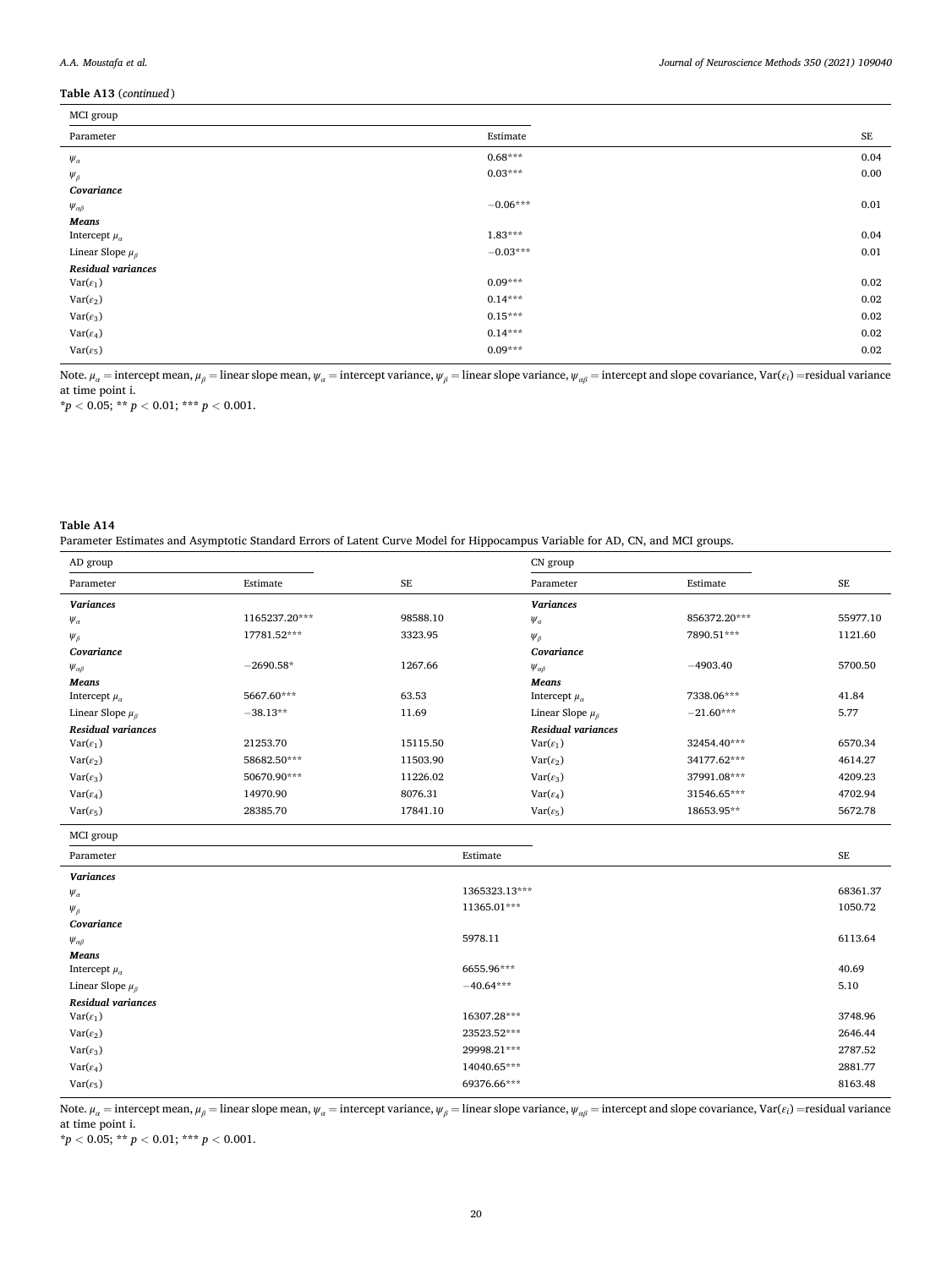# *A.A. Moustafa et al.*

## **Table A15**

Parameter Estimates and Asymptotic Standard Errors of Latent Curve Model for the Entorhinal Cortex Variable for AD, CN and MCI groups.

| AD group                   |              |           | CN group                   |              |           |
|----------------------------|--------------|-----------|----------------------------|--------------|-----------|
| Parameter                  | Estimate     | <b>SE</b> | Parameter                  | Estimate     | <b>SE</b> |
| <b>Variances</b>           |              |           | <b>Variances</b>           |              |           |
| $\Psi_{\alpha}$            | 378724.60*** | 40971.30  | $\Psi_{\alpha}$            | 331352.03*** | 26635.40  |
| $\Psi_{\beta}$             | 2839.92      | 3076.73   | $\Psi_{\beta}$             | 203.33       | 1135.64   |
| Covariance                 |              |           | Covariance                 |              |           |
| $\Psi_{\alpha\beta}$       | 7242.86      | 8970.63   | $\Psi_{\alpha\beta}$       | 1003.20      | 4114.60   |
| Means                      |              |           | Means                      |              |           |
| Intercept $\mu_a$          | 2765.06****  | 41.17     | Intercept $\mu_a$          | 3804.46***   | 28.92     |
| Linear Slope $\mu_{\beta}$ | $-21.73$     | 11.59     | Linear Slope $\mu_{\beta}$ | $-15.15**$   | 5.67      |
| <b>Residual variances</b>  |              |           | <b>Residual variances</b>  |              |           |
| $Var(\varepsilon_1)$       | 84698.50***  | 18942.03  | $Var(\varepsilon_1)$       | 82078.80***  | 10266.60  |
| $Var(\varepsilon_2)$       | 116107.30*** | 16314.50  | $Var(\varepsilon_2)$       | 72452.70***  | 7973.80   |
| $Var(\varepsilon_3)$       | 73078.80***  | 12132.10  | $Var(\varepsilon_3)$       | 87088.70***  | 9008.50   |
| $Var(\varepsilon_4)$       | 62446.70***  | 15364.90  | $Var(\varepsilon_4)$       | 72630.40***  | 8400.01   |
| $Var(\varepsilon_5)$       | 59275.40***  | 25457.30  | $Var(\varepsilon_5)$       | 72022.50***  | 11560.90  |

| MCI group |
|-----------|

| <b>MCI</b> STOUP           |              |          |
|----------------------------|--------------|----------|
| Parameter                  | Estimate     | SE       |
| Variances                  |              |          |
| $\psi_\alpha$              | 530292.30*** | 30846.70 |
| $\Psi_{\beta}$             | 3862.41**    | 1112.60  |
| Covariance                 |              |          |
| $\Psi_{\alpha\beta}$       | 637.21       | 4415.90  |
| Means                      |              |          |
| Intercept $\mu_a$          | 3458.69***   | 27.67    |
| Linear Slope $\mu_{\beta}$ | $-34.52***$  | 5.40     |
| <b>Residual variances</b>  |              |          |
| $Var(\varepsilon_1)$       | 78133.90***  | 8840.10  |
| $Var(\varepsilon_2)$       | 81351.80***  | 6935.40  |
| $Var(\varepsilon_3)$       | 100807.50*** | 7950.60  |
| $Var(\varepsilon_4)$       | 61267.40***  | 6797.20  |
| $Var(\varepsilon_5)$       | 82949.21***  | 9859.70  |
|                            |              |          |

Note.  $\mu_a$  = intercept mean,  $\mu_\beta$  = linear slope mean,  $\psi_a$  = intercept variance,  $\psi_\beta$  = linear slope variance,  $\psi_{\alpha\beta}$  = intercept and slope covariance, Var( $\varepsilon_i$ ) = residual variance at time point i.

 $* p < 0.05; ** p < 0.01; ** p < 0.001.$ 

## **Table A16**

l,

: Parameter Estimates and Asymptotic Standard Errors of Latent Curve Model for FusiformVariable for AD, CN, and MCI groups.

| AD group                  |               |           | CN group                   |               |          |
|---------------------------|---------------|-----------|----------------------------|---------------|----------|
| Parameter                 | Estimate      | <b>SE</b> | Parameter                  | Estimate      | $\rm SE$ |
| <b>Variances</b>          |               |           | <b>Variances</b>           |               |          |
| $\psi_{\alpha}$           | 6,458,500***  | 576908.30 | $\psi_{\alpha}$            | 5440045.30*** | 364,198  |
| $\Psi_{\beta}$            | 102973.60***  | 26,523    | $\Psi_{\beta}$             | 13024.40      | 5767.40  |
| Covariance                |               |           | Covariance                 |               |          |
| $\Psi_{\alpha\beta}$      | $-23106.40$   | 83946.90  | $\Psi_{\alpha\beta}$       | 10525.70      | 31992.20 |
| Means                     |               |           | Means                      |               |          |
| Intercept $\mu_{\alpha}$  | 15271.58***   | 156.43    | Intercept $\mu_a$          | 17832.74***   | 107.88   |
| Linear Slope $\mu_\beta$  | $-114.99***$  | 33.92     | Linear Slope $\mu_{\beta}$ | $-26.11*$     | 13.17    |
| <b>Residual variances</b> |               |           | <b>Residual variances</b>  |               |          |
| $Var(\varepsilon_1)$      | 288362.10**   | 92683.30  | $Var(\varepsilon_1)$       | 250250.20***  | 38638.60 |
| $Var(\varepsilon_2)$      | 288190.60***  | 64,084    | $Var(\varepsilon_2)$       | 293825.40***  | 32457.40 |
| $Var(\varepsilon_3)$      | 220833.10***  | 54698.70  | $Var(\varepsilon_3)$       | 229140.80***  | 27712.60 |
| $Var(\varepsilon_4)$      | 589875.30***  | 135172.20 | $Var(\varepsilon_4)$       | 347332.50***  | 40506.10 |
| $Var(\varepsilon_5)$      | 229825.10     | 202,550   | $Var(\varepsilon_5)$       | 414321.70***  | 61514.50 |
| MCI group                 |               |           |                            |               |          |
| Parameter                 | Estimate      | <b>SE</b> |                            |               |          |
| <b>Variances</b>          |               |           |                            |               |          |
| $\psi_{\alpha}$           | 7339949.20*** | 381783.60 |                            |               |          |
| $\Psi_{\beta}$            | 47627.70***   | 6592.20   |                            |               |          |
| Covariance                |               |           |                            |               |          |
| $\Psi_{\alpha\beta}$      | 40563.60      | 36,998    |                            |               |          |

(*continued on next page*)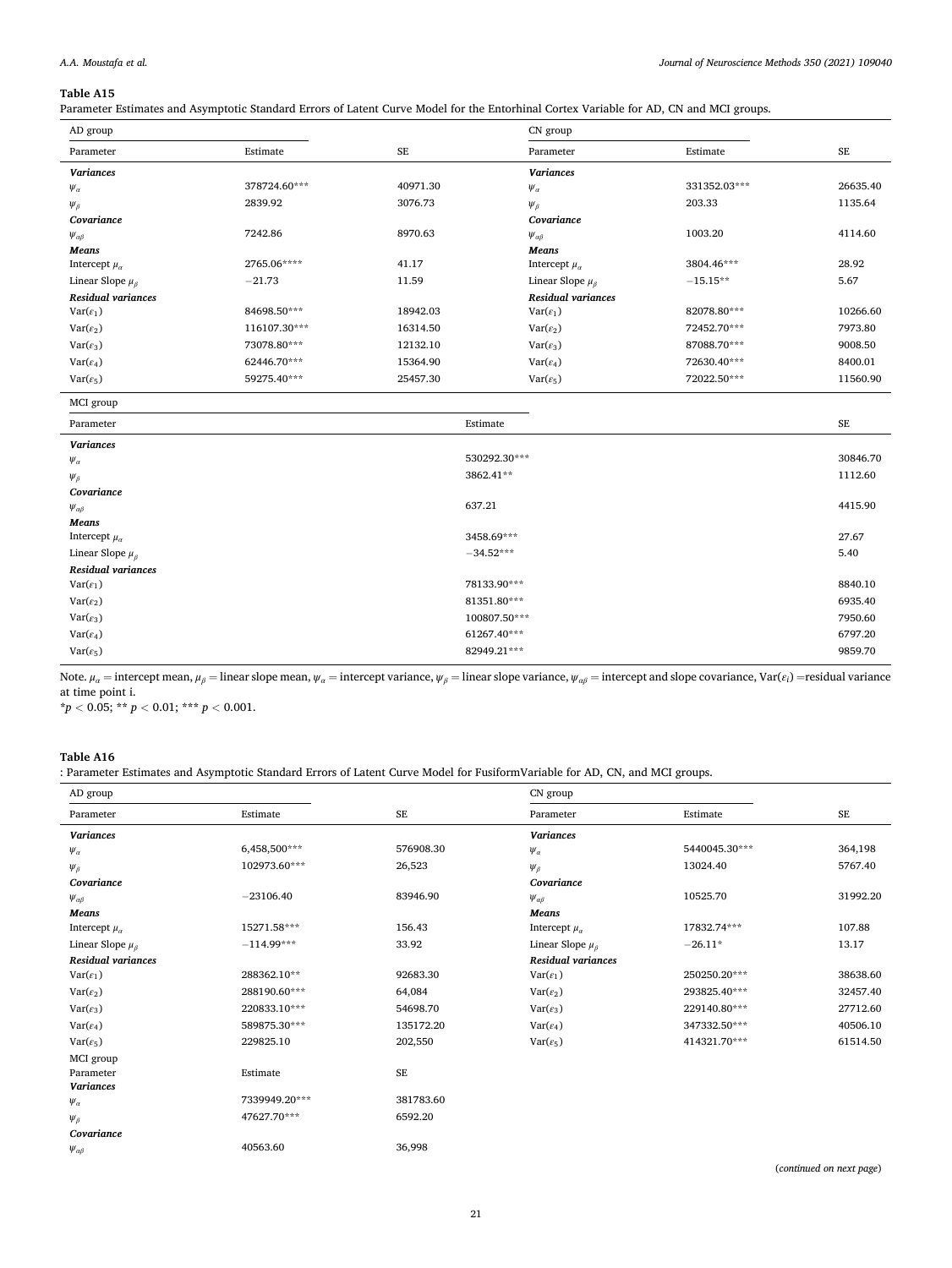#### <span id="page-21-0"></span>**Table A16** (*continued* )

| AD group                   |              |          | CN group  |          |    |
|----------------------------|--------------|----------|-----------|----------|----|
| Parameter                  | Estimate     | SE       | Parameter | Estimate | SE |
| Means                      |              |          |           |          |    |
| Intercept $\mu_a$          | 17385.25***  | 97.21    |           |          |    |
| Linear Slope $\mu_{\beta}$ | $-108.57***$ | 13.02    |           |          |    |
| <b>Residual variances</b>  |              |          |           |          |    |
| $Var(\varepsilon_1)$       | 252981.60*** | 34842.60 |           |          |    |
| $Var(\varepsilon_2)$       | 285051.40*** | 26585.60 |           |          |    |
| $Var(\varepsilon_3)$       | 261,099***   | 24948.10 |           |          |    |
| $Var(\varepsilon_4)$       | 227195.50*** | 27993.60 |           |          |    |
| $Var(\varepsilon_5)$       | 395483.20*** | 50902.90 |           |          |    |

Note.  $\mu_a$  = intercept mean,  $\mu_b$  = linear slope mean,  $\psi_a$  = intercept variance,  $\psi_b$  = linear slope variance,  $\psi_{ab}$  = intercept and slope covariance, Var( $\epsilon_i$ ) = residual variance at time point i.

**\****p <* 0.05; **\*\*** *p <* 0.01; **\*\*\*** *p <* 0.001.

## **Appendix B. Supplementary data**

Supplementary material related to this article can be found, in the online version, at doi:[https://doi.org/10.1016/j.jneumeth.2020.1090](https://doi.org/10.1016/j.jneumeth.2020.109040)  [40.](https://doi.org/10.1016/j.jneumeth.2020.109040)

#### **References**

- Alzheimer Association, 2019. Early signs and symptoms of alzheimer's. Alzheimer's and Dementia 1–88. Retrieved from. [https://www.alz.org/alzheimers-dementia/10\\_sig](https://www.alz.org/alzheimers-dementia/10_signs) [ns.](https://www.alz.org/alzheimers-dementia/10_signs)
- Anstey, K.J., Hofer, S.M., Luszcz, M.A., 2003. A latent growth curve analysis of late-life sensory and cognitive function over 8 years: evidence for specific and common factors underlying change. Psychol. Aging 18 (4), 714–726. [https://doi.org/](https://doi.org/10.1037/0882-7974.18.4.714) [10.1037/0882-7974.18.4.714.](https://doi.org/10.1037/0882-7974.18.4.714)
- [Bentler, P.M., 1990. Comparative fit indexes in structural models. Psychol. Bull. 107,](http://refhub.elsevier.com/S0165-0270(20)30463-5/sbref0015)  238–[246](http://refhub.elsevier.com/S0165-0270(20)30463-5/sbref0015).
- [Bollen, K.A., Curran, P.J., 2006. Latent Curve Models: a Structural Equation Perspective.](http://refhub.elsevier.com/S0165-0270(20)30463-5/sbref0020)  [Wiley, New York, NY](http://refhub.elsevier.com/S0165-0270(20)30463-5/sbref0020).
- Boyle, P.A., Yu, L., Wilson, R.S., Gamble, K., Buchman, A.S., Bennett, D.A., 2012. Poor decision making is a consequence of cognitive decline among older persons without Alzheimer's disease or mild cognitive impairment. PLoS One 7 (8). [https://doi.org/](https://doi.org/10.1371/journal.pone.0043647)  [10.1371/journal.pone.0043647](https://doi.org/10.1371/journal.pone.0043647) e43647.
- [Browne, M.W., Cudeck, R., 1993. Alternative ways of assessing model fit. In: Bollen, K.A.,](http://refhub.elsevier.com/S0165-0270(20)30463-5/sbref0030)  [Long, J.S. \(Eds.\), Testing Structural Equation Models. Sage, Beverly Hills, CA, pp.](http://refhub.elsevier.com/S0165-0270(20)30463-5/sbref0030) 136–[162.](http://refhub.elsevier.com/S0165-0270(20)30463-5/sbref0030)
- Buckley, R., Saling, M., Ellis, K., Rowe, C., Maruff, P., Macaulay, L.S., Ames, D., 2015. Self and informant memory concerns align in healthy memory complainers and in early stages of mild cognitive impairment but separate with increasing cognitive impairment. Age Ageing 44 (6), 1012–1019. https://doi.org/10.1093/a [afv136](https://doi.org/10.1093/ageing/afv136).
- Cornelis, M.C., Wang, Y., Holland, T., Agarwal, P., Weintraub, S., Morris, M.C., 2019. Age and cognitive decline in the UK Biobank. PLoS One 14 (3), 1–16. [https://doi.](https://doi.org/10.1371/journal.pone.0213948)  [org/10.1371/journal.pone.0213948](https://doi.org/10.1371/journal.pone.0213948).
- Deary, I.J., Corley, J., Gow, A.J., Harris, S.E., Houlihan, L.M., Marioni, R.E., Starr, J.M., 2009. Age-associated cognitive decline. Br. Med. Bull. 92 (1), 135–152. [https://doi.](https://doi.org/10.1093/bmb/ldp033)  [org/10.1093/bmb/ldp033.](https://doi.org/10.1093/bmb/ldp033)
- [Diallo, T.M.O., Lu, H., 2016. Consequences of misspecifying across-cluster time-specific](http://refhub.elsevier.com/S0165-0270(20)30463-5/sbref0050)  [residuals in multilevel latent growth curve models. StructuralEquation Modeling 24,](http://refhub.elsevier.com/S0165-0270(20)30463-5/sbref0050)  359–[382](http://refhub.elsevier.com/S0165-0270(20)30463-5/sbref0050).
- [Diallo, T.M.O., Morin, A.J.S., 2015. Power of latent growth curve models to detect](http://refhub.elsevier.com/S0165-0270(20)30463-5/sbref0055)  [piecewise linear trajectories. Struct. Equ. Model. 22, 449](http://refhub.elsevier.com/S0165-0270(20)30463-5/sbref0055)–460.
- [Diallo, T.M.O., Morin, A.J.S., Parker, P.D., 2014. Statistical power of latent growth curve](http://refhub.elsevier.com/S0165-0270(20)30463-5/sbref0060)  [models to detect quadratic growth. Behav. Res. Methods 46, 357](http://refhub.elsevier.com/S0165-0270(20)30463-5/sbref0060)–371.
- Dowling, N.M., Johnson, S.C., Gleason, C.E., Jagust, W.J., 2015. The mediational effects of FDG hypometabolism on the association between cerebrospinal fluid biomarkers and neurocognitive function. NeuroImage 105, 357–368. [https://doi.org/10.1016/j.](https://doi.org/10.1016/j.neuroimage.2014.10.050)  [neuroimage.2014.10.050.](https://doi.org/10.1016/j.neuroimage.2014.10.050)
- [Duncan, S.C., Duncan, T.E., 1994. Modeling incomplete longitudinal substance use using](http://refhub.elsevier.com/S0165-0270(20)30463-5/sbref0070)  [latent growth curve methodology. Multivariate Behav. Res. 29, 313](http://refhub.elsevier.com/S0165-0270(20)30463-5/sbref0070)–338.
- [Enders, C.K., 2010. Applied Missing Data Analysis. Guilford Press, New York.](http://refhub.elsevier.com/S0165-0270(20)30463-5/sbref0075) Fagan, A.M., Roe, C.M., Xiong, C., Mintun, M.A., Morris, J.C., Holtzman, D.M., 2007. Cerebrospinal fluid tau/β-amyloid42 ratio as a prediction of cognitive decline in nondemented older adults. Arch. Neurol. 64 (3), 343–349. [https://doi.org/10.1001/](https://doi.org/10.1001/archneur.64.3.noc60123)  [archneur.64.3.noc60123.](https://doi.org/10.1001/archneur.64.3.noc60123)
- Garre-Olmo, J., López-Pousa, S., Vilalta-Franch, J., De Gracia Blanco, M., &Vilarrasa, A. B., 2010. Grouping and trajectories of neuropsychiatric symptoms in patients with Alzheimer's disease. Part II: two-year patient trajectories. J. Alzheimer Dis. 22 (4), 1169–1180. [https://doi.org/10.3233/JAD-2010-101215.](https://doi.org/10.3233/JAD-2010-101215)
- Gauthier, S., Reisberg, B., Zaudig, M., Petersen, R.C., Ritchie, K., Broich, K., Winblad, B., 2006. Mild cognitive impairment. Lancet 367 (9518), 1262–1270. [https://doi.org/](https://doi.org/10.1016/S0140-6736(06)68542-5)  [10.1016/S0140-6736\(06\)68542-5.](https://doi.org/10.1016/S0140-6736(06)68542-5)
- Gross, A.L., Inouye, S.K., Rebok, G.W., Brandt, J., Crane, P.K., Parisi, J.M., Jones, R.N., 2012a. Parallel but not equivalent: challenges and solutions for repeated assessment of cognition over time. J. Clin. Exp. Neuropsychol. 34 (7), 758–772. [https://doi.org/](https://doi.org/10.1080/13803395.2012.681628)  [10.1080/13803395.2012.681628](https://doi.org/10.1080/13803395.2012.681628).
- Gross, A.L., Manly, J.J., Pa, J., Johnson, J.K., Park, L.Q., Mitchell, M.B., McLaren, D.G., 2012b. Cortical signatures of cognition and their relationship to Alzheimer's disease. Brain Imaging Behav. 6 (4), 584–598. [https://doi.org/10.1007/s11682-012-9180-5.](https://doi.org/10.1007/s11682-012-9180-5) Haaksma, M.L., Calderón-Larrañaga, A., OldeRikkert, M.G.M., Melis, R.J.F.,
- Leoutsakos, J.M.S., 2018. Cognitive and functional progression in Alzheimer disease: a prediction model of latent classes. Int. J. Geriatr. Psychiatry 33 (8), 1057–1064.  $\frac{\text{doi.org}}{10.1002 \text{/gps}}$ .4893
- Han, S.D., Gruhl, J., Beckett, L., Dodge, H.H., Stricker, N.H., Farias, S., Mungas, D., 2012. Beta amyloid, tau, neuroimaging, and cognition: sequence modeling of biomarkers for Alzheimer's Disease. Brain Imaging Behav. 6 (4), 610–620. [https://doi.org/](https://doi.org/10.1007/s11682-012-9177-0)  [10.1007/s11682-012-9177-0](https://doi.org/10.1007/s11682-012-9177-0).
- Hansson, O., Zetterberg, H., Buchhave, P., Londos, E., Blennow, K., Minthon, L., 2006. Association between CSF biomarkers and incipient Alzheimer's disease in patients with mild cognitive impairment: a follow-up study. Lancet Neurol. 5 (3), 228–234. https://doi.org/10.1016/S1474-4422(06)7035
- Harada, C.N., Natelson Love, M.C., Triebel, K., 2013. Normal cognitive aging. Public access. Clin. Geriatr. Med. 29 (4), 737–752. [https://doi.org/10.1016/j.](https://doi.org/10.1016/j.cger.2013.07.002.Normal)  [cger.2013.07.002.Normal](https://doi.org/10.1016/j.cger.2013.07.002.Normal).
- [Hu, L., Bentler, P.M., 1999. Cut-off criteria for fit indexes in covariance structure](http://refhub.elsevier.com/S0165-0270(20)30463-5/sbref0125) [analyses: conventional criteria versus new alternatives. Struct. Equ. Model. 6, 1](http://refhub.elsevier.com/S0165-0270(20)30463-5/sbref0125)–55.
- Jack, C.R., Bernstein, M.A., Fox, N.C., Thompson, P., Alexander, G., Harvey, D., Weiner, M.W., 2008. The alzheimer's disease neuroimaging initiative (ADNI): MRI methods. J. Magn. Reson. Imaging 27 (4), 685–691. [https://doi.org/10.1002/](https://doi.org/10.1002/jmri.21049) [jmri.21049.](https://doi.org/10.1002/jmri.21049)
- Jacobs, H.I.L., Van Boxtel, M.P.J., Jolles, J., Verhey, F.R.J., Uylings, H.B.M., 2012. Parietal cortex matters in Alzheimer's disease: an overview of structural, functional and metabolic findings. Neurosci. Biobehav. Rev. 36 (1), 297–309. [https://doi.org/](https://doi.org/10.1016/j.neubiorev.2011.06.009)  [10.1016/j.neubiorev.2011.06.009.](https://doi.org/10.1016/j.neubiorev.2011.06.009)
- Ji, M., Xiong, C., Grundman, M., 2003. Hypothesis testing of a change point during cognitive decline among Alzheimer's disease patients. J. Alzheimer Dis. 5 (5), 375–382. [https://doi.org/10.3233/JAD-2003-5504.](https://doi.org/10.3233/JAD-2003-5504)
- Johnson, J.K., Gross, A.L., Pa, J., McLaren, D.G., Park, L.Q., Manly, J.J., 2012. Longitudinal change in neuropsychological performance using latent growth models: a study of mild cognitive impairment. Brain Imaging Behav. 6 (4), 540–550. [https://](https://doi.org/10.1007/s11682-012-9161-8)  [doi.org/10.1007/s11682-012-9161-8.](https://doi.org/10.1007/s11682-012-9161-8)
- Li, G., 2007. CSF tau / A  $\land$  [42 ratio for increased risk of mild cognitive impairment.](http://refhub.elsevier.com/S0165-0270(20)30463-5/sbref0150) [Neurology 631](http://refhub.elsevier.com/S0165-0270(20)30463-5/sbref0150)–639.
- Lundervold, A.J., Wollschläger, D., Wehling, E., 2014. Age and sex related changes in episodic memory function in middle aged and older adults. Scand. J. Psychol. 55 (3), 225–232. <https://doi.org/10.1111/sjop.12114>.
- MacAulay, R.K., Calamia, M.R., Cohen, A.S., Daigle, K., Foil, H., Brouillette, R., Keller, J. N., 2018. Understanding heterogeneity in older adults: latent growth curve modeling of cognitive functioning. J. Clin. Exp. Neuropsychol. 40 (3), 292–302. [https://doi.](https://doi.org/10.1080/13803395.2017.1342772) org/10.1080/13803395.2017.1342
- Malpetti, M., Passamonti, L., Kievit, R.A., Jones, P.S., Tsvetanov, K.A., Rittman, T., Rowe, J.B., 2019. Microglial activation and tau burden predict cognitive decline in alzheimer'S disease. AlzheimersDementia 15 (7), P78–P79. [https://doi.org/](https://doi.org/10.1016/j.jalz.2019.06.4931) [10.1016/j.jalz.2019.06.4931.](https://doi.org/10.1016/j.jalz.2019.06.4931)
- [Marsh, H.W., Hau, K.-T., Wen, Z., 2004. In search of golden rules: comment on](http://refhub.elsevier.com/S0165-0270(20)30463-5/sbref0170) [hypothesis-testingapproaches to setting cutoff values for fit indexes and dangers in](http://refhub.elsevier.com/S0165-0270(20)30463-5/sbref0170)  overgeneralizing Hu and Banter'[s \(1999\)findings. Struct. Equ. Model. 11, 320](http://refhub.elsevier.com/S0165-0270(20)30463-5/sbref0170)–341.
- Marshall, G.A., Rentz, D.M., Frey, M.T., Locascio, J.J., Johnson, K.A., Sperling, R.A., 2011. Executive function and instrumental activities of daily living in mild cognitive impairment and Alzheimer's disease. Alzheimer's and Dementia 7 (3), 300–308. [https://doi.org/10.1016/j.jalz.2010.04.005.](https://doi.org/10.1016/j.jalz.2010.04.005)